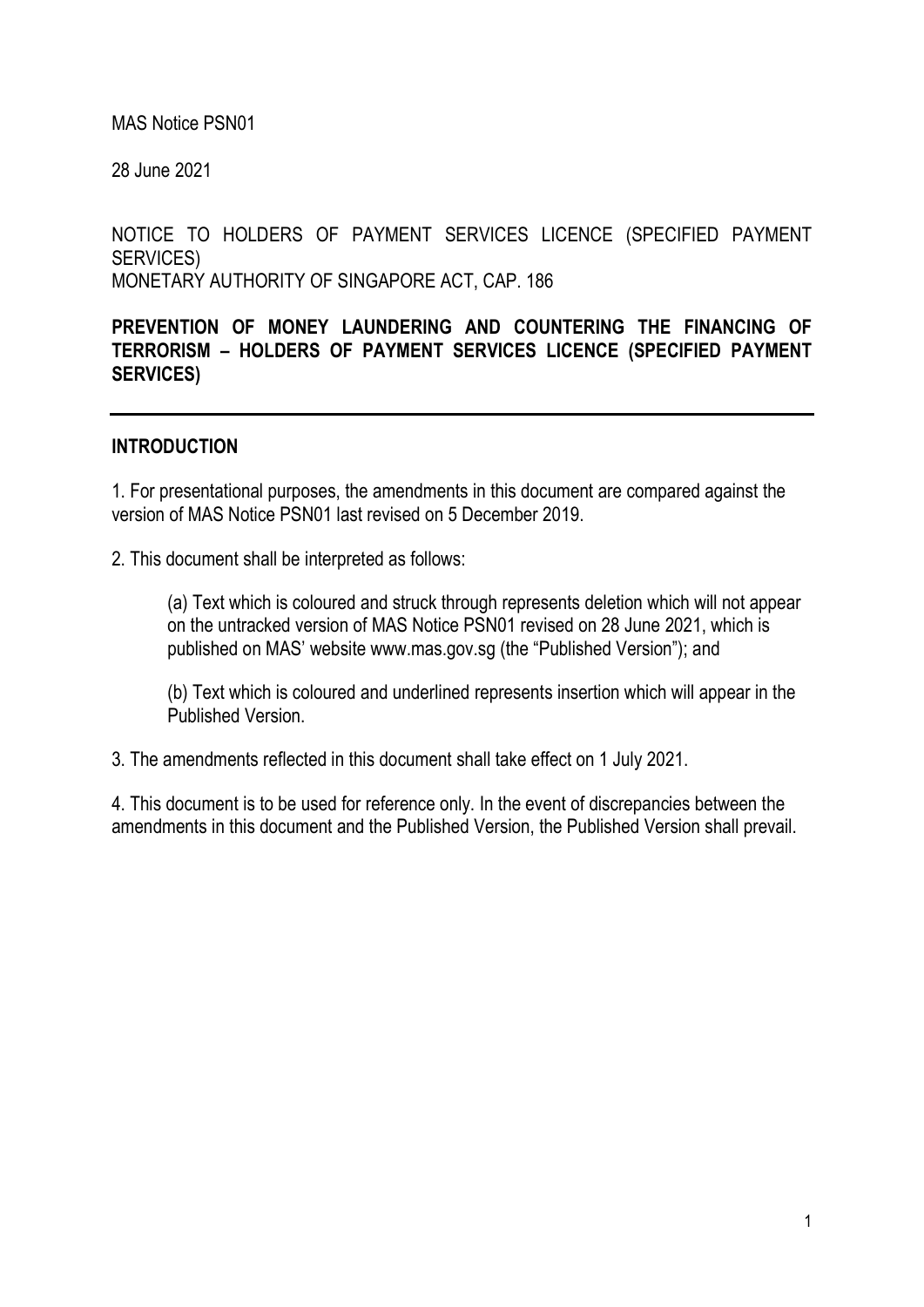### MAS Notice PSN01

5 December 2019 Last reviewed on 28 June 2021 (Refer to endnotes for history of amendments)

NOTICE TO HOLDERS OF PAYMENT SERVICES LICENCE (SPECIFIED PAYMENT SERVICES) MONETARY AUTHORITY OF SINGAPORE ACT, CAP. 186

### PREVENTION OF MONEY LAUNDERING AND COUNTERING THE FINANCING OF TERRORISM – HOLDERS OF PAYMENT SERVICES LICENCE (SPECIFIED PAYMENT SERVICES)

\_\_\_\_\_\_\_\_\_\_\_\_\_\_\_\_\_\_\_\_\_\_\_\_\_\_\_\_\_\_\_\_\_\_\_\_\_\_\_\_\_\_\_\_\_\_\_\_\_\_\_\_\_\_\_\_\_\_\_\_\_\_\_\_\_\_\_\_\_\_

#### 1 INTRODUCTION

- 1.1 This Notice is issued pursuant to section 27B of the Monetary Authority of Singapore Act (Cap. 186) ("MAS Act").
- 1.2 This Notice shall take effect from 28 January 2020.

#### 2 DEFINITIONS

2.1 For the purposes of this Notice —

"AML/CFT" means anti-money laundering and countering the financing of terrorism;

"Authority" means the Monetary Authority of Singapore;

"bank" has the same meaning as in section 2(1) of the Banking Act;

"bank in Singapore" has the same meaning as in section 2(1) of the Banking Act;

"bearer negotiable instrument" means

- (a) a traveller's cheque; or
- (b) any negotiable instrument that is in bearer form, indorsed without any restriction, made out to a fictitious payee or otherwise in such form that title thereto passes upon delivery,

and includes a negotiable instrument that has been signed but with the payee's name omitted;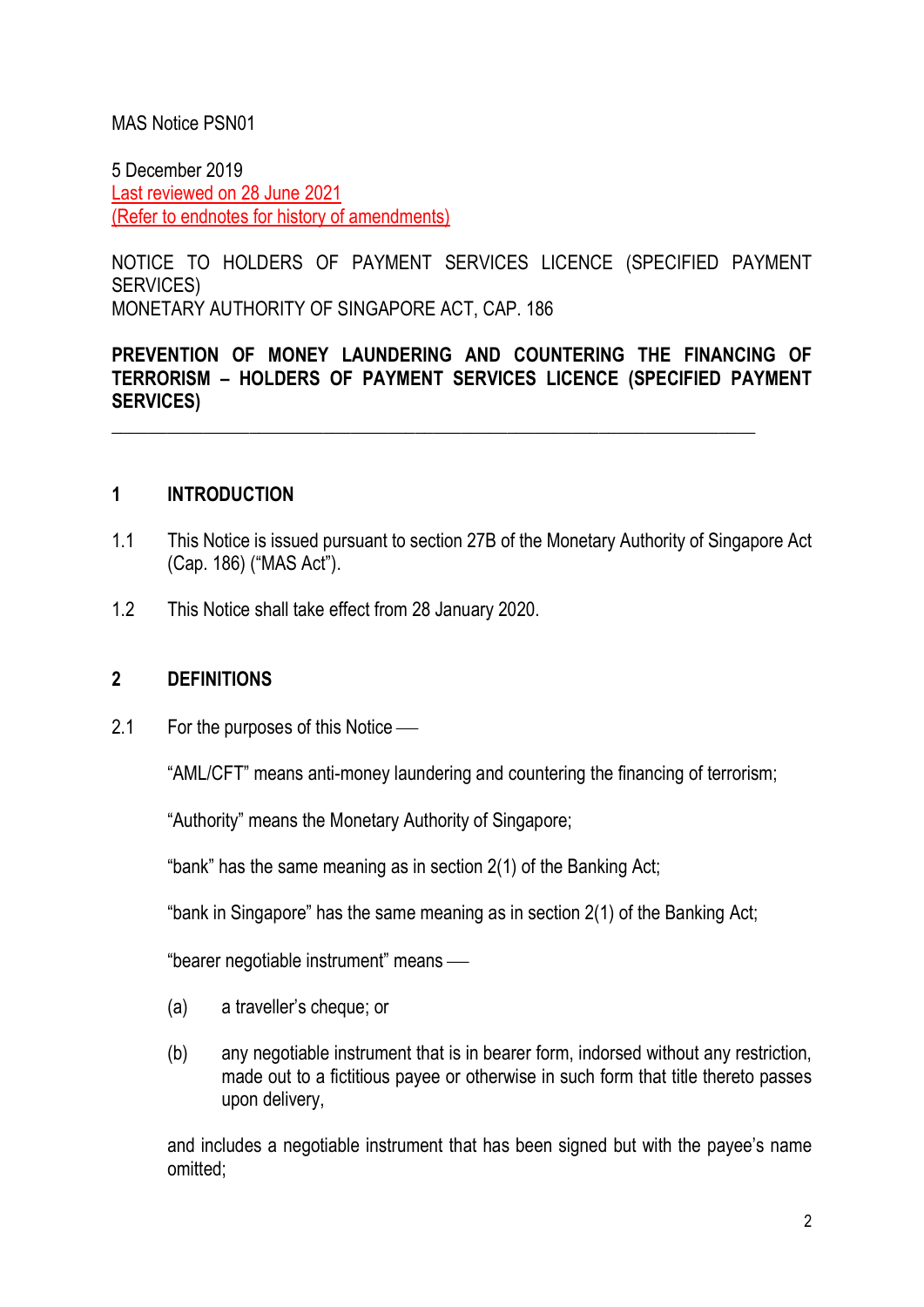"beneficial owner", in relation to a customer of a payment service provider, means the natural person who ultimately owns or controls the customer or the natural person on whose behalf a transaction is conducted or business relations are established, and includes any person who exercises ultimate effective control over a legal person or legal arrangement in the course of carrying on its business of providing a specified payment service;

"beneficiary institution" means the financial institution that receives the wire transfer from the ordering institution, directly or through an intermediary institution, and makes the funds available to the wire transfer beneficiary;

"business relations" means the opening or maintenance of an account (whether a payment account or otherwise) by the payment service provider for the purposes of accepting, processing or executing any transaction in the name of a person (whether a natural person, legal person or legal arrangement);

"cash" means physical currency;

"CDD measures" or "customer due diligence measures" means the measures required by paragraph 7;

"CDSA" means the Corruption, Drug Trafficking and Other Serious Crimes (Confiscation of Benefits) Act (Cap. 65A);

"connected party"

- (a) in relation to a legal person (other than a partnership), means any director or any natural person having executive authority in the legal person;
- $(b)$  in relation to a legal person that is a partnership, means any partner or manager<sup>1</sup>; and
- (c) in relation to a legal arrangement, means any natural person having executive authority in the legal arrangement;

"cross-border wire transfer" means a wire transfer where the ordering institution and the beneficiary institution are located in different countries or jurisdictions and also refers to any chain of wire transfer in which at least one of the financial institutions involved is located in a different country or jurisdiction;

"customer", in relation to a payment service provider, means a person (whether a natural person, legal person or legal arrangement)

(a) with whom the payment service provider establishes or intends to establish

<sup>&</sup>lt;sup>1</sup> In the case of a limited liability partnership or a limited partnership.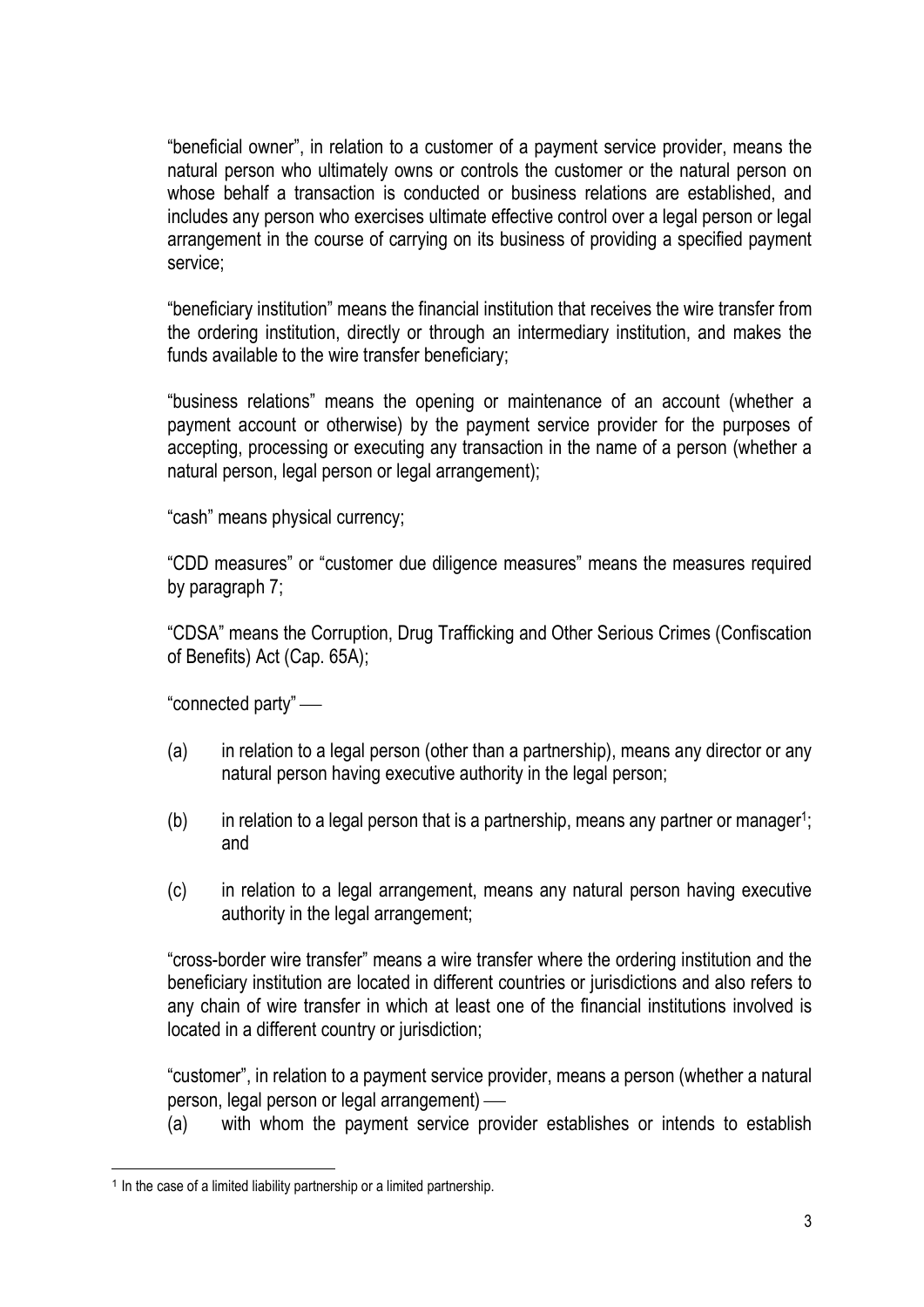business relations; or

(b) for whom the payment service provider undertakes or intends to undertake any transaction without an account being opened;

"domestic wire transfer" means a wire transfer where the ordering institution and beneficiary institution are located in the same country or jurisdiction and also refers to any chain of wire transfer that takes place entirely within a country, even though the system used to transfer the payment message may be located in another country or jurisdiction:

"exempted product" means

- (a) where the product involves an account issuance service, the product:
	- (i) does not allow the withdrawal of any cash;
		- (ii) does not allow a refund of any amount in excess of S\$100 in cash from each payment account to any person, except:
			- (A) upon the production of an identification document of the holder of the payment account that bears a photograph of that holder and is in force; and
			- (B) where the person has a policy of keeping records of the refund and identification document mentioned in sub-paragraph (A) for at least 5 years after the date on which the refund is made; and
		- (iii) is not able to contain an amount of money or the currency equivalent of emoney of more than S\$1,000;
- (b) where the product involves a domestic money transfer service, the product satisfies at least two of the following requirements:
	- (i) is to be used only as a means of payment for goods or services;
	- (ii) is funded from an identifiable source;
	- (iii) the payment transaction value does not exceed S\$20,000;
- (c) where the product involves a cross-border money transfer service, the product is to be used only as a means of payment for goods or services and is funded from an identifiable source;

"FATF" means the Financial Action Task Force;

"FX counterparty", in relation to an FX transaction entered into by the payment service provider, means the person on whose behalf the FX transaction is conducted;

"FX transaction" means a transaction (not being a money-changing transaction) for the purchase or sale of foreign currency without the use of foreign currency notes.

"government entity" means a government of a country or jurisdiction, a ministry within such a government, or an agency specially established by such a government through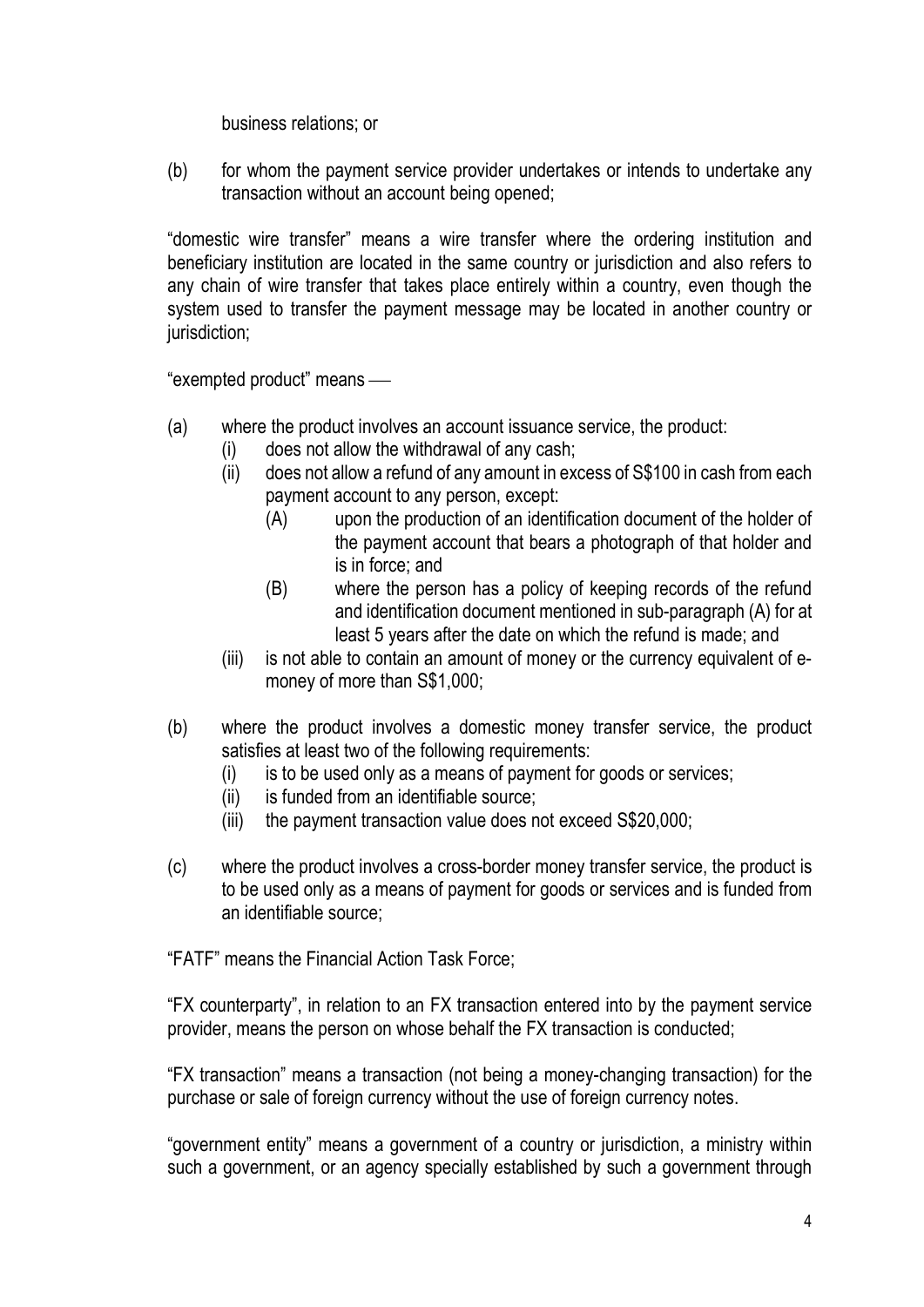written law;

"identifiable source" has the same meaning as in Regulation 28(7) of the Payment Services Regulations 2019;

"legal arrangement" means a trust or other similar arrangement;

"legal person" means an entity other than a natural person that can establish a permanent customer relationship with a financial institution or otherwise own property;

"merchant bank" has the same meaning as in section 2(1) of the Banking Act;

"merchant bank in Singapore"  $means -$  has the same meaning as in section  $2(1)$  of the Banking Act;

[MAS Notice PSN01 (Amendment) 2021]

(a) a merchant bank incorporated in Singapore; or

(b) in the case of a merchant bank incorporated outside Singapore, the branches and offices of the merchant bank located within Singapore;

"officer"

- (a) in relation to a payment service provider that is a legal person (other than a partnership), means any director or any member of the committee of management of the legal person;
- (b) in relation to a payment service provider that is a partnership, means any partner or manager; and
- (c) in relation to a payment service provider that is a legal arrangement, means any member of the committee of management of the legal arrangement;

"ordering institution" means the financial institution that initiates the wire transfer and transfers the funds upon receiving the request for a wire transfer on behalf of the wire transfer originator;

"partnership" means a partnership, a limited partnership within the meaning of the Limited Partnerships Act (Cap. 163B) or a limited liability partnership within the meaning of the Limited Liability Partnerships Act (Cap. 163A);

"payment for goods or services" means payment or part payment of goods or services to a merchant;

"personal data" has the same meaning as defined in section 2(1) of the Personal Data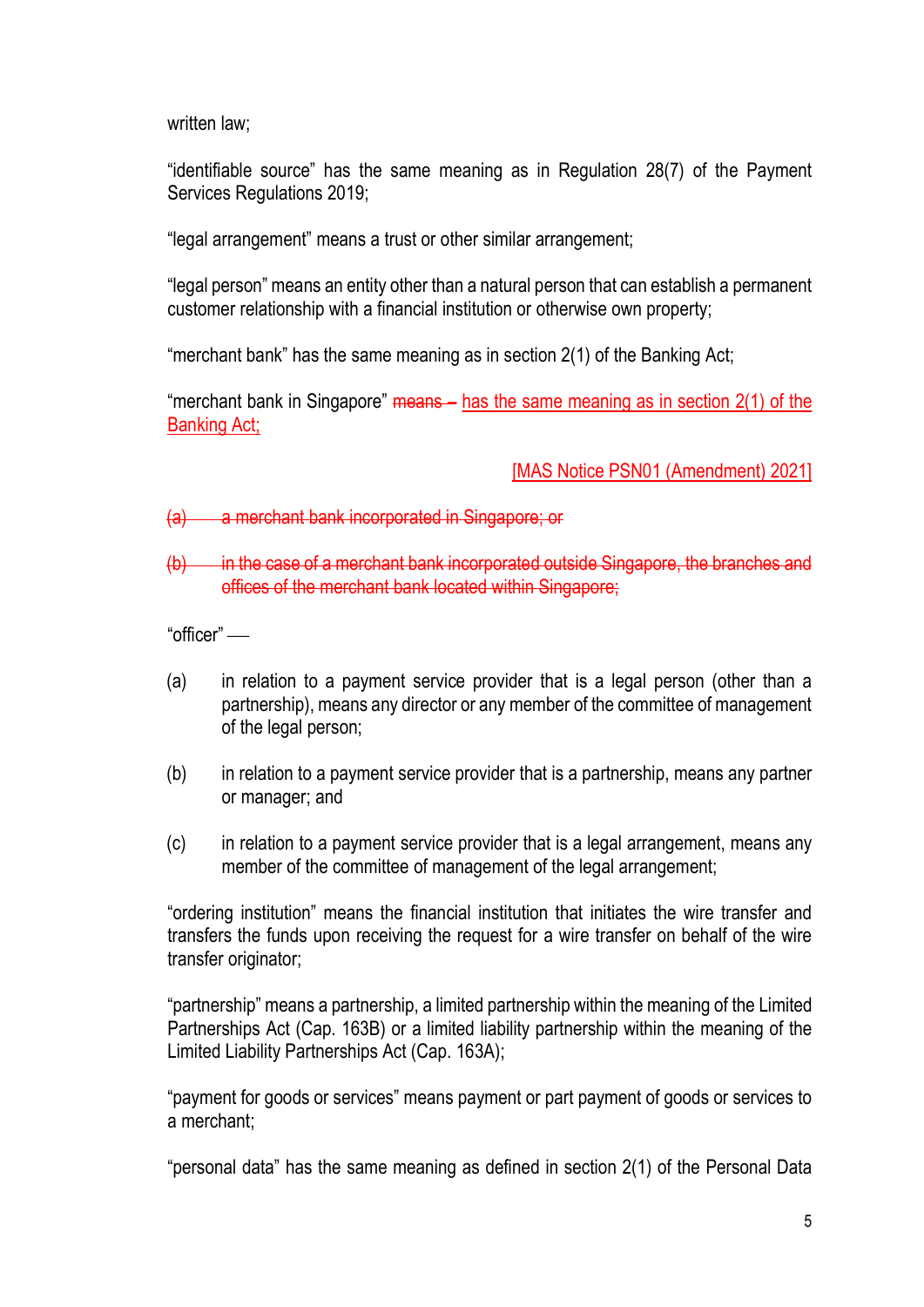Protection Act 2012 (Act 26 of 2012);

"product", for the purposes of the definitions of specified product and exempted product and paragraph 3.3, means a facility which is offered by a payment service provider to its customers in relation to one or more payment services under the same terms and conditions;

"reasonable measures" means appropriate measures which are commensurate with the money laundering or terrorism financing risks;

"recipient"

- (a) in respect of a payment transaction that relates to a money-changing service, means a person (whether a natural person, legal person or legal arrangement) for whom the payment service provider undertakes a transaction;
- $(b)$  in respect of
	- (i) a payment transaction received from another country or jurisdiction to Singapore in the course of carrying on a business of providing a crossborder money transfer service;
	- (ii) a payment transaction received in the course of carrying on a business of providing a domestic money transfer service; or
	- (iii) a withdrawal of any cash from a payment account in the course of carrying on a business of providing an account issuance service,

means a person (whether a natural person, legal person or legal arrangement) to whom the payment service provider pays out any funds in cash or cash equivalent in Singapore and the person on behalf of whom such funds are received; or

(c) means an FX counterparty;

"relevant FX counterparty" is a FX counterparty that is not

- (a) a financial institution as defined in section 27A(6) of the MAS Act; or
- (b) a financial institution incorporated or established outside Singapore that is subject to, and supervised for compliance with, AML/CFT requirements consistent with standards set by the FATF;

"specified product" means a product that involves all of the following services:

- (a) an account issuance service;
- (b) a domestic money transfer service; and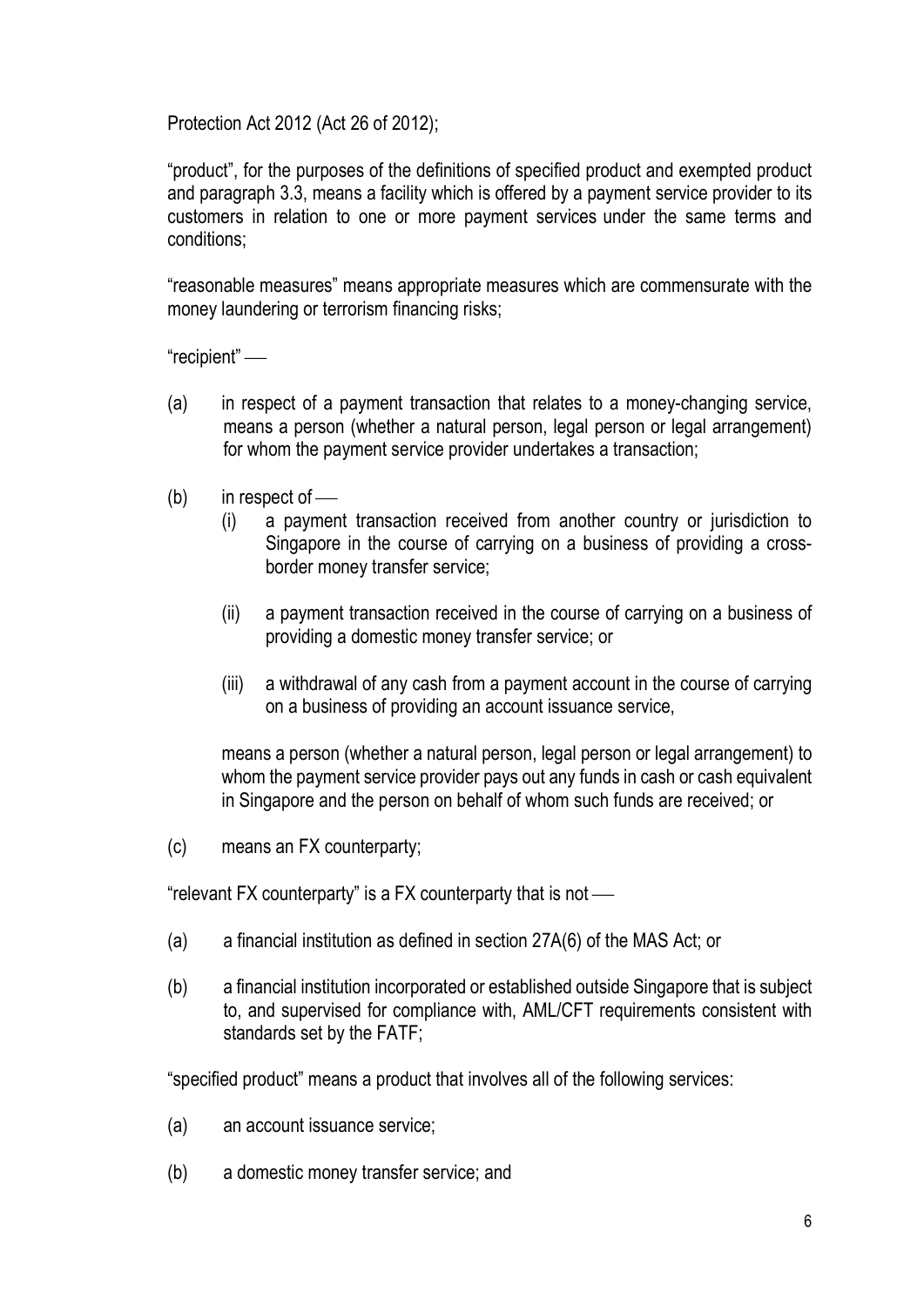(c) an e-money issuance service;

"specified money-changing transaction" means a payment transaction in relation to a money-changing service that

- (a) does not exceed S\$20,000, where the money is funded from an identifiable source; or
- (b) in any other case, does not exceed S\$5,000;

"specified payment service" means any of the following payment service

- (a) an account issuance service;
- (b) a domestic money transfer service,
- (c) a cross-border money transfer service,
- (d) a money-changing service;

"STR" means suspicious transaction report;

"STRO" means the Suspicious Transaction Reporting Office, Commercial Affairs Department of the Singapore Police Force;

"transaction" means any transaction accepted, processed, or executed by the payment service provider in the course of carrying on its business of providing a specified payment service;

"TSOFA" means the Terrorism (Suppression of Financing) Act (Cap. 325); and

"wire transfer" refers to any transaction carried out on behalf of a wire transfer originator through a financial institution by electronic means with a view to making an amount of funds available to a beneficiary person at a beneficiary institution, irrespective of whether the originator and the beneficiary are the same person.

- 2.2 A reference to any threshold or value limit expressed in S\$ shall include a reference to the equivalent amount expressed in any other currency.
- 2.3 The expressions used in this Notice shall, except where defined in this Notice or where the context otherwise requires, have the same meanings as in the Payment Services Act 2019 (Act 2 of 2019) ("PS Act").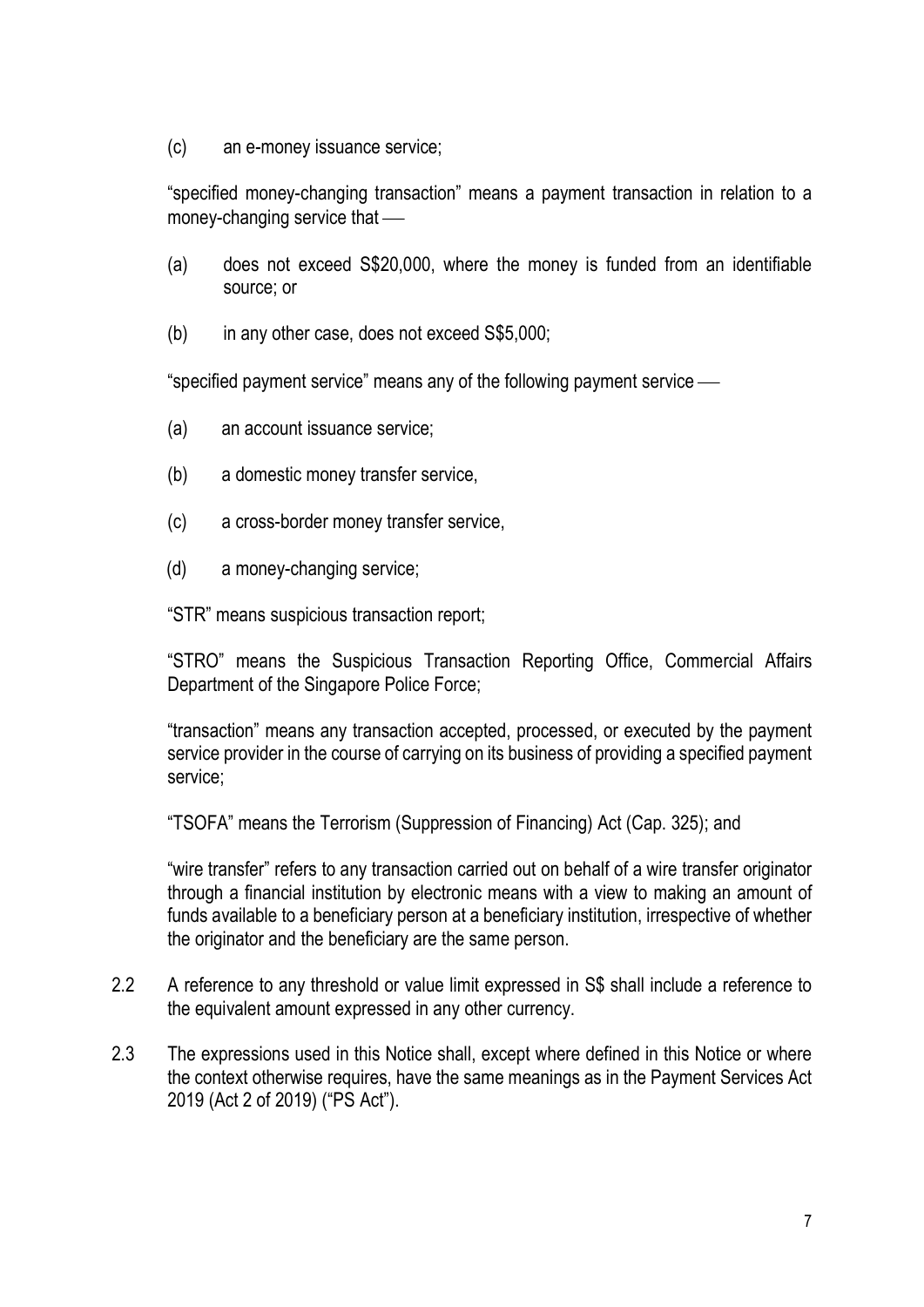### 3 APPLICATION OF NOTICE

- 3.1 Subject to paragraphs 3.2 and 3.3, this Notice applies to all:
	- (a) holders of a licence under the PS Act that carry on a business of providing a specified payment service; and
	- (b) persons exempt under section 13(1) of the PS Act where such person offers a specified product;

(collectively referred to as "payment service providers").

- 3.2 This Notice will not apply to a payment service provider where the following conditions are fulfilled:
	- (a) where the payment service provider provides an account issuance service, it
		- (i) does not allow the withdrawal of any cash from any payment account it issues;
		- (ii) does not allow a refund of any amount in the payment account in excess of S\$100 in cash to any person from any payment account it issues, except:
			- (A) upon the production of an identification document of the holder of the payment account that bears a photograph of the holder and is in force; and
			- (B) where the person has a policy of keeping records of the refund and identification document mentioned in sub-paragraph (A) for at least 5 years after the date on which the refund is made; and
		- (iii) does not allow the currency equivalent of the e-money or the amount of money contained in the payment account to exceed S\$1,000;
	- (b) where the payment service provider provides a domestic money transfer service, its business only involves one or more of the following types of transactions:
		- (i) payment for goods or services and where such payment is funded from an identifiable source;
		- (ii) payment for goods or services and where the transaction value does not exceed S\$20,000; or
		- (iii) payment where such payment is funded from an identifiable source and where the transaction value does not exceed S\$20,000, and
	- (c) where the payment service provider provides a cross-border money transfer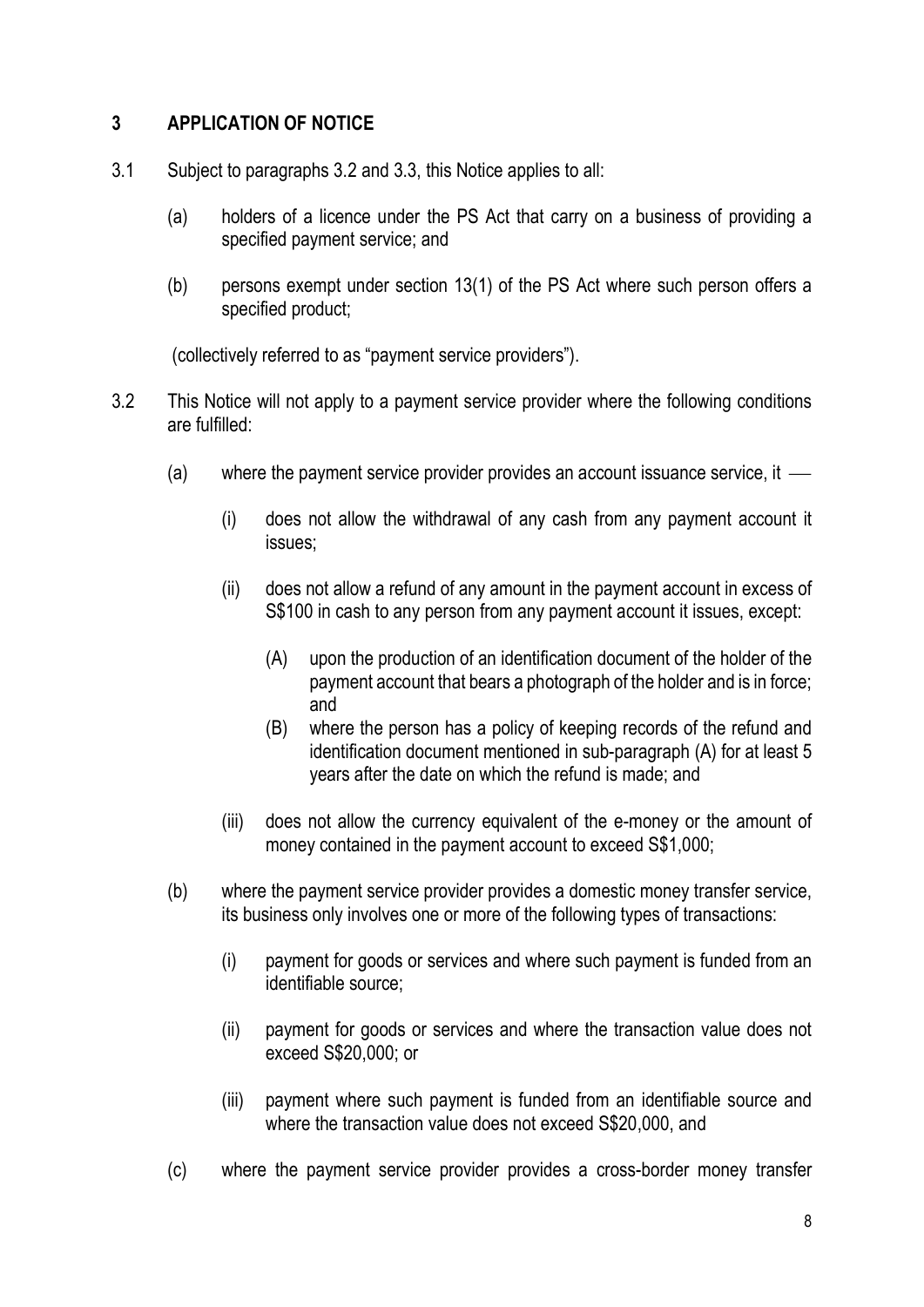service, its business only involves transactions that are used as payment for goods or services and are funded from an identifiable source.

3.3 Where a payment service provider offers a product that is an exempted product, it does not need to comply with paragraphs 4.1(a), 7, 8, 9, 10, 11, 12, 13, 14, and 15 of this Notice in relation to the exempted product.

### 4 UNDERLYING PRINCIPLES

- 4.1 This Notice is based on the following principles, which shall serve as a guide for all payment service providers in the conduct of their operations and business activities:
	- (a) A payment service provider shall exercise due diligence when dealing with customers, natural persons appointed to act on the customer's behalf, connected parties of the customer and beneficial owners of the customer.
	- (b) A payment service provider shall conduct its business in conformity with high ethical standards, and guard against establishing any business relations or undertaking any transaction, that is or may be connected with or may facilitate money laundering or terrorism financing.
	- (c) A payment service provider shall, to the fullest extent possible, assist and cooperate with the relevant law enforcement authorities in Singapore to prevent money laundering and terrorism financing.

# 5 ASSESSING RISKS AND APPLYING A RISK-BASED APPROACH

#### Risk Assessment

- 5.1 A payment service provider shall take appropriate steps to identify, assess and understand, its money laundering and terrorism financing risks in relation to
	- (a) its customers;
	- (b) the countries or jurisdictions its customers are from or in;
	- (c) the countries or jurisdictions the payment service provider has operations in; and
	- (d) the products, services, transactions and delivery channels of the payment service provider.
- 5.2 The appropriate steps referred to in paragraph 5.1 shall include
	- (a) documenting the payment service provider's risk assessments;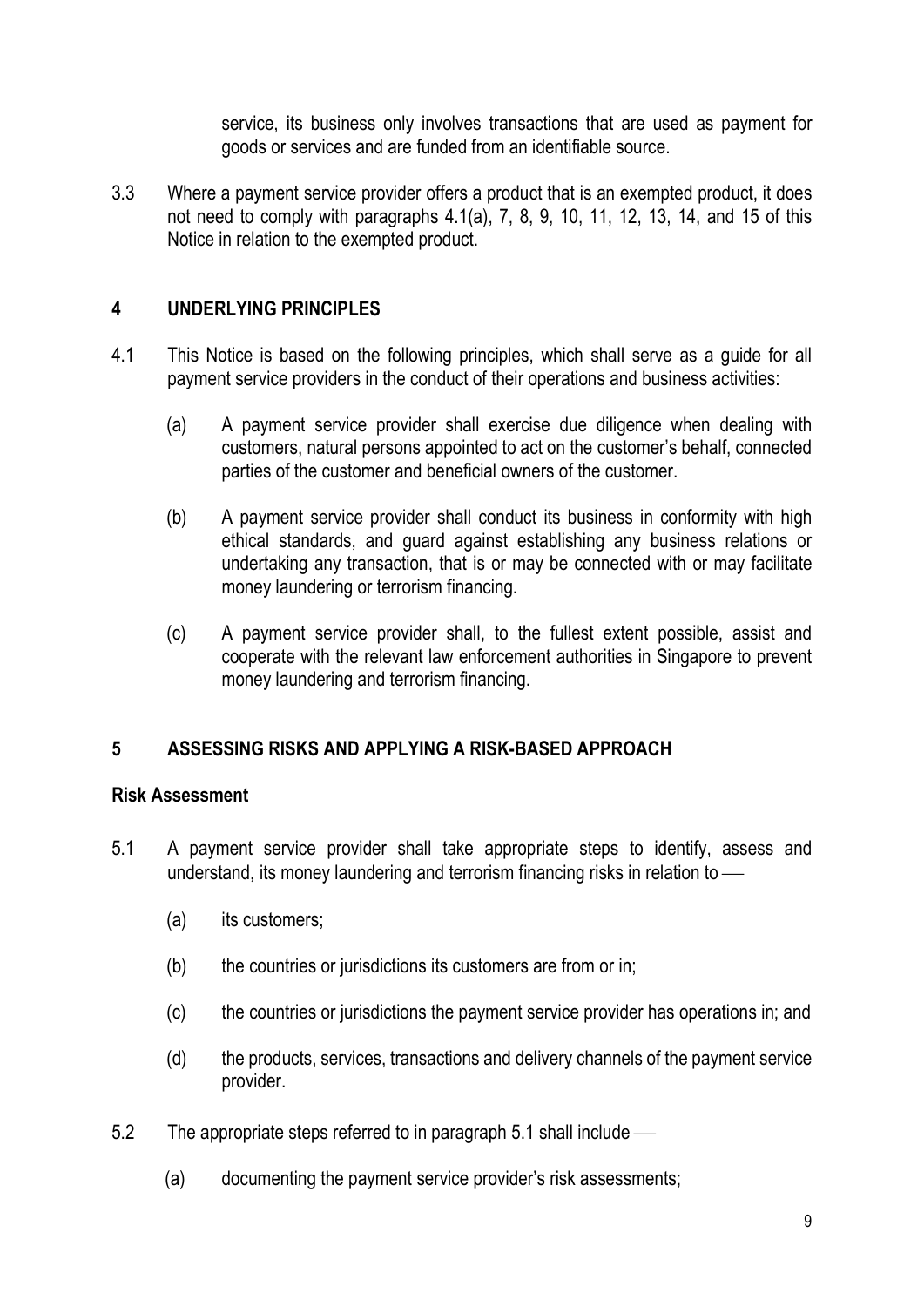- (b) considering all the relevant risk factors before determining the level of overall risk and the appropriate type and extent of mitigation to be applied;
- (c) keeping the payment service provider's risk assessments up-to-date; and
- (d) having appropriate mechanisms to provide its risk assessment information to the Authority.

### Risk Mitigation

- 5.3 A payment service provider shall
	- (a) develop and implement policies, procedures and controls, which are approved by senior management, to enable the payment service provider to effectively manage and mitigate the risks that have been identified by the payment service provider or notified to it by the Authority or other relevant authorities in Singapore;
	- (b) monitor the implementation of those policies, procedures and controls, and enhance them if necessary;
	- (c) perform enhanced measures where higher risks are identified, to effectively manage and mitigate those higher risks; and
	- (d) ensure that the performance of measures or enhanced measures to effectively manage and mitigate the identified risks address the risk assessment and guidance from the Authority or other relevant authorities in Singapore.

# 6 NEW PRODUCTS, PRACTICES AND TECHNOLOGIES

- 6.1 A payment service provider shall identify and assess the money laundering and terrorism financing risks that may arise in relation to
	- (a) the development of new products and new business practices, including new delivery mechanisms; and
	- (b) the use of new or developing technologies for both new and pre-existing products.
- 6.2 A payment service provider shall undertake the risk assessments, prior to the launch or use of such products, practices and technologies (to the extent such use is permitted by this Notice), and shall take appropriate measures to manage and mitigate the risks.
- 6.3 A payment service provider shall, in complying with the requirements of paragraphs 6.1 and 6.2, pay special attention to any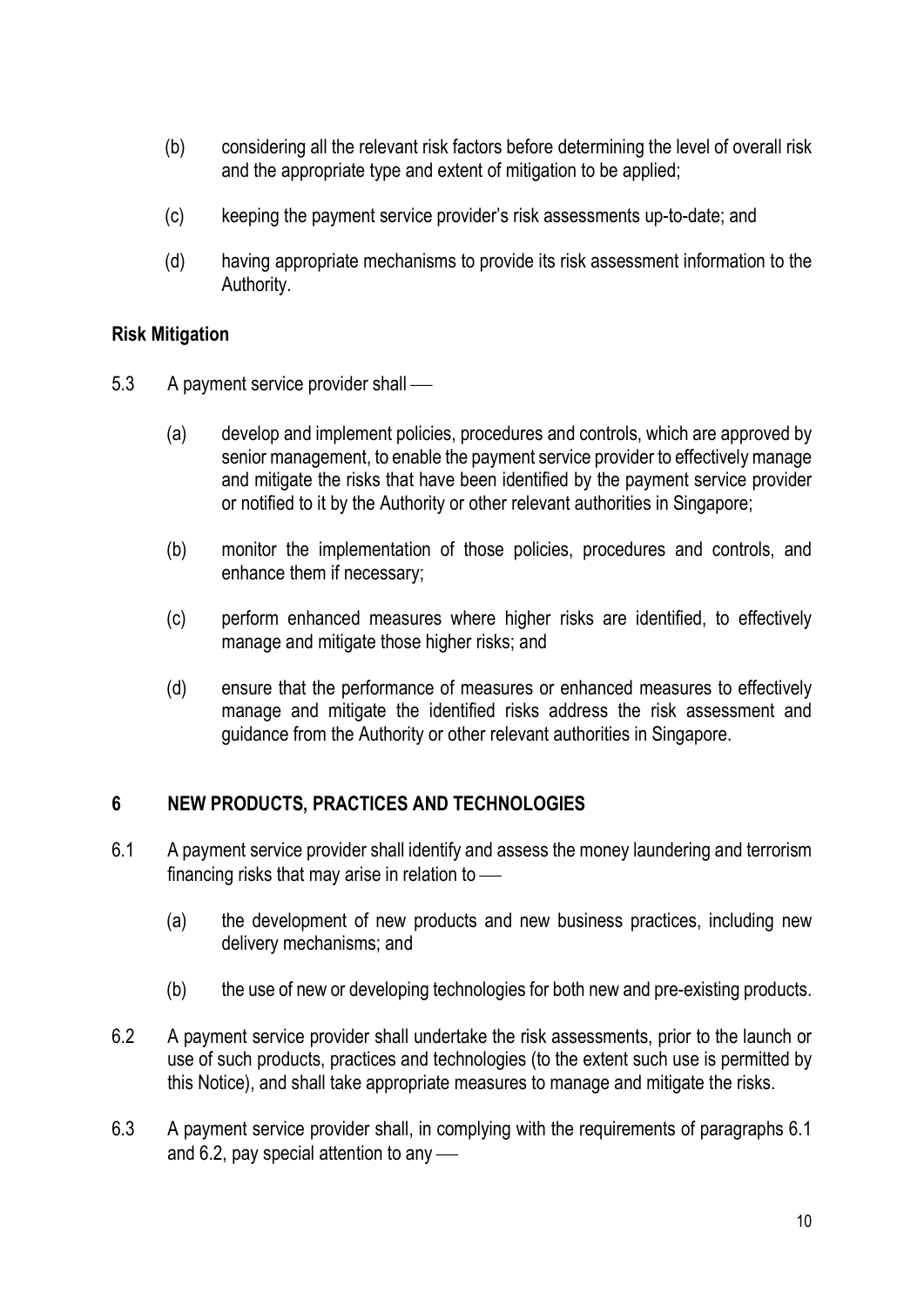- (a) new products and new business practices, including new delivery mechanisms; and
- (b) new or developing technologies,

that favour anonymity.

# 7 CUSTOMER DUE DILIGENCE ("CDD")

#### Anonymous or Fictitious Account

7.1 No payment service provider shall open or maintain an anonymous account or an account in a fictitious name.

### Where There Are Reasonable Grounds for Suspicion prior to the Establishment of Business Relations or Undertaking any Transaction without opening an Account

- 7.2 Prior to a payment service provider establishing business relations or undertaking any transaction without opening an account, where the payment service provider has any reasonable grounds to suspect that the assets or funds of a customer are proceeds of drug dealing or criminal conduct as defined in the CDSA, or are property related to the facilitation or carrying out of any terrorism financing offence as defined in the TSOFA, the payment service provider shall
	- (a) not establish business relations with, or undertake a transaction for, the customer; and
	- (b) file an STR<sup>2</sup> , and extend a copy to the Authority for information.

# When CDD is to be Performed

- 7.3 A payment service provider shall perform the measures as required by paragraphs 7, 8 and 9 when —
	- (a) the payment service provider establishes business relations with any customer;
	- (b) the payment service provider effects or receives any funds by cross-border wire transfer, for any customer who has not otherwise established business relations with the payment service provider:
	- (c) the payment service provider undertakes any transaction for the purposes of carrying on its business of providing cross-border money transfer service, for any customer who has not otherwise established business relations with the payment service provider;

<sup>2</sup> Please note in particular section 48 of the CDSA on tipping-off.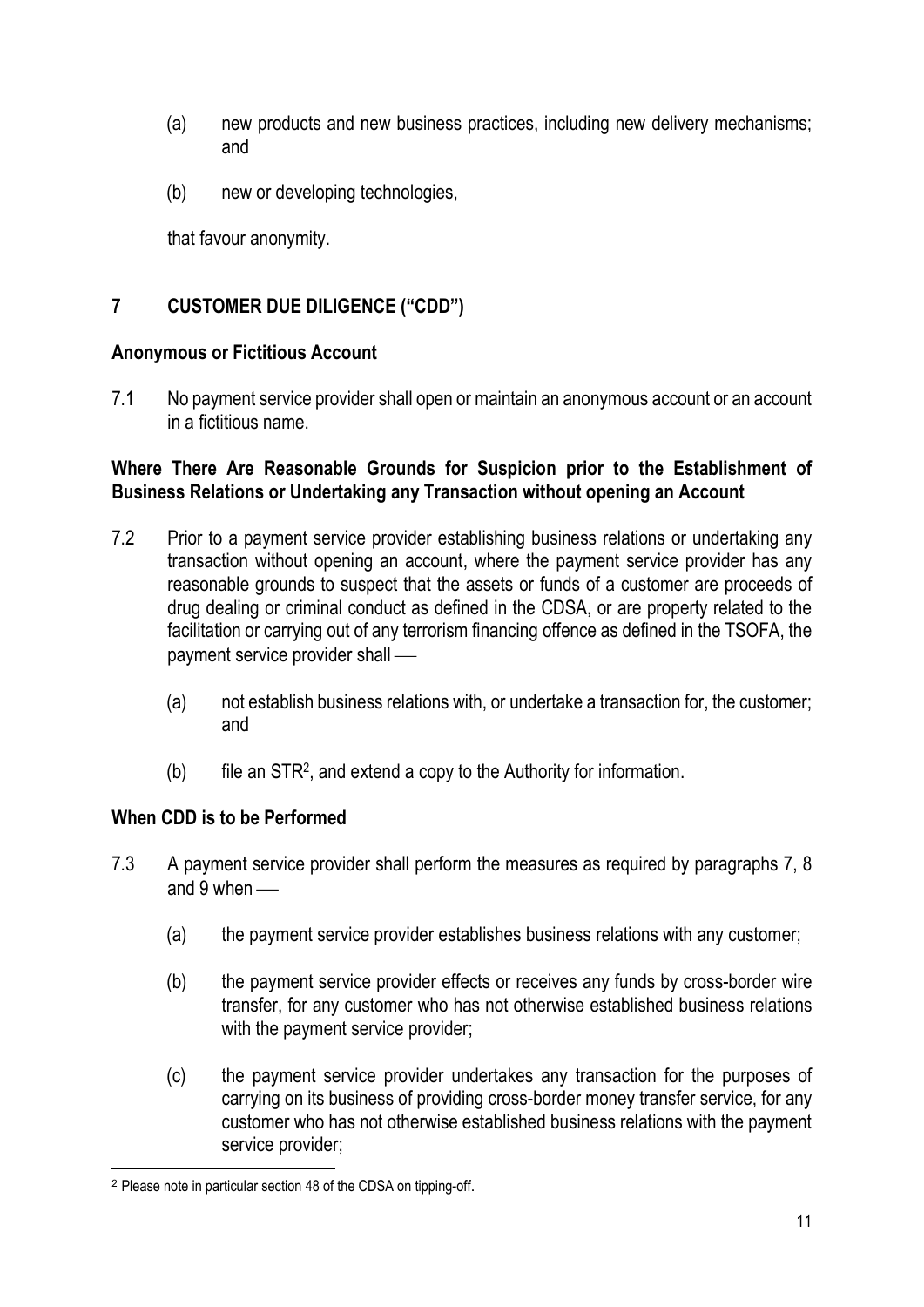- (d) the payment service provider undertakes any transaction (except for a specified money-changing transaction where the money is funded from an identifiable source) of a value exceeding S\$5,000 for any customer who has not otherwise established business relations with the payment service provider;
- (e) there is a suspicion of money laundering or terrorism financing, notwithstanding that the payment service provider would not otherwise be required by this Notice to perform the measures as required by paragraphs 7, 8 and 9; or
- (f) the payment service provider has doubts about the veracity or adequacy of any information previously obtained.
- 7.4 Where a payment service provider suspects that two or more transactions are or may be related, linked or the result of a deliberate restructuring of an otherwise single transaction into smaller transactions in order to evade the measures provided for in this Notice, the payment service provider shall treat the transactions as a single transaction and aggregate their values for the purpose of this Notice.

### (I) Identification of Customer

- 7.5 A payment service provider shall identify each customer.
- 7.6 For the purposes of paragraph 7.5, a payment service provider shall obtain at least the following information:
	- (a) full name, including any aliases;
	- (b) unique identification number (such as an identity card number, birth certificate number or passport number, or where the customer is not a natural person, the incorporation number or business registration number);
	- (c) the customer's
		- (i) residential address; or
		- (ii) registered or business address, and if different, principal place of business,

as may be appropriate;

- (d) date of birth, establishment, incorporation or registration (as may be appropriate); and
- (e) nationality, place of incorporation or place of registration (as may be appropriate).
- 7.7 Where the customer is a legal person or legal arrangement, the payment service provider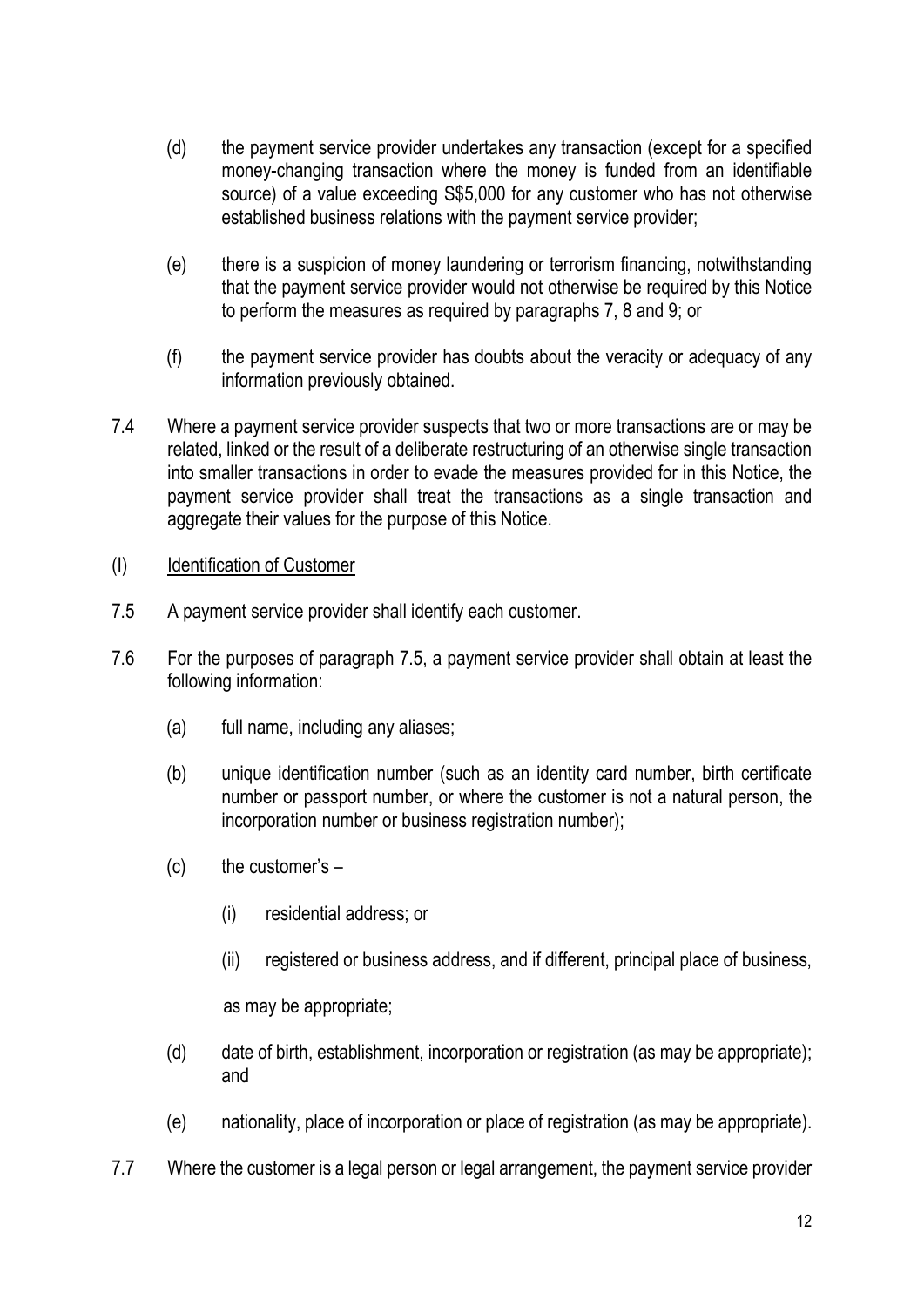shall, apart from identifying the customer, also identify the legal form, constitution and powers that regulate and bind the legal person or legal arrangement.

- 7.8 Where the customer is a legal person or legal arrangement, the payment service provider shall identify the connected parties of the customer, by obtaining at least the following information of each connected party:
	- (a) full name, including any aliases; and
	- (b) unique identification number (such as an identity card number, birth certificate number or passport number of the connected party).
- (II) Verification of Identity of Customer
- 7.9 A payment service provider shall verify the identity of the customer using reliable, independent source data, documents or information. Where the customer is a legal person or legal arrangement, a payment service provider shall verify the legal form, proof of existence, constitution and powers that regulate and bind the customer, using reliable, independent source data, documents or information.
- (III) Identification and Verification of Identity of Natural Person Appointed to Act on a Customer's Behalf
- 7.10 Where a customer appoints one or more natural persons to act on his behalf in establishing business relations with a payment service provider or the customer is not a natural person, the payment service provider shall
	- (a) identify each natural person who acts or is appointed to act on behalf of the customer by obtaining at least the following information of such natural person:
		- (i) full name, including any aliases;
		- (ii) unique identification number (such as an identity card number, birth certificate number or passport number);
		- (iii) residential address;
		- (iv) date of birth;
		- (v) nationality; and
	- (b) verify the identity of each natural person using reliable, independent source data, documents or information.
- 7.11 A payment service provider shall verify the due authority of each natural person appointed to act on behalf of the customer by obtaining at least the following: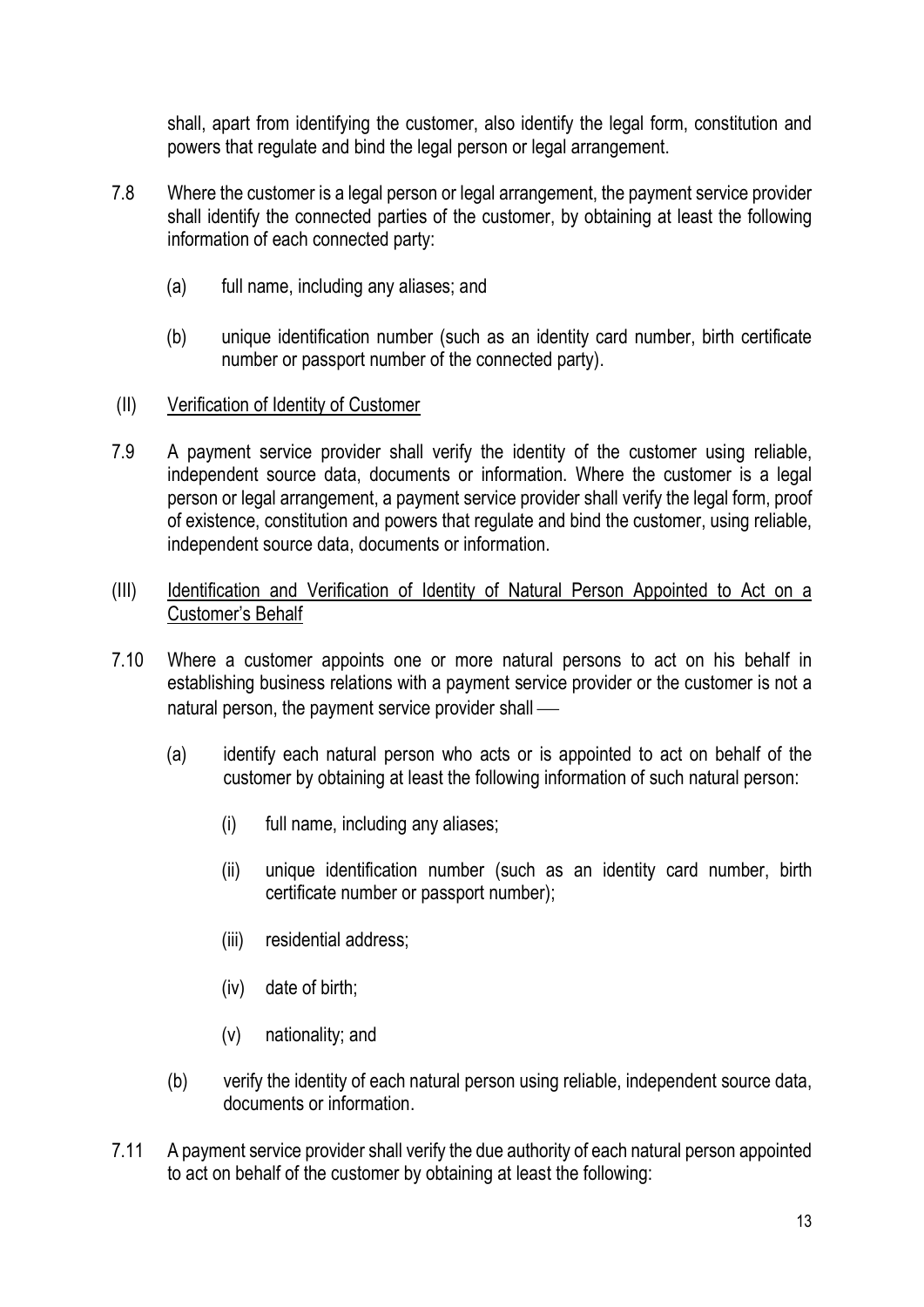- (a) appropriate documentary evidence authorising the appointment of such natural person by the customer to act on his or its behalf; and
- (b) the specimen signature of each natural person appointed.
- 7.12 Where the customer is a Singapore Government entity, the payment service provider shall only be required to obtain such information as may be required to confirm that the customer is a Singapore Government entity as asserted.
- (IV) Identification and Verification of Identity of Beneficial Owner
- 7.13 Subject to paragraph 7.16, a payment service provider shall inquire if there exists any beneficial owner in relation to a customer.
- 7.14 Where there is one or more beneficial owner in relation to a customer, the payment service provider shall identify the beneficial owners and take reasonable measures to verify the identities of the beneficial owners using the relevant information or data obtained from reliable, independent sources. The payment service provider shall
	- $(a)$  for customers that are legal persons
		- (i) identify the natural persons (whether acting alone or together) who ultimately own the legal person;
		- (ii) to the extent that there is doubt under subparagraph (i) as to whether the natural persons who ultimately own the legal person are the beneficial owners or where no natural persons ultimately own the legal person, identify the natural persons (if any) who ultimately control the legal person or have ultimate effective control of the legal person; and
		- (iii) where no natural persons are identified under subparagraph (i) or (ii), identify the natural persons having executive authority in the legal person, or in equivalent or similar positions;
	- $(b)$  for customers that are legal arrangements
		- (i) for trusts, identify the settlors, the trustees, the protector (if any), the beneficiaries (including every beneficiary that falls within a designated characteristic or class)<sup>3</sup>, and any natural person exercising ultimate

<sup>&</sup>lt;sup>3</sup> In relation to a beneficiary of a trust designated by characteristics or by class, the payment service provider shall obtain sufficient information about the beneficiary to satisfy itself that it will be able to establish the identity of the beneficiary -

<sup>(</sup>a) before making a distribution to that beneficiary; or

<sup>(</sup>b) when that beneficiary intends to exercise vested rights.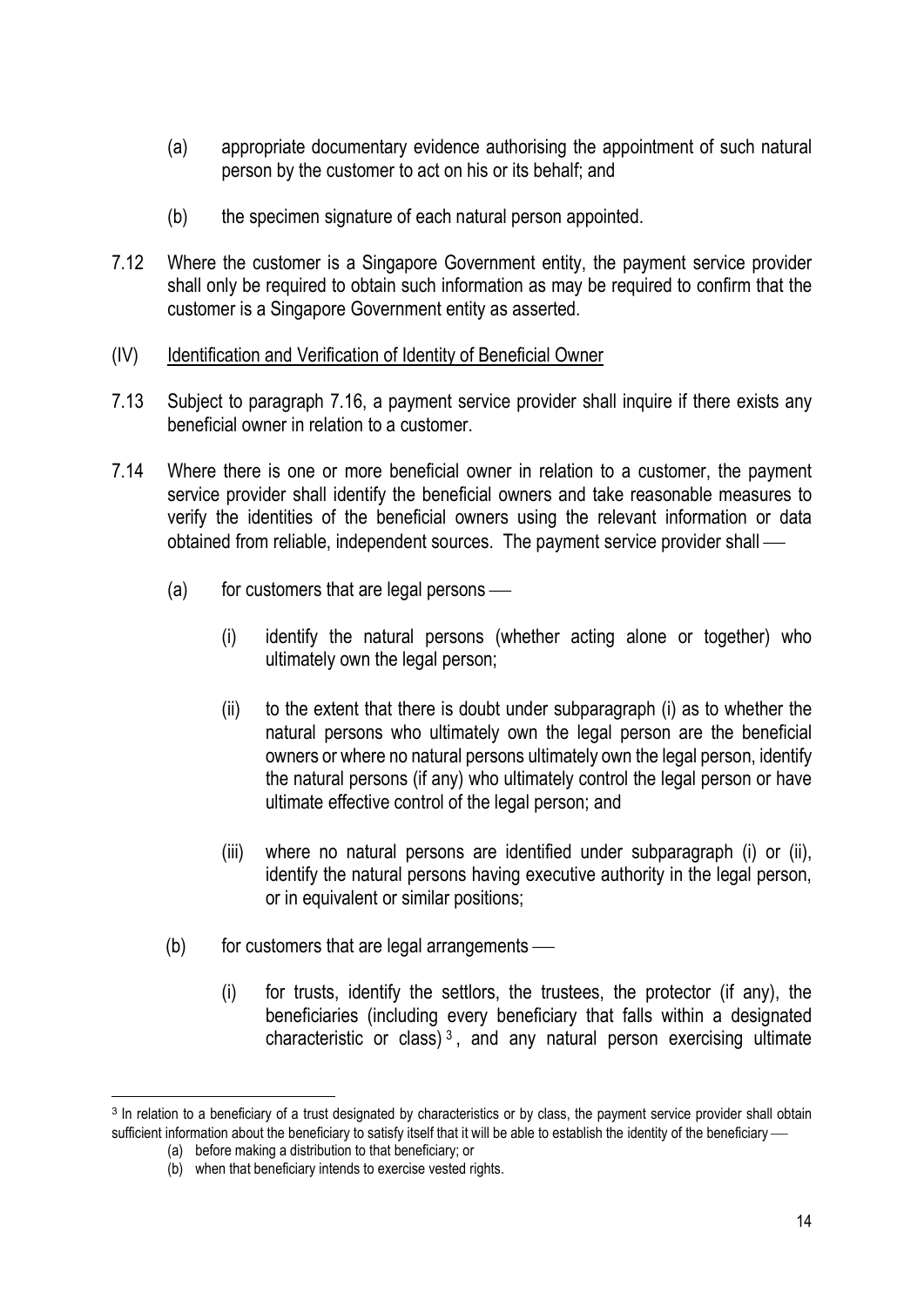ownership, ultimate control or ultimate effective control over the trust (including through a chain of control or ownership); and

- (ii) for other types of legal arrangements, identify persons in equivalent or similar positions, as those described under subparagraph (i).
- 7.15 Where the customer is not a natural person, the payment service provider shall understand the nature of the customer's business and its ownership and control structure.
- 7.16 A payment service provider shall not be required to inquire if there exists any beneficial owner, in relation to a customer that is
	- (a) an entity listed on the Singapore Exchange;
	- (b) an entity listed on a stock exchange outside of Singapore that is subject to
		- (i) regulatory disclosure requirements; and
		- (ii) requirements relating to adequate transparency in respect of its beneficial owners (imposed through stock exchange rules, law or other enforceable means);
	- (c) a financial institution set out in Appendix 1;
	- (d) a financial institution incorporated or established outside Singapore that is subject to and supervised for compliance with AML/CFT requirements consistent with standards set by the FATF; or
	- (e) an investment vehicle where the managers are financial institutions
		- (i) set out in Appendix 1; or
		- (ii) incorporated or established outside Singapore but are subject to and supervised for compliance with AML/CFT requirements consistent with standards set by the FATF,

unless the payment service provider has doubts about the veracity of the CDD information, or suspects that the customer, business relations with, or transaction for the customer, may be connected with money laundering or terrorism financing.

- 7.17 For the purposes of paragraphs 7.16(d) and 7.16(e)(ii), a payment service provider shall document the basis for its determination that the requirements in those paragraphs have been duly met.
- (V) Information on the Purpose and Intended Nature of Business Relations and Transaction Undertaken without an Account Being Opened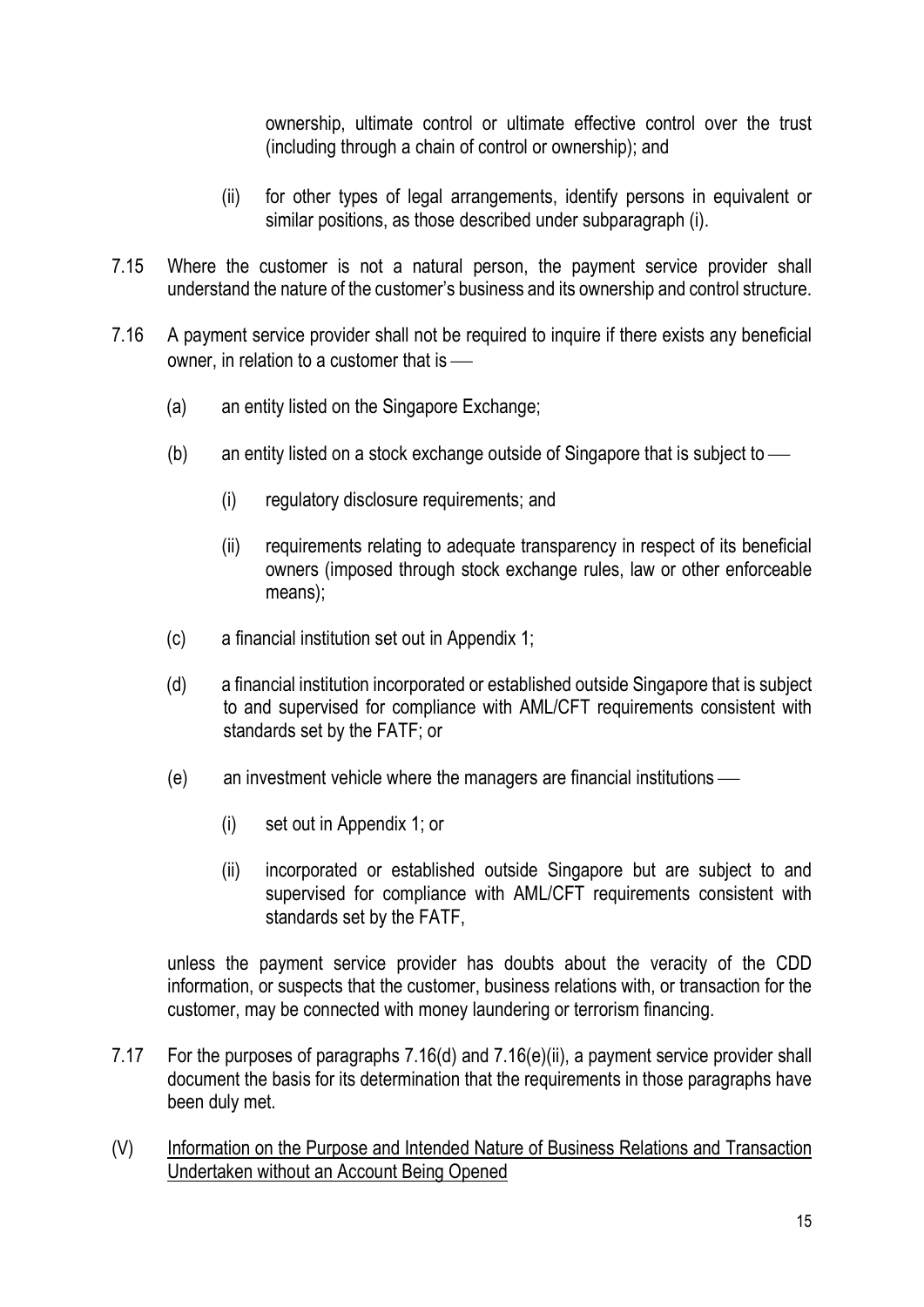7.18 A payment service provider shall, when processing the application to establish business relations or undertake a transaction (except for a specified money-changing transaction) without an account being opened, understand and as appropriate, obtain from the customer information as to the purpose and intended nature of business relations or transaction.

### (VI) Review of Transactions Undertaken without an Account being Opened

- 7.19 Where a payment service provider undertakes one or more transactions for a customer without an account being opened ("current transaction"), the payment service provider shall review the earlier transactions undertaken by that customer to ensure that the current transaction is consistent with the payment service provider's knowledge of the customer, its business and risk profile and where appropriate, the source of funds.
- 7.20 Where a payment service provider establishes business relations with a customer, the payment service provider shall review any transaction undertaken before the business relations are established, to ensure that the business relations are consistent with the payment service provider's knowledge of the customer, its business and risk profile and where appropriate, the source of funds.
- 7.21 A payment service provider shall pay special attention to all complex, unusually large or unusual patterns of transactions undertaken without an account being opened that have no apparent or visible economic or lawful purpose.
- 7.22 For the purposes of reviewing transactions undertaken without an account being opened as required by paragraph 7.19, a payment service provider shall put in place and implement adequate systems and processes, commensurate with the size and complexity of the payment service provider to
	- (a) monitor its transactions undertaken without an account being opened for customers; and
	- (b) detect and report suspicious, complex, unusually large or unusual patterns of transactions undertaken without an account being opened.
- 7.23 A payment service provider shall, to the extent possible, inquire into the background and purpose of the transactions in paragraph 7.21 and document its findings with a view to making this information available to the relevant authorities should the need arise.
- 7.24 Where there are any reasonable grounds for suspicion that a transaction for a customer undertaken without an account being opened is connected with money laundering or terrorism financing, and where the payment service provider considers it appropriate to undertake the transaction, the payment service provider shall substantiate and document the reasons for undertaking the transaction.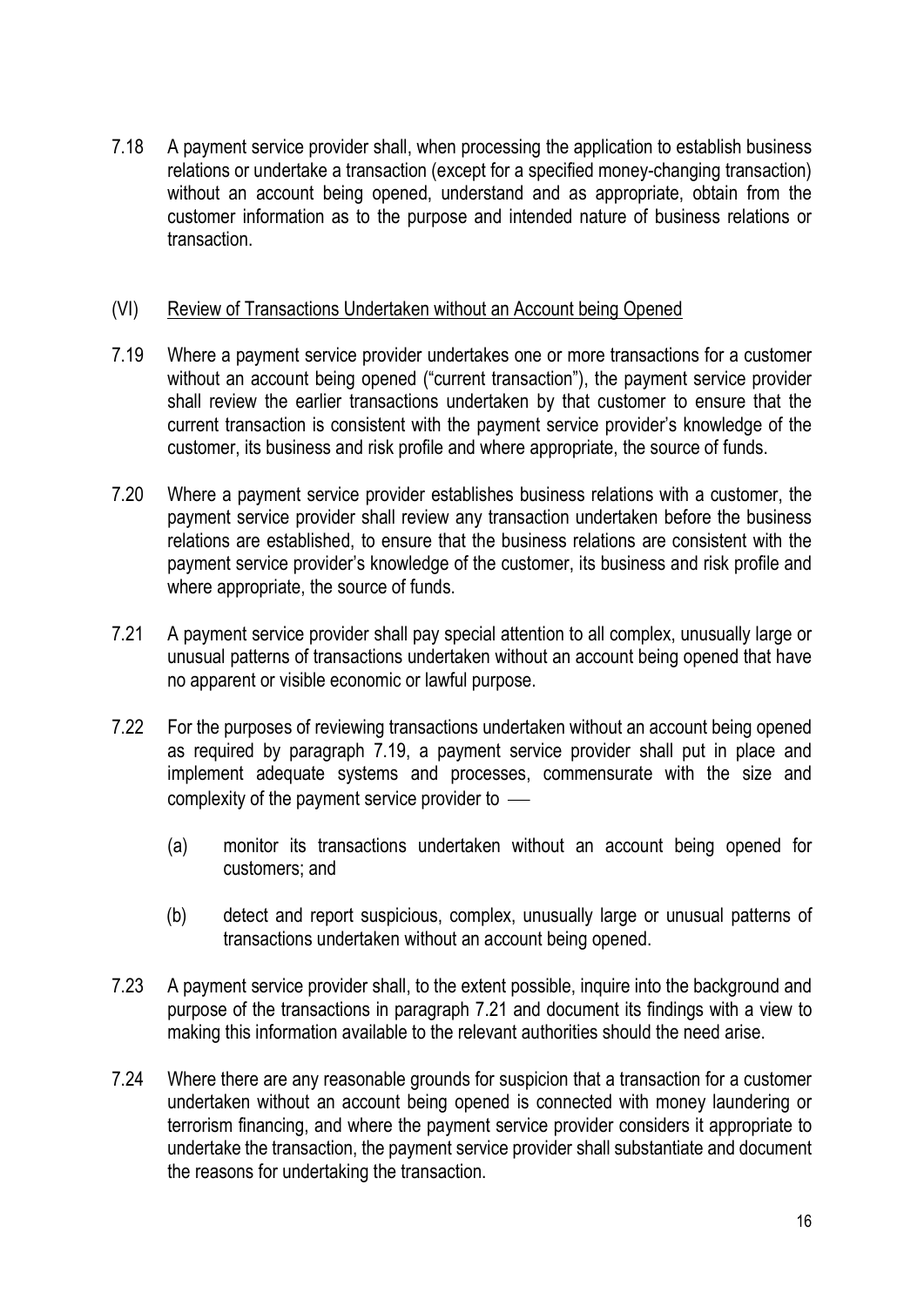7.25 Paragraphs 7.19 to 7.24 do not apply where the transaction is a specified moneychanging transaction.

#### (VII) Ongoing Monitoring

- 7.26 A payment service provider shall monitor on an ongoing basis, its business relations with customers.
- 7.27 A payment service provider shall, during the course of business relations with a customer, observe the conduct of the customer's account and scrutinise transactions undertaken throughout the course of business relations, to ensure that the transactions are consistent with the payment service provider's knowledge of the customer, its business and risk profile and where appropriate, the source of funds.
- 7.28 A payment service provider shall pay special attention to all complex, unusually large or unusual patterns of transactions, undertaken throughout the course of business relations, that have no apparent or visible economic or lawful purpose.
- 7.29 For the purposes of ongoing monitoring, a payment service provider shall put in place and implement adequate systems and processes, commensurate with the size and complexity of the payment service provider to
	- (a) monitor its business relations with customers; and
	- (b) detect and report suspicious, complex, unusually large or unusual patterns of transactions undertaken throughout the course of business relations.
- 7.30 A payment service provider shall, to the extent possible, inquire into the background and purpose of the transactions in paragraph 7.28 and document its findings with a view to making this information available to the relevant authorities should the need arise.
- 7.31 A payment service provider shall ensure that the CDD data, documents and information obtained in respect of customers, natural persons appointed to act on behalf of the customers, connected parties of the customers and beneficial owners of the customers, are relevant and kept up-to-date by undertaking reviews of existing CDD data, documents and information, particularly for higher risk categories of customers.
- 7.32 Where there are any reasonable grounds for suspicion that existing business relations with a customer are connected with money laundering or terrorism financing, and where the payment service provider considers it appropriate to retain the customer
	- (a) the payment service provider shall substantiate and document the reasons for retaining the customer; and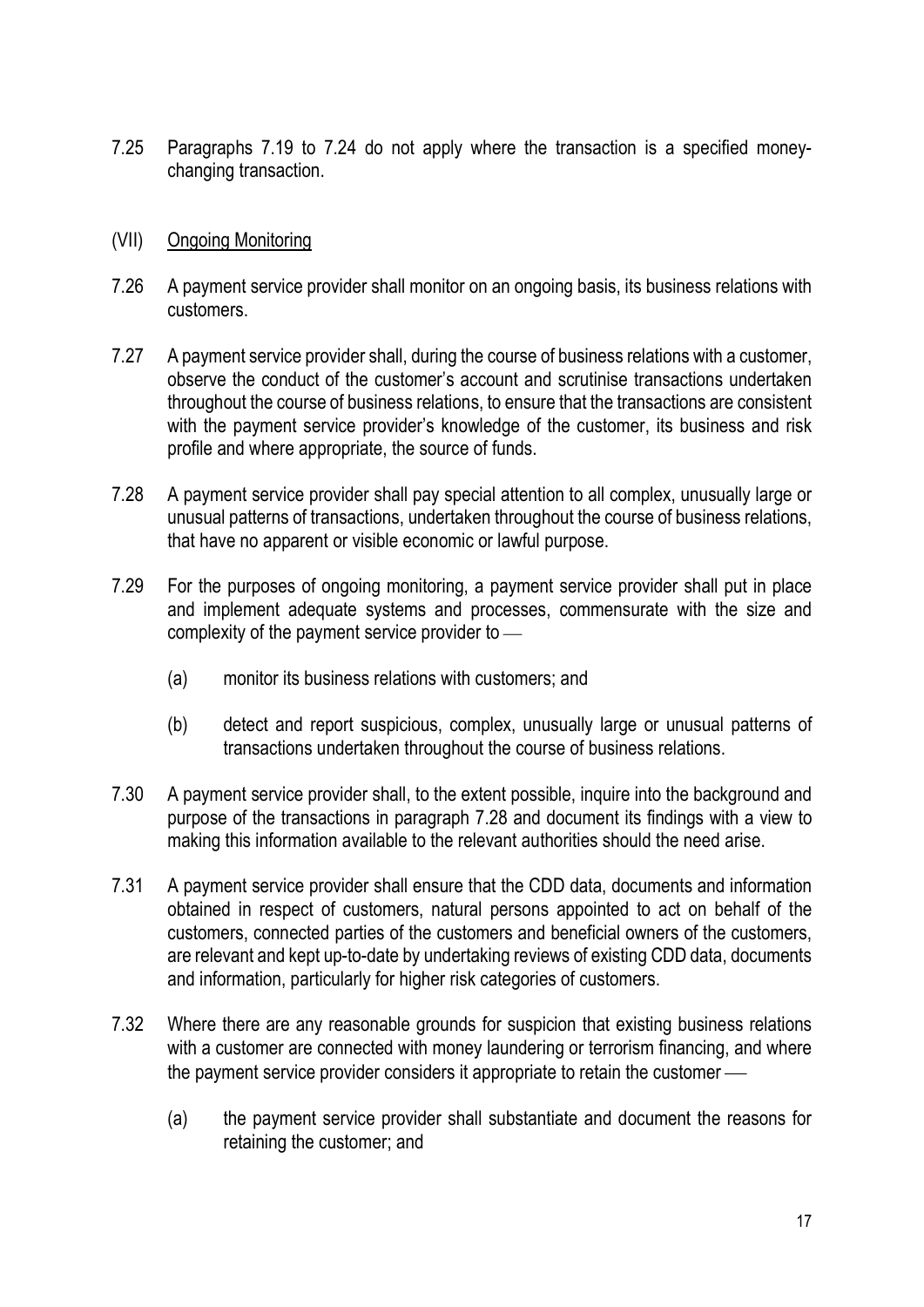- (b) the customer's business relations with the payment service provider shall be subject to commensurate risk mitigation measures, including enhanced ongoing monitoring.
- 7.33 Where the payment service provider assesses the customer or the business relations with the customer referred to in paragraph 7.32 to be of higher risk, the payment service provider shall perform enhanced CDD measures, which shall include obtaining the approval of the payment service provider's senior management to retain the customer.

### CDD Measures for Non-Face-to-Face Business Relations or Non-Face-to-Face Transactions Undertaken without an Account Being Opened

- 7.34 A payment service provider shall develop policies and procedures to address any specific risks associated with non-face-to-face business relations with a customer or non-face-toface transactions undertaken without an account being opened for a customer ("non-faceto-face business contact").
- 7.35 A payment service provider shall implement the policies and procedures referred to in paragraph 7.34 when establishing business relations with a customer, undertaking transactions without an account being opened and when conducting ongoing due diligence.
- 7.36 Where there is no face-to-face contact, the payment service provider shall perform CDD measures that are at least as stringent as those that would be required to be performed if there was face-to-face contact.
- 7.37 Where a payment service provider conducts its first non-face-to-face business contact, the payment service provider shall, at his or its own expense, appoint an external auditor or an independent qualified consultant to assess the effectiveness of the policies and procedures referred to in paragraph 7.34, including the effectiveness of any technology solutions used to manage impersonation risks.
- 7.38 The payment service provider shall submit to the Authority a report of the assessment referred to in paragraph 7.37 no later than one year after conduct of the payment service provider's first non-face-to-face business contact.
- 7.39 Where there has been a substantial change in the policies and procedures referred to in paragraph 7.34, the payment service provider shall appoint an external auditor or an independent qualified consultant to carry out an assessment of the new policies and procedures, and shall submit the report of the assessment to the Authority no later than one year after the implementation of the change in policies and procedures.
- 7.40 Paragraphs 7.34 to 7.39 do not apply where the transaction is a specified moneychanging transaction.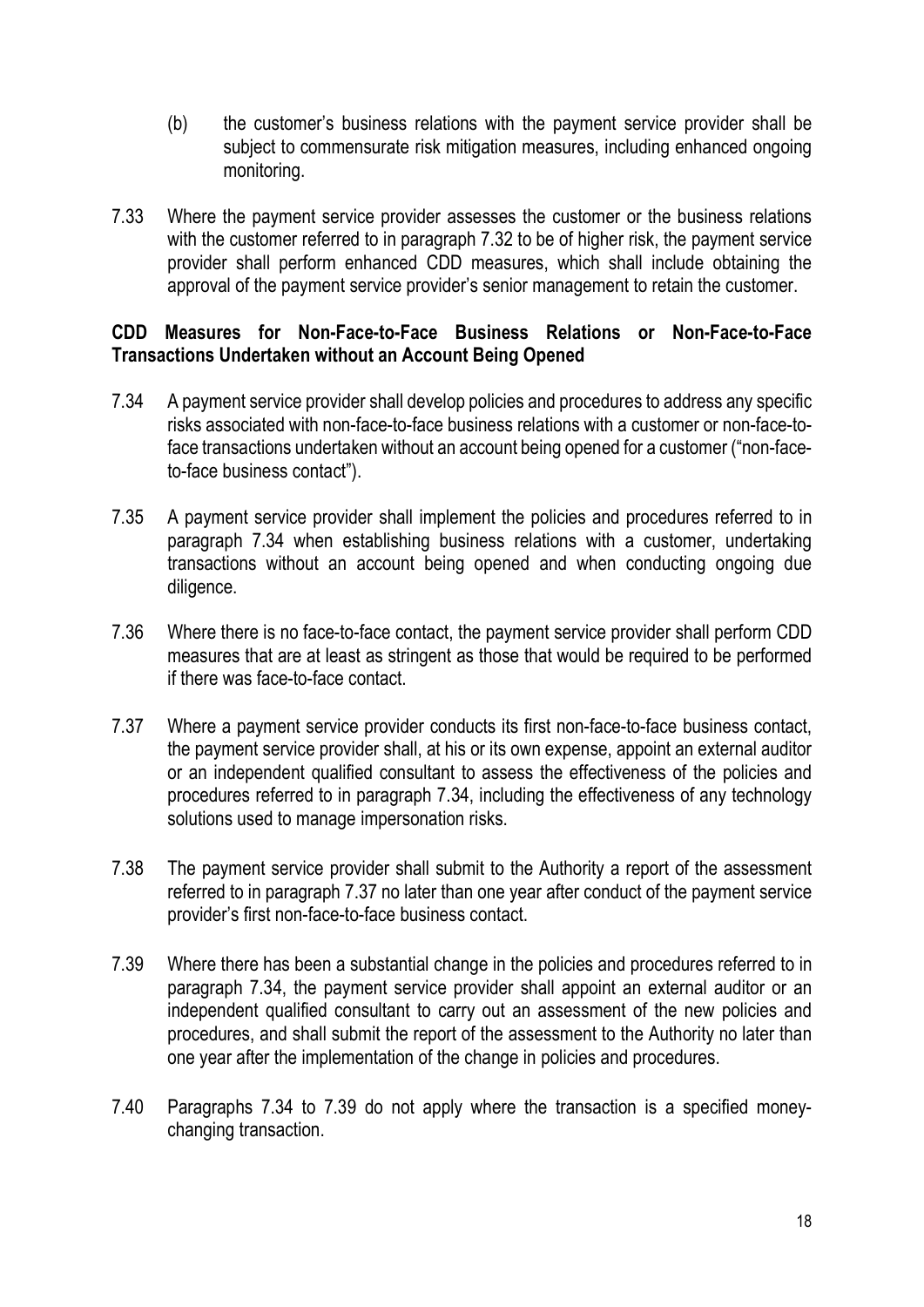# Reliance by Acquiring Payment Service Provider on Measures Already Performed

- 7.41 When a payment service provider ("acquiring payment service provider") acquires, either in whole or in part, the business of another financial institution (whether in Singapore or elsewhere), the acquiring payment service provider shall perform the measures as required by paragraphs 7, 8 and 9, on the customers acquired with the business at the time of acquisition except where the acquiring payment service provider has —
	- (a) acquired at the same time all corresponding customer records (including CDD information) and has no doubt or concerns about the veracity or adequacy of the information so acquired; and
	- (b) conducted due diligence enquiries that have not raised any doubt on the part of the acquiring payment service provider as to the adequacy of AML/CFT measures previously adopted in relation to the business or part thereof now acquired by the acquiring payment service provider, and document such enquiries.

#### Measures for Non-Account Holder

- 7.42 A payment service provider that undertakes any transaction (except for a specified money-changing transaction) of a value exceeding S\$5,000 for any customer who does not otherwise have business relations with the payment service provider shall
	- (a) perform CDD measures as if the customer had applied to the payment service provider to establish business relations; and
	- (b) record adequate details of the transaction so as to permit the reconstruction of the transaction, including the nature and date of the transaction, the type and amount of currency involved, the value date, and the details of the payee or beneficiary.

#### Timing for Verification

- 7.43 Subject to paragraphs 7.44 and 7.45, a payment service provider shall complete verification of the identity of a customer as required by paragraph 7.9, natural persons appointed to act on behalf of the customer as required by paragraph 7.10(b) and beneficial owners of the customer as required by paragraph 7.14 before
	- (a) the payment service provider establishes business relations with the customer;
	- (b) the payment service provider effects or receives any funds by cross-border wire transfer for the customer, where the customer has not otherwise established business relations with the payment service provider;
	- (c) the payment service provider undertakes any transaction for the purposes of carrying on its business of providing cross-border money transfer service, for the customer, where the customer has not otherwise established business relations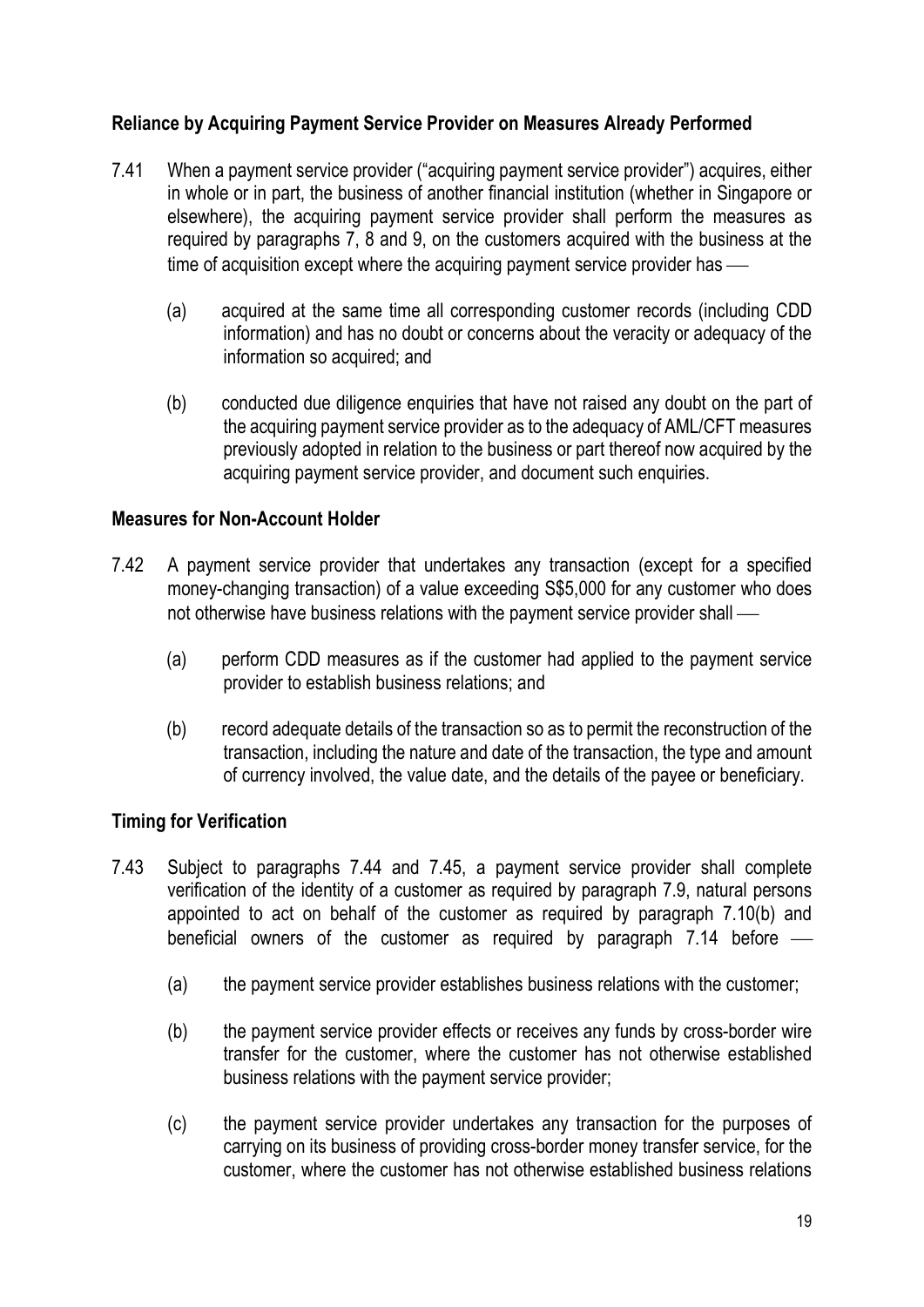with the payment service provider; or

- (d) the payment service provider undertakes any transaction (except for a specified money-changing transaction where the money is funded from an identifiable source) of a value exceeding S\$5,000 for the customer, where the customer has not otherwise established business relations with the payment service provider.
- 7.44 A payment service provider may establish business relations with a customer before completing the verification of the identity of the customer as required by paragraph 7.9, natural persons appointed to act on behalf of the customer as required by paragraph 7.10(b) and beneficial owners of the customer as required by paragraph 7.14 if
	- (a) the deferral of completion of the verification is essential in order not to interrupt the normal conduct of business operations; and
	- (b) the risks of money laundering and terrorism financing can be effectively managed by the payment service provider.
- 7.45 Where the payment service provider establishes business relations with a customer before verifying the identity of the customer as required by paragraph 7.9, natural persons appointed to act on behalf of the customer as required by paragraph 7.10(b), and beneficial owners of the customer as required by paragraph 7.14, the payment service provider shall
	- (a) develop and implement internal risk management policies and procedures concerning the conditions under which such business relations may be established prior to verification; and
	- (b) complete such verification as soon as is reasonably practicable.

#### Where Measures are Not Completed

- 7.46 Where the payment service provider is unable to complete the measures as required by paragraphs 7, 8 and 9, it shall not commence or continue business relations with any customer, or undertake any transaction for any customer (except where such transaction is a specified money-changing transaction).
- 7.47 Where the payment service provider is unable to complete the measures as required by paragraphs 7, 8 and 9, the payment service provider shall consider if the circumstances are suspicious so as to warrant the filing of an STR.
- 7.48 For the purposes of paragraphs 7.46 and 7.47, completion of the measures means the situation where the payment service provider has obtained, screened and verified (including by delayed verification as allowed under paragraphs 7.44 and 7.45) all necessary CDD information under paragraphs 7, 8 and 9, and where the payment service provider has received satisfactory responses to all inquiries in relation to such necessary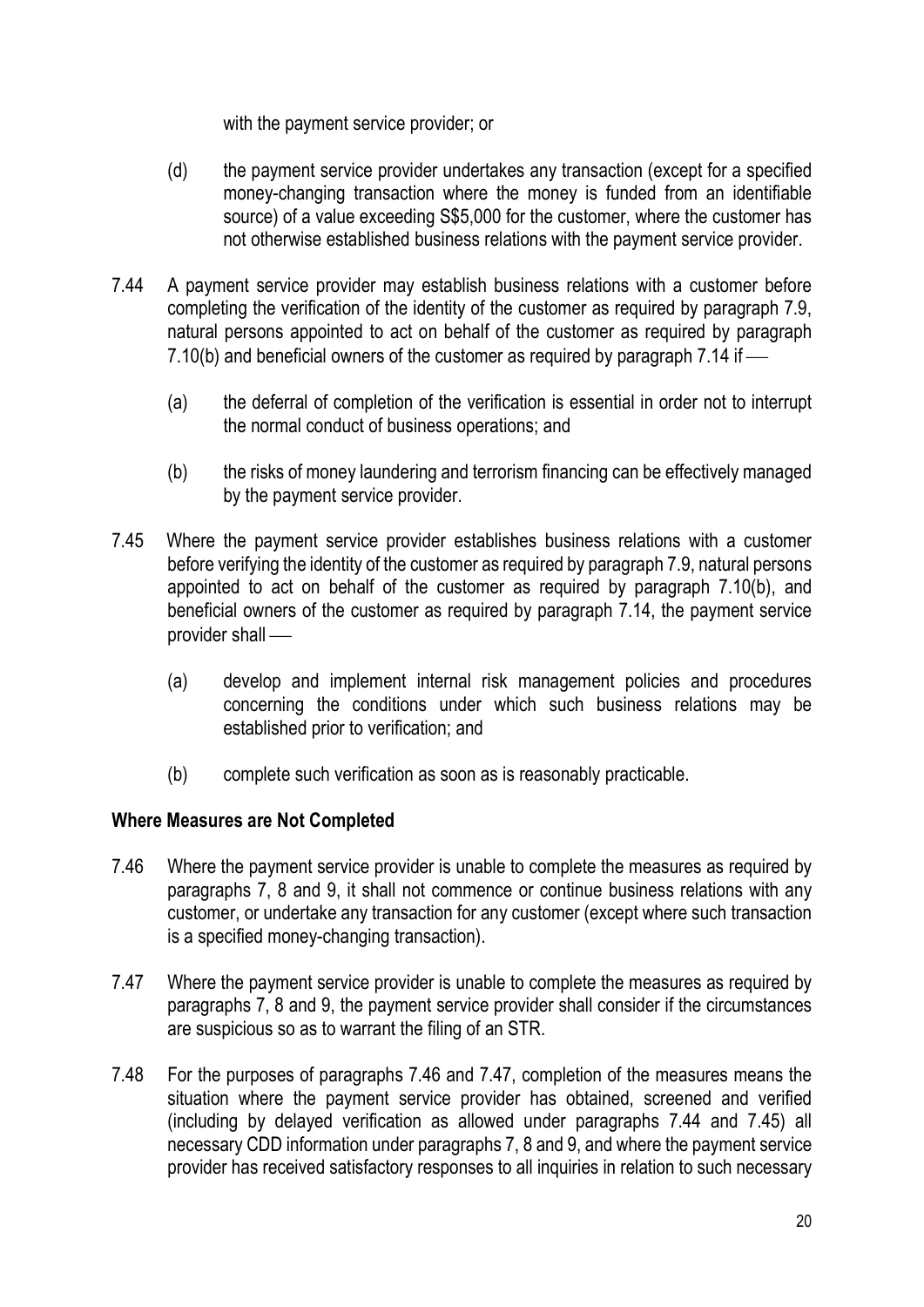CDD information.

# Joint Account

7.49 In the case of a joint account, a payment service provider shall perform CDD measures on all of the joint account holders as if each of them were individually customers of the payment service provider.

# Existing Customers

7.50 Where a payment service provider is, prior to the date of commencement of this Notice, subject to a notice issued by the Authority under section 27B of the MAS Act, the payment service provider shall perform the measures as required by paragraphs 7, 8 and 9 in relation to its existing customers based on its own assessment of materiality and risk, taking into account any previous measures applied, the time when the measures were last applied to such existing customers and the adequacy of data, documents or information obtained.

# **Screening**

- 7.51 A payment service provider shall screen a customer, natural persons appointed to act on behalf of the customer, connected parties of the customer and beneficial owners of the customer against relevant money laundering and terrorism financing information sources, as well as lists and information provided by the Authority or other relevant authorities in Singapore for the purposes of determining if there are any money laundering or terrorism financing risks in relation to the customer.
- 7.52 A payment service provider shall screen the persons referred to in paragraph 7.51
	- (a) when, or as soon as reasonably practicable after, the payment service provider establishes business relations with a customer;
	- (b) before the payment service provider effects or receives any funds by cross-border wire transfer, for a customer who has not otherwise established business relations with the payment service provider;
	- (c) before the payment service provider undertakes any transaction for the purposes of carrying on its business of providing cross-border money transfer service, for any customer who has not otherwise established business relations with the payment service provider;
	- (d) before the payment service provider undertakes any transaction (except for a specified money-changing transaction where the money is funded from an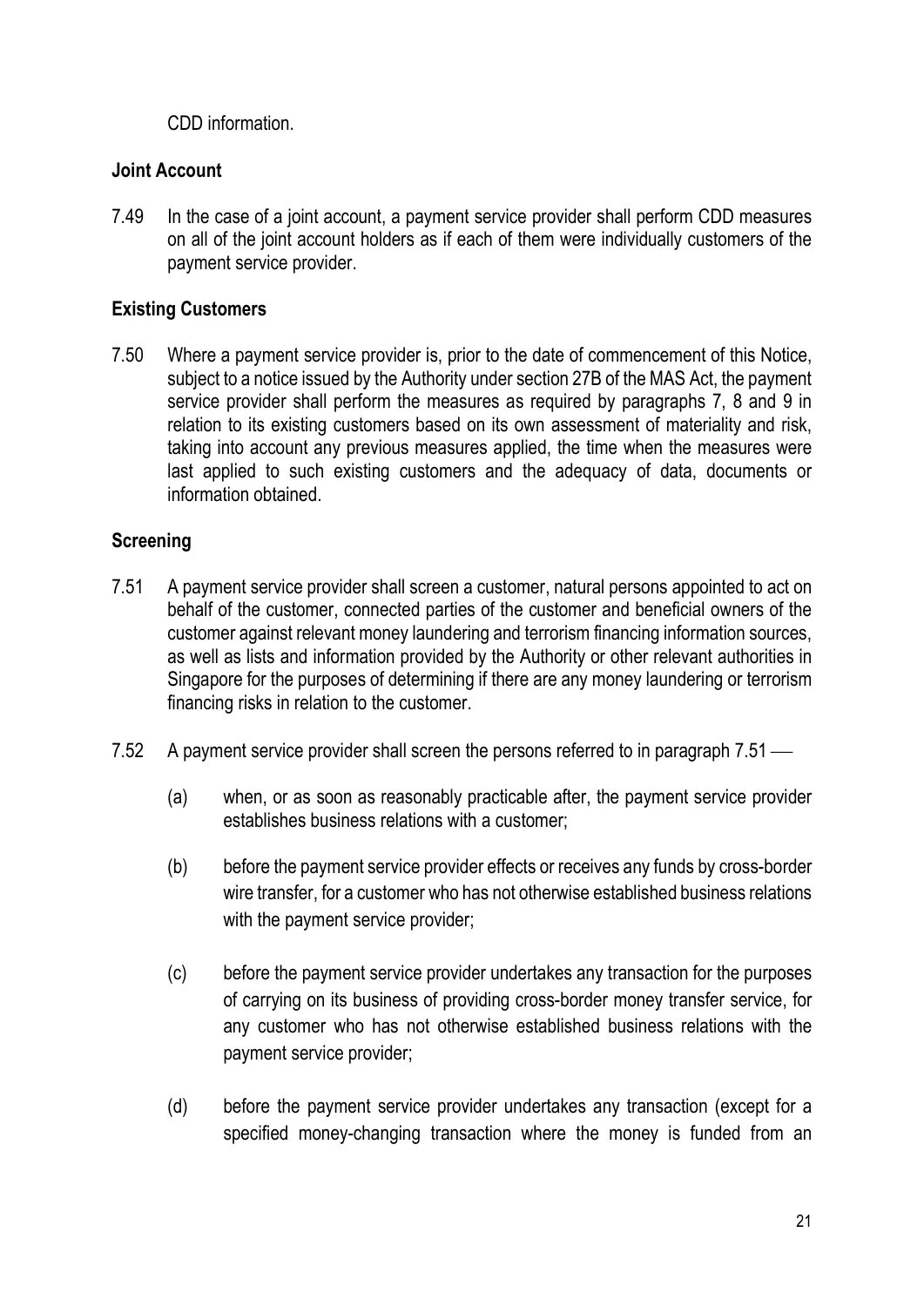identifiable source) of a value exceeding S\$5,000 for a customer who has not otherwise established business relations with the payment service provider;

- (e) on a periodic basis after the payment service provider establishes business relations with the customer; and
- (f) when there are any changes or updates to
	- (i) the lists and information provided by the Authority or other relevant authorities in Singapore to the payment service provider; or
	- (ii) the natural persons appointed to act on behalf of a customer, connected parties of a customer or beneficial owners of a customer.
- 7.53 A payment service provider shall screen all wire transfer originators and wire transfer beneficiaries as defined in paragraph 15, against lists and information provided by the Authority and any other relevant authorities in Singapore for the purposes of determining if there are any money laundering or terrorism financing risks.
- 7.54 The results of screening and assessment by the payment service provider shall be documented.

### 8 SIMPLIFIED CUSTOMER DUE DILIGENCE

- 8.1 Subject to paragraph 8.4, a payment service provider may perform simplified CDD measures in relation to a customer, any natural person appointed to act on behalf of the customer and any beneficial owner of the customer (other than any beneficial owner that the payment service provider is exempted from making inquiries about under paragraph 7.16) where either of the following applies
	- (a) the customer is one for whom the payment service provider only effects or receives cross-border wire transfers that are:
		- (i) solely for the payment of goods and services; and
		- (ii) funded from an identifiable source; or
	- (b) the payment service provider is satisfied that the risks of money laundering and terrorism financing are low.
- 8.2 The assessment of low risks in paragraph 8.1(b) shall be supported by an adequate analysis of risks by the payment service provider.
- 8.3 The simplified CDD measures shall be commensurate with the level of risk, based on the risk factors identified by the payment service provider.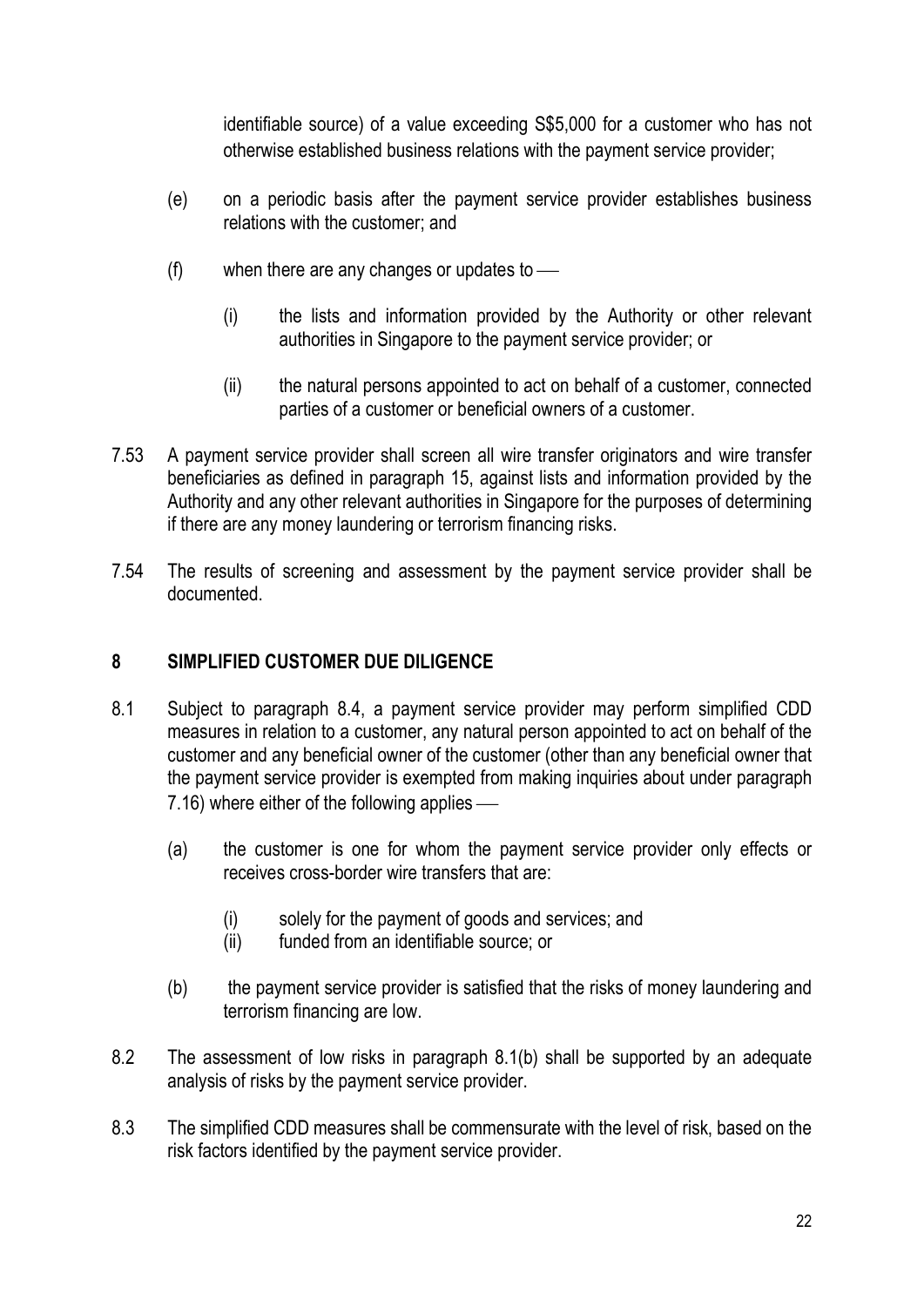- 8.4 A payment service provider shall not perform simplified CDD measures
	- (a) where one or more transactions undertaken, whether in the course of business relations or otherwise, by the payment service provider for a customer (other than transactions undertaken by the payment service provider to transfer funds from the customer's payment account directly to that customer's bank account) in any one year period cumulatively exceeds S\$20,000<sup>4</sup> ;
	- (b) where a customer or any beneficial owner of the customer is from or in a country or jurisdiction in relation to which the FATF has called for countermeasures;
	- (c) where a customer or any beneficial owner of the customer is from or in a country or jurisdiction known to have inadequate AML/CFT measures, as determined by the payment service provider for itself or notified to payment service providers generally by the Authority, or other foreign regulatory authorities; or
	- (d) where the payment service provider suspects that money laundering or terrorism financing is involved.
- 8.5 For the purposes of paragraph 8.4(a), if a customer's bank account is opened or maintained in a country or jurisdiction known to have inadequate AML/CFT measures (as determined by the payment service provider for itself or notified to payment service providers generally by the Authority or by other foreign regulatory authorities), any transaction undertaken by the payment service provider to transfer funds from the customer's payment account directly to that customer's bank account shall be included in the calculation of the cumulative limit.
- 8.6 Subject to paragraphs 8.2, 8.3 and 8.4, a payment service provider may perform simplified CDD measures in relation to a customer that is a financial institution set out in Appendix 2.
- 8.7 Where the payment service provider performs simplified CDD measures in relation to a customer, any natural person appointed to act on behalf of the customer and any beneficial owner of the customer, it shall document
	- (a) the details of its risk assessment; and
	- (b) the nature of the simplified CDD measures.
- 8.8 For avoidance of doubt, the term "CDD measures" in paragraph 8 means the measures required by paragraph 7.

<sup>4</sup> Please note paragraph 7.4 of the Notice.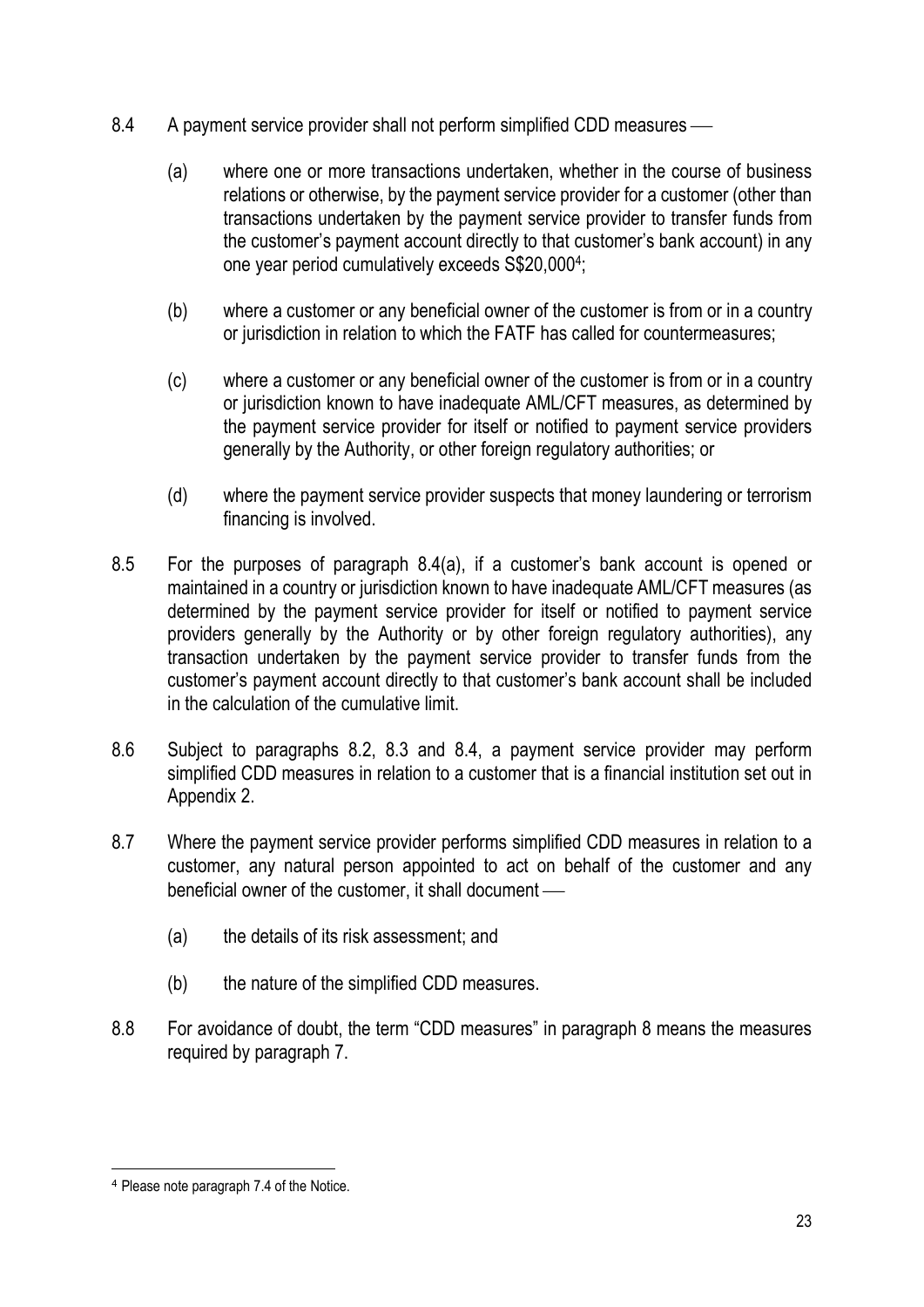# 9 ENHANCED CUSTOMER DUE DILIGENCE

#### Politically Exposed Persons

9.1 For the purposes of paragraph 9

"close associate" means a natural person who is closely connected to a politically exposed person, either socially or professionally;

"domestic politically exposed person" means a natural person who is or has been entrusted domestically with prominent public functions;

"family member" means a parent, step-parent, child, step-child, adopted child, spouse, sibling, step-sibling and adopted sibling of the politically exposed person;

"foreign politically exposed person" means a natural person who is or has been entrusted with prominent public functions in a foreign country;

"international organisation" means an entity established by formal political agreements between member countries that have the status of international treaties, whose existence is recognised by law in member countries and which is not treated as a resident institutional unit of the country in which it is located;

"international organisation politically exposed person" means a natural person who is or has been entrusted with prominent public functions in an international organisation;

"politically exposed person" means a domestic politically exposed person, foreign politically exposed person or international organisation politically exposed person; and

"prominent public functions" includes the roles held by a head of state, a head of government, government ministers, senior civil or public servants, senior judicial or military officials, senior executives of state owned corporations, senior political party officials, members of the legislature and senior management of international organisations.

- 9.2 A payment service provider shall implement appropriate internal risk management systems, policies, procedures and controls to determine if a customer, any natural person appointed to act on behalf of the customer, any connected party of the customer or any beneficial owner of the customer is a politically exposed person, or a family member or close associate of a politically exposed person.
- 9.3 A payment service provider shall, in addition to performing CDD measures (specified in paragraph 7), perform at least the following enhanced CDD measures where a customer or any beneficial owner of the customer is determined by the payment service provider to be a politically exposed person, or a family member or close associate of a politically exposed person under paragraph 9.2: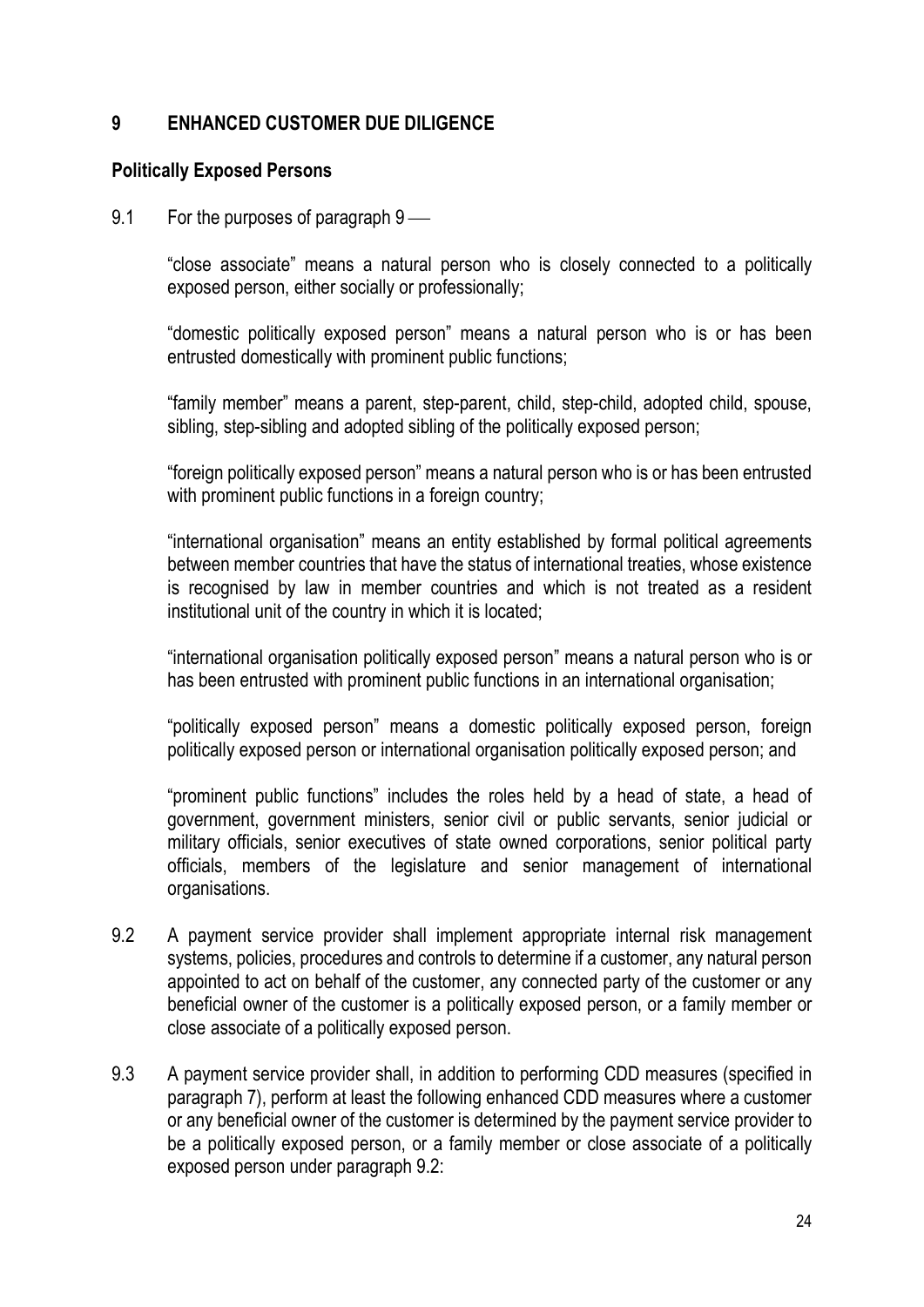- (a) obtain approval from the payment service provider's senior management to establish or continue business relations with the customer or undertake any transaction without an account being opened for the customer;
- (b) establish, by appropriate and reasonable means, the source of wealth and source of funds of the customer and any beneficial owner of the customer; and
- (c) conduct, during the course of business relations with the customer, enhanced monitoring of the business relations with the customer. In particular, the payment service provider shall increase the degree and nature of monitoring of the business relations with and transactions for the customer, in order to determine whether they appear unusual or suspicious.
- 9.4 Paragraph 9.3 does not apply to a transaction undertaken without an account being opened that is a specified money-changing transaction.
- 9.5 A payment service provider may adopt a risk-based approach in determining whether to perform enhanced CDD measures or the extent of enhanced CDD measures to be performed for
	- (a) domestic politically exposed persons, their family members and close associates;
	- (b) international organisation politically exposed persons, their family members and close associates; or
	- (c) politically exposed persons who have stepped down from their prominent public functions, taking into consideration the level of influence such persons may continue to exercise after stepping down from their prominent public functions, their family members and close associates,

except in cases where their business relations with the payment service provider or transactions (except for specified money-changing transactions) without an account being opened by the payment service provider present a higher risk for money laundering or terrorism financing.

#### Other Higher Risk Categories

- 9.6 A payment service provider shall implement appropriate internal risk management systems, policies, procedures and controls to determine if business relations with or transactions (except for specified money-changing transactions) undertaken without an account being opened for any customer present a higher risk for money laundering or terrorism financing.
- 9.7 For the purposes of paragraph 9.6, circumstances where a customer presents or may present a higher risk for money laundering or terrorism financing include but are not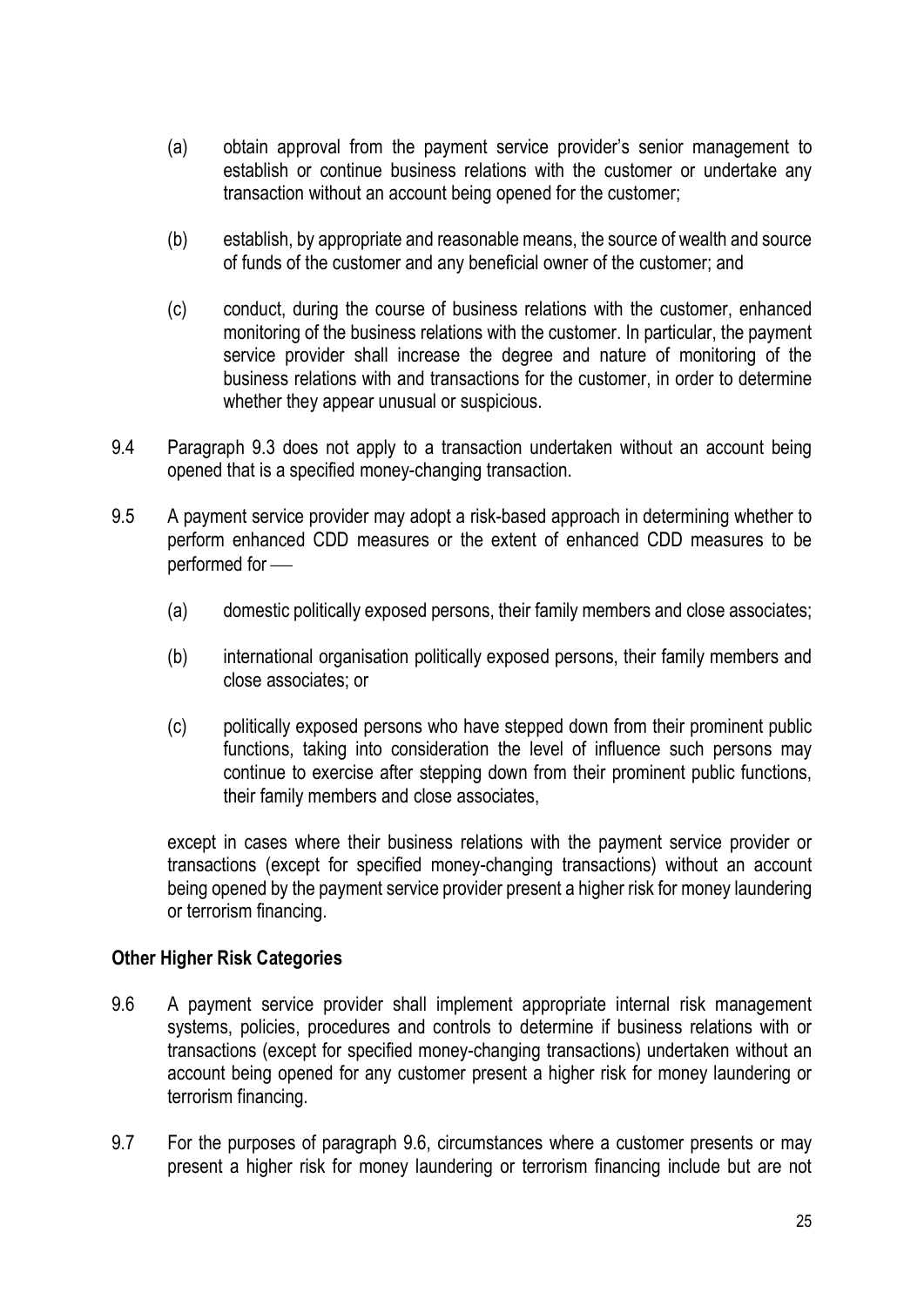limited to the following:

- (a) where a customer or any beneficial owner of the customer is from or in a country or jurisdiction in relation to which the FATF has called for countermeasures, the payment service provider shall treat any business relations with or transactions (except for specified money-changing transactions) for any such customer as presenting a higher risk for money laundering or terrorism financing; and
- (b) where a customer or any beneficial owner of the customer is from or in a country or jurisdiction known to have inadequate AML/CFT measures, as determined by the payment service provider for itself or notified to payment service providers generally by the Authority or other foreign regulatory authorities, the payment service provider shall assess whether any such customer presents a higher risk for money laundering or terrorism financing.
- 9.8 A payment service provider shall perform the appropriate enhanced CDD measures in paragraph 9.3 for business relations with, or transactions (except for specified moneychanging transactions) for any customer
	- (a) who the payment service provider determines under paragraph 9.6; or
	- (b) the Authority or other relevant authorities in Singapore notify to the payment service provider,

as presenting a higher risk for money laundering or terrorism financing.

9.9 A payment service provider shall, in taking enhanced CDD measures to manage and mitigate any higher risks that have been identified by the payment service provider or notified to it by the Authority or other relevant authorities in Singapore, ensure that the enhanced CDD measures take into account the requirements of any laws, regulations or directions administered by the Authority, including but not limited to the regulations or directions issued by the Authority under section 27A of the MAS Act.

# 10 FOREIGN CURRENCY EXCHANGE TRANSACTIONS

- 10.1 Where the value of an FX transaction is equal or exceeds S\$20,000 (or its equivalent in a foreign currency), a payment service provider shall comply with paragraphs 7, 8, and 9 in relation to an FX transaction as if the references to a "customer" and "transaction" in those paragraphs are references to a "relevant FX counterparty" and the "FX transaction" respectively.
- 10.2 For the purposes of paragraph 10 read with paragraphs 7, 8 and 9

"business relations" means the opening or maintenance of an account by the payment service provider in the name of a person (whether a natural person, legal person or legal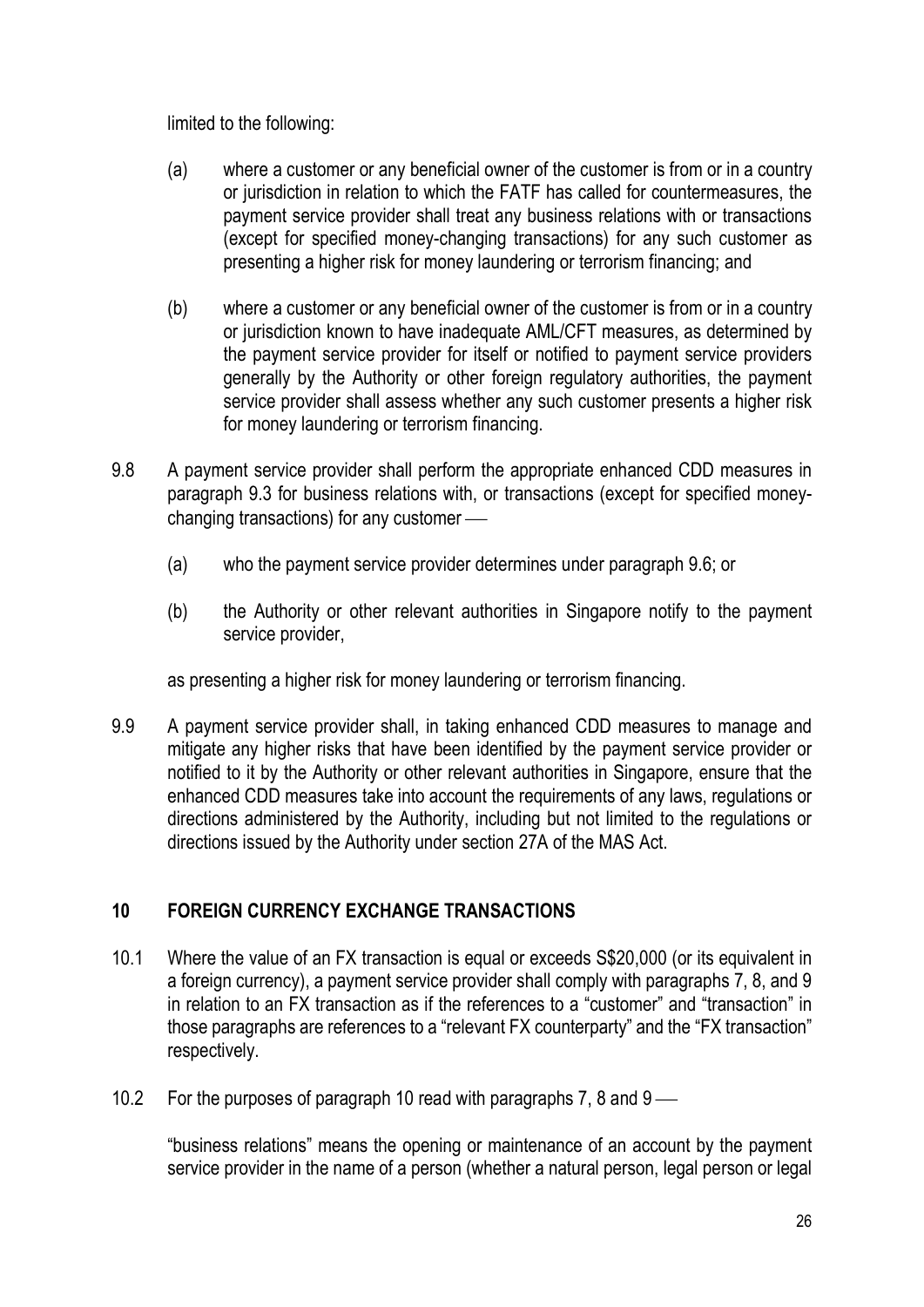arrangement).

10.3 In addition to performing CDD measures, a payment service provider shall, to the extent possible, inquire into the background and purpose of every FX transaction the value of which is equal to or exceeds  $$20,000$  (or its equivalent in a foreign currency) and document its findings with a view to making this information available to the relevant authorities should the need arise.

### 11 ISSUANCE OF BEARER NEGOTIABLE INSTRUMENTS AND RESTRICTION OF CASH PAYOUT

### Prohibition of Issuance of Bearer Negotiable Instruments

- 11.1 No payment service provider shall, in respect of
	- (a) a payment transaction processed, accepted or executed in the course of carrying on its business of providing a money-changing service;
	- (b) a payment transaction received from another country or jurisdiction to Singapore in the course of carrying on its business of providing a cross-border money transfer service;
	- (c) a payment transaction received in the course of carrying on its business of providing a domestic money transfer service;
	- (d) a withdrawal from a payment account in the course of carrying on its business of providing an account issuance service; or
	- (e) an FX transaction,

make any payment for any sum of money in the form of a bearer negotiable instrument to any recipient or to any person appointed to act on behalf of a recipient.

#### Restriction on Cash Payouts by Payment Service Providers

- 11.2 No payment service provider shall, in respect of -
	- (a) a payment transaction received from another country or jurisdiction to Singapore in the course of carrying on its business of providing cross-border money transfer service;
	- (b) a payment transaction received in the course of carrying on its business of providing a domestic money transfer service;
	- (c) a withdrawal from a payment account in the course of carrying on its business of providing an account issuance service; or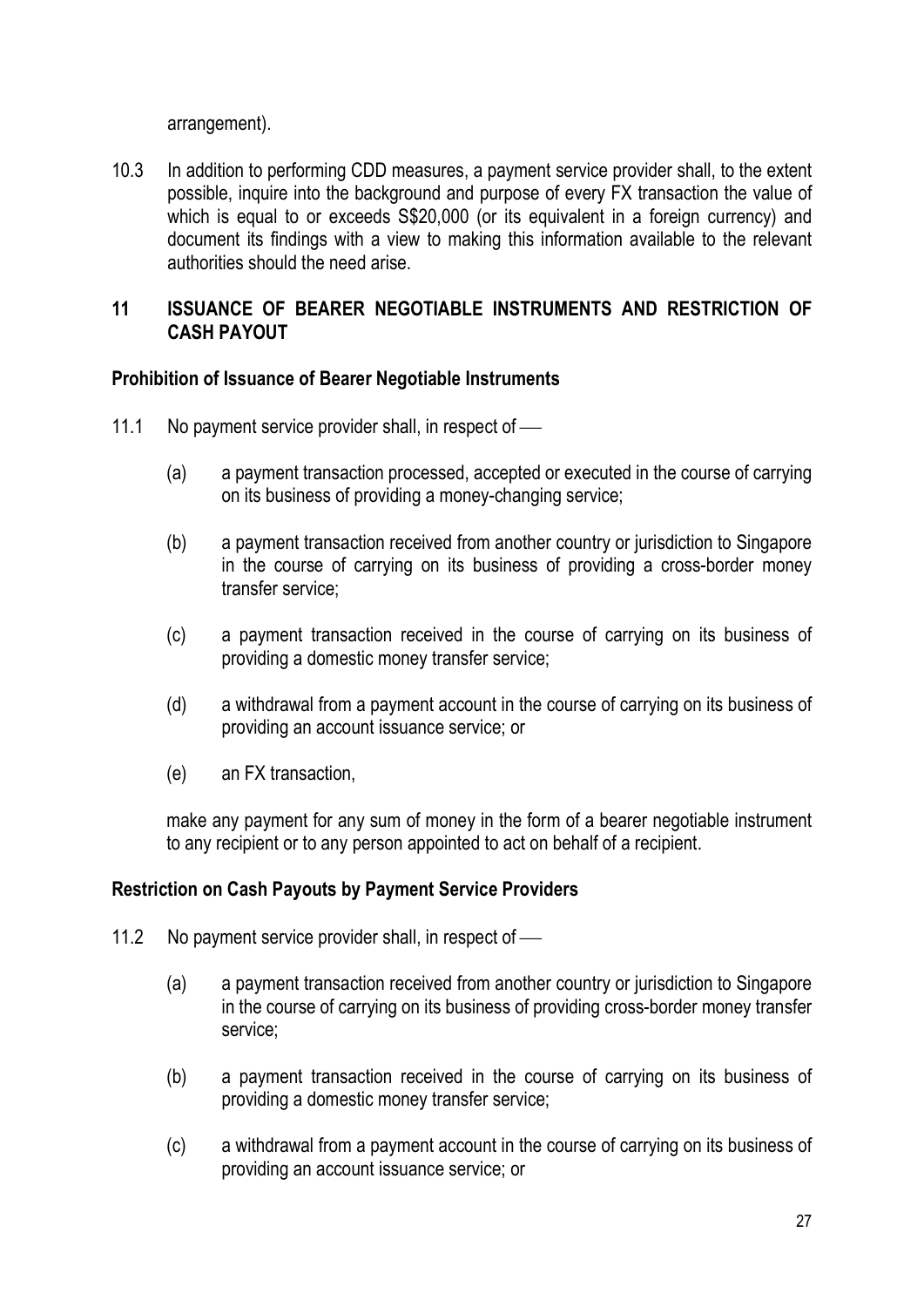(d) an FX transaction,

pay any cash in an amount that is equal to or exceeds S\$20,000 to any recipient or person appointed to act on behalf of a recipient.

- 11.3 Where a payment service provider suspects that two or more payment transactions, withdrawals, or FX transactions, as the case may be, are or may be related, linked or the result of a deliberate restructuring of an otherwise single transaction into smaller transactions in order to evade the measures provided for in paragraph 11.2, the payment service provider shall treat the payment transactions, withdrawals, or FX transactions, as the case may be, as a single transaction and aggregate their value for the purposes of paragraph 11.2.
- 11.4 A payment service provider may make any payment of S\$20,000 and above by cheque if all the following conditions are met:
	- (a) the cheque is crossed and made payable to a customer who is an account holder with a bank in Singapore;
	- (b) the payment service provider maintains a register of all crossed cheques issued with the corresponding transaction reference numbers.
- 11.5 Paragraph 11 shall not apply to any payment service provider that holds a casino licence under section 49 of the Casino Control Act (Cap. 33A).

# 12 RELIANCE ON THIRD PARTIES

- 12.1 For the purposes of paragraph 12, "third party" means
	- (a) a financial institution set out in Appendix 2;
	- (b) a financial institution which is subject to and supervised by a foreign authority for compliance with AML/CFT requirements consistent with standards set by the FATF (other than a holder of a payment services licence or equivalent licence);
	- (c) the parent entity, the branches and subsidiaries of the parent entity, and other related corporations, of a payment service provider (except where such entity is a holder of a payment services licence or equivalent licence).
- 12.2 Subject to paragraph 12.3, a payment service provider may rely on a third party to perform the measures as required by paragraphs 7, 8 and 9 if the following requirements are met:
	- (a) the payment service provider is satisfied that the third party it intends to rely upon is subject to and supervised for compliance with AML/CFT requirements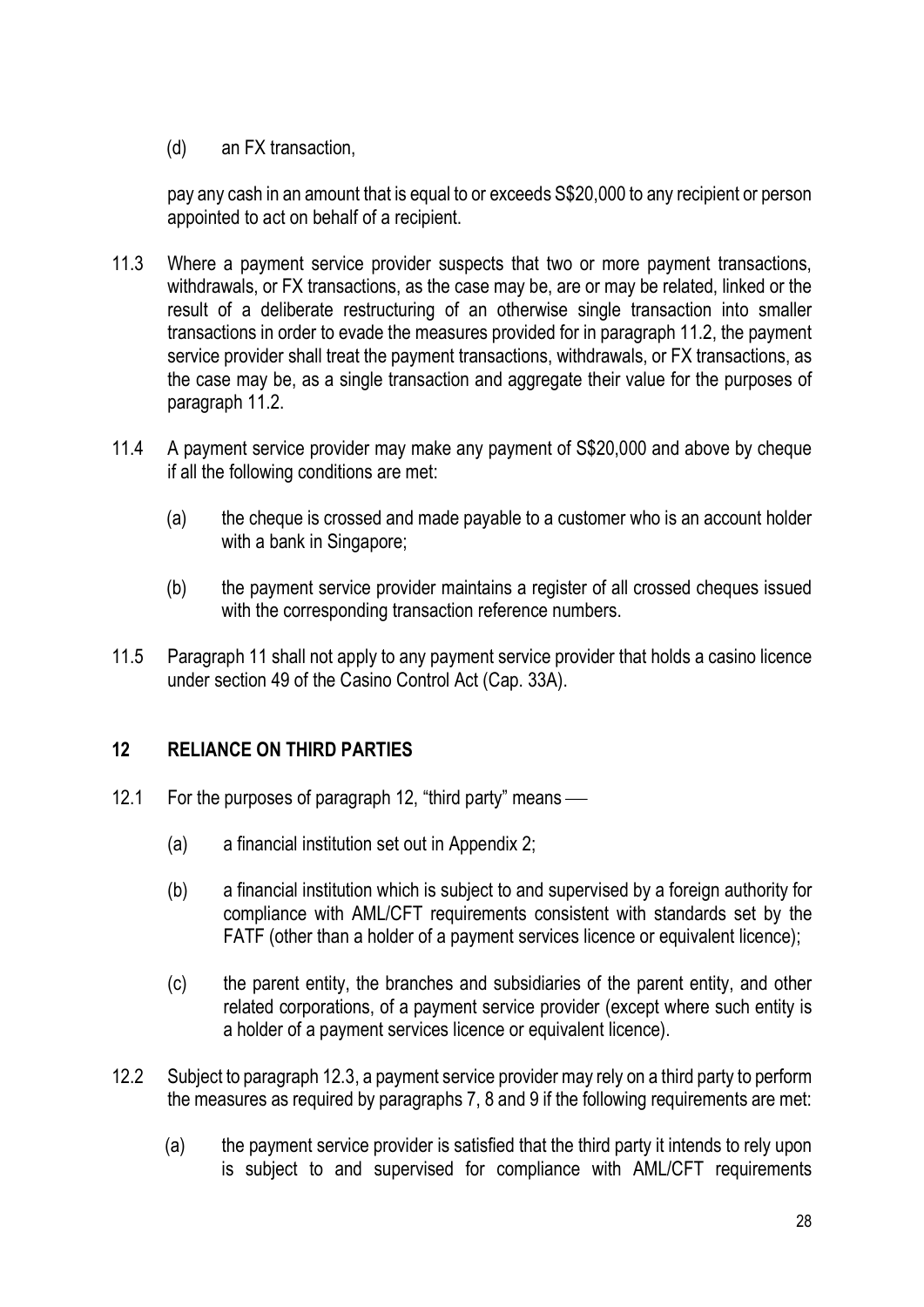consistent with standards set by the FATF, and has adequate AML/CFT measures in place to comply with those requirements;

- (b) the payment service provider takes appropriate steps to identify, assess and understand the money laundering and terrorism financing risks particular to the countries or jurisdictions that the third party operates in;
- (c) the third party is not one which payment service providers have been specifically precluded by the Authority from relying upon; and
- (d) the third party is able and willing to provide, without delay, upon the payment service provider's request, any data, documents or information obtained by the third party with respect to the measures applied on the payment service provider's customer, which the payment service provider would be required or would want to obtain.
- 12.3 No payment service provider shall rely on a third party to conduct a review of transactions undertaken without an account being opened or ongoing monitoring of business relations with customers
- 12.4 Where a payment service provider relies on a third party to perform the measures as required by paragraphs 7, 8 and 9, it shall
	- (a) document the basis for its satisfaction that the requirements in paragraph 12.2(a) and (b) have been met, except where the third party is a financial institution set out in Appendix 2; and
	- (b) immediately obtain from the third party the CDD information which the third party had obtained.
- 12.5 For the avoidance of doubt, notwithstanding the reliance upon a third party, the payment service provider shall remain responsible for its AML/CFT obligations in this Notice.

# 13 CORRESPONDENT ACCOUNTS

- 13.1 Paragraph 13 applies to a payment service provider when either of the following occurs:
	- (a) it provides correspondent account services or other similar services to a financial institution that is operating in or outside Singapore; or
	- (b) it engages a financial institution that is operating in or outside Singapore to provide or to facilitate the provision of correspondent account services or other similar services, where such financial institution is not -
		- (i) a bank in Singapore; or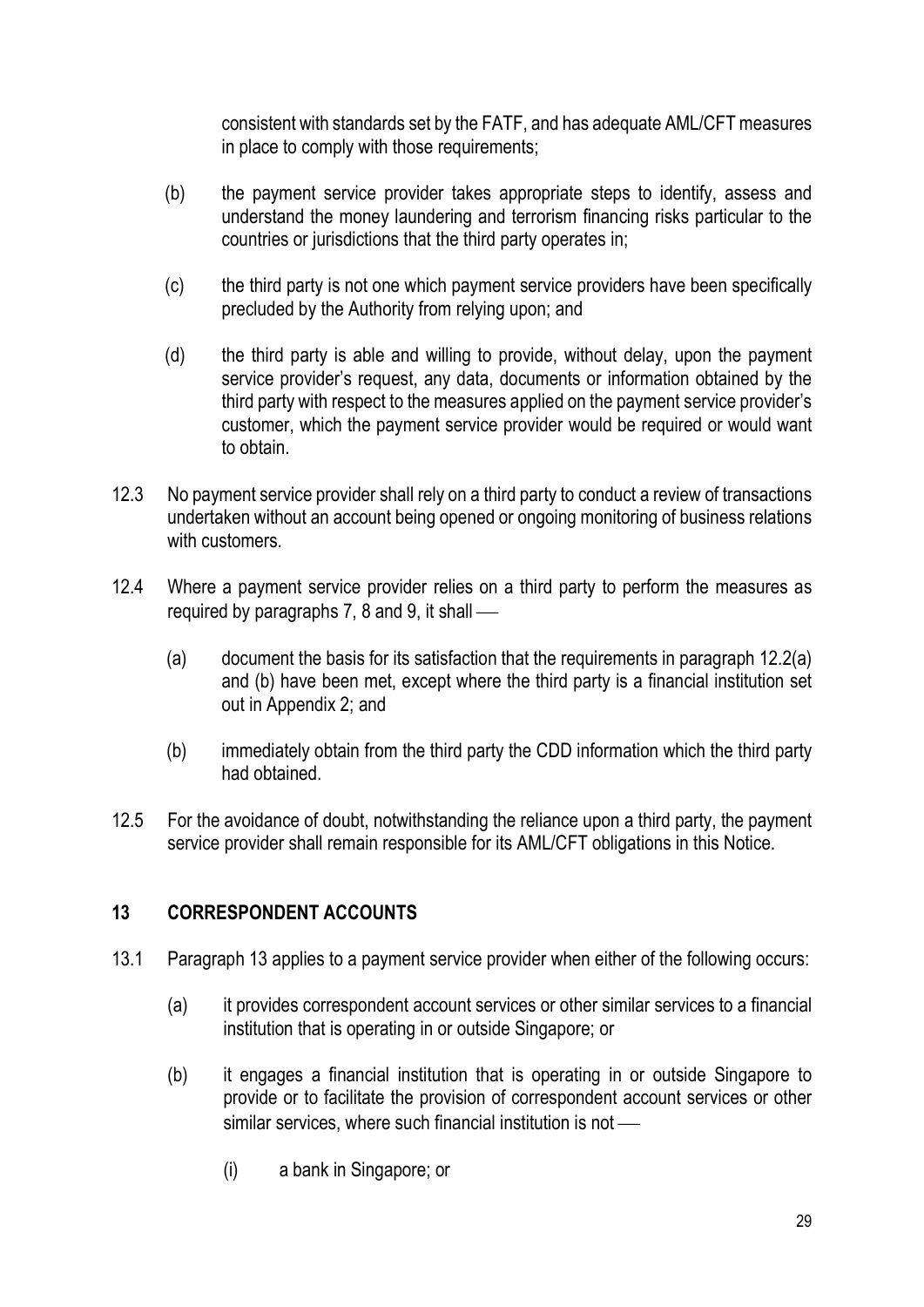- (ii) a merchant bank in Singapore.
- 13.2 For the purposes of paragraph 13 —

"correspondent account services" means:

- (a) the provision of specified payment services by a payment service provider to a respondent financial institution, whether for the respondent financial institution as principal or for that respondent financial institution's customers; or
- (b) the provision of specified payment services, or the facilitation thereof, by a correspondent financial institution to a payment service provider, whether for the payment service provider as principal or for that payment service provider's customers;

"correspondent financial institution" means a financial institution that provides or facilitates the provision of correspondent account services or other similar services to the payment service provider;

"payable-through account" means an account maintained with the payment service provider by the respondent financial institution for the provision of correspondent account services, but which is accessible directly by a third party to effect transactions on its own behalf;

"respondent financial institution" means a financial institution to which correspondent account services or other similar services are provided by a payment service provider;

"shell financial institution" means a financial institution incorporated, formed or established in a country or jurisdiction where the financial institution has no physical presence and which is unaffiliated with a financial group that is subject to effective consolidated supervision; and

"similar services" include:

- (a) services undertaken for transactions or funds transfers, for the respondent financial institution, whether as principal or for its customers; and
- (b) services undertaken for transactions or funds transfers, for the payment service provider for whom a correspondent financial institution provides correspondent account services to, whether as principal or for its customers.
- 13.3 A payment service provider in Singapore shall perform the following measures, in addition to CDD measures as required by paragraphs 7, 8 and 9, when providing correspondent account services or other similar services: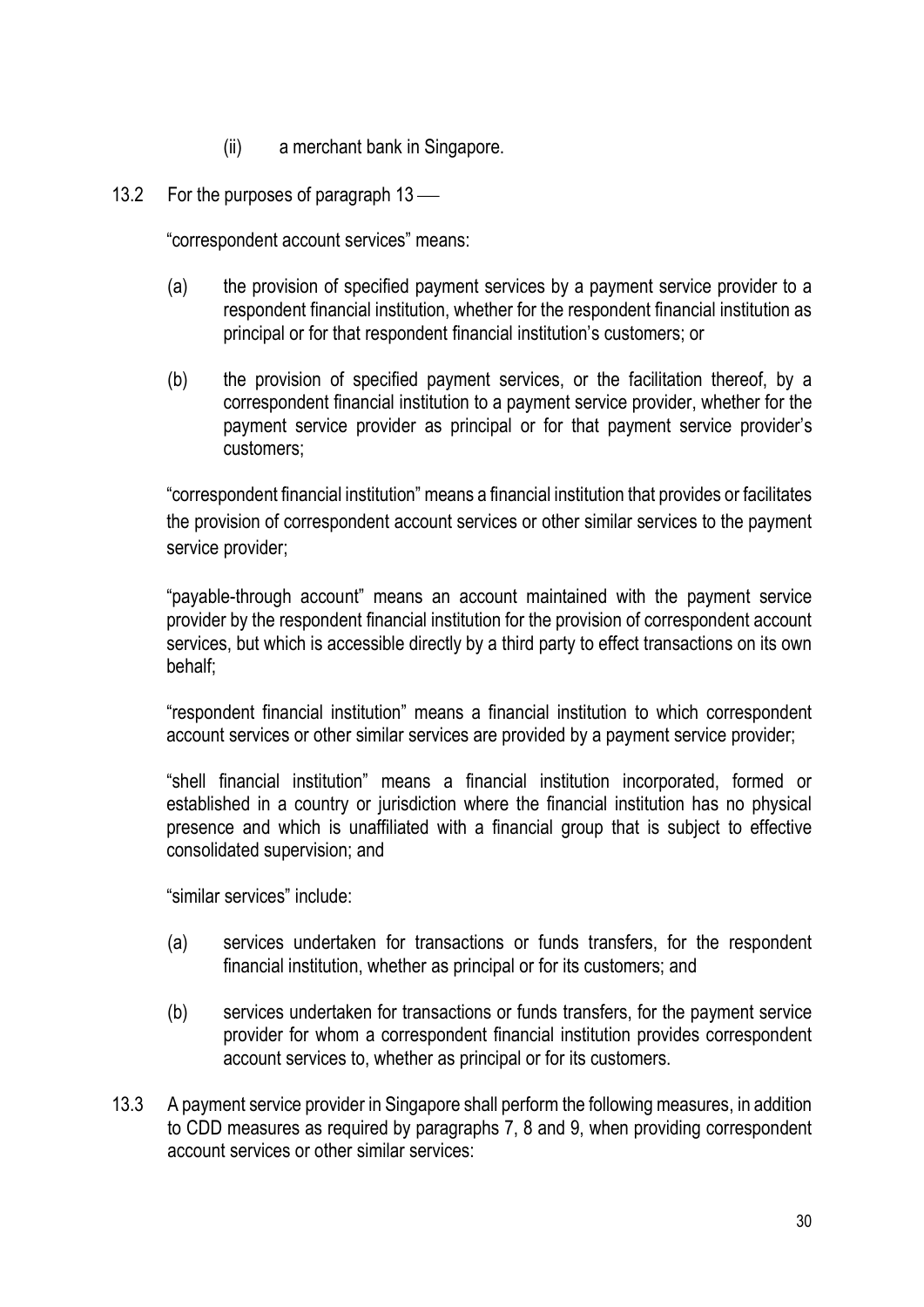- (a) assess the suitability of the respondent financial institution by taking the following steps:
	- (i) gather adequate information about the respondent financial institution to understand fully the nature of the respondent financial institution's business, including making appropriate inquiries on its management, its major business activities and the countries or jurisdictions in which it operates;
	- (ii) determine from any available sources the reputation of the respondent financial institution and the quality of supervision over the respondent financial institution, including whether it has been the subject of money laundering or terrorism financing investigation or regulatory action; and
	- (iii) assess the respondent financial institution's AML/CFT controls and ascertain that they are adequate and effective, having regard to the AML/CFT measures of the country or jurisdiction in which the respondent financial institution operates;
- (b) clearly understand and document the respective AML/CFT responsibilities of the payment service provider and the respondent financial institution; and
- (c) obtain approval from the payment service provider's senior management before providing correspondent account services or similar services to a new financial institution.
- 13.4 Where the provision of correspondent account services or similar services by the payment service provider involve a payable-through account, the payment service provider shall be satisfied that
	- (a) the respondent financial institution has performed appropriate measures at least equivalent to those specified in paragraph 7 on the third party having direct access to the payable-through account; and
	- (b) the respondent financial institution is able to perform ongoing monitoring of its business relations with that third party and is willing and able to provide CDD information to the payment service provider upon request.
- 13.5 A payment service provider in Singapore shall perform the following measures, in addition to CDD measures as required by paragraphs 7, 8 and 9, when receiving correspondent account services or other similar services:
	- (a) assess the suitability of the correspondent financial institution by taking the following steps:
		- (i) gather adequate information about the correspondent financial institution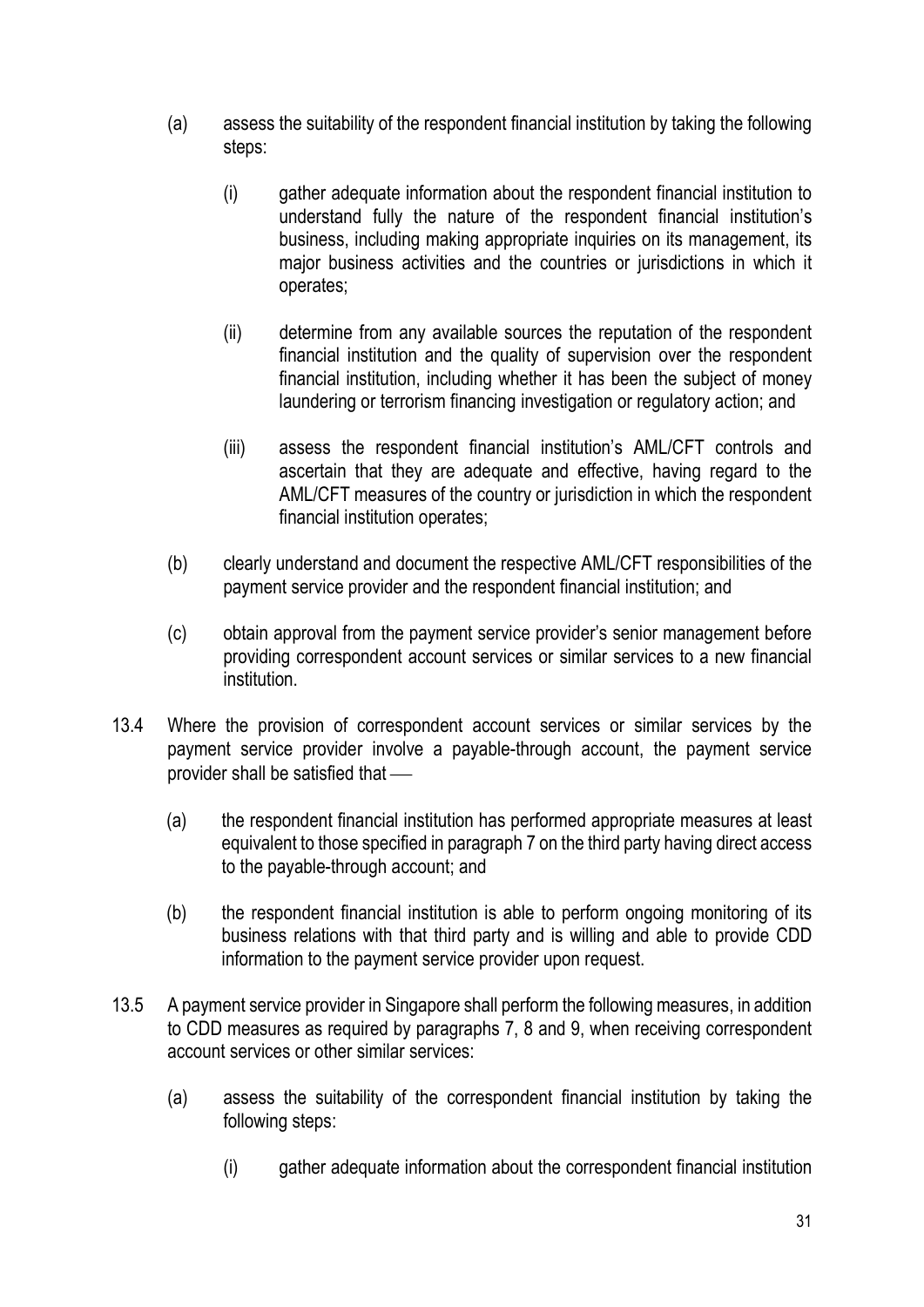to understand fully the nature of the correspondent financial institution's business, including making appropriate inquiries on its management, its major business activities and the countries or jurisdictions in which it operates;

- (ii) determine from any available sources the reputation of the correspondent financial institution and the quality of supervision over the correspondent financial institution, including whether it has been the subject of money laundering or terrorism financing investigation or regulatory action; and
- (iii) assess the correspondent financial institution's AML/CFT controls and ascertain that they are adequate and effective, having regard to the AML/CFT measures of the country or jurisdiction in which the correspondent financial institution operates;
- (b) clearly understand and document the respective AML/CFT responsibilities of the payment service provider and the correspondent financial institution; and
- (c) obtain approval from the payment service provider's senior management before receiving correspondent account services or similar services from a new financial institution.
- 13.6 The payment service provider shall document the basis for its satisfaction that the requirements in paragraphs 13.3 to 13.5 are met.
- 13.7 No payment service provider shall enter into or continue correspondent account services or other similar services relationship with another financial institution that does not have adequate controls against money laundering or terrorism financing activities, is not effectively supervised by the relevant authorities or is a shell financial institution.
- 13.8 A payment service provider shall also take appropriate measures when establishing correspondent account services or other similar services relationship, to satisfy itself that its respondent or correspondent financial institutions do not permit their accounts to be used by shell financial institutions.
- 13.9 A payment service provider shall maintain a current list of the financial institutions that it provides or receives correspondent account services or other similar services. The payment service provider shall make the list accessible to the Authority and to other relevant authorities in the countries or jurisdictions where the financial institutions operate, upon request.

# 14 AGENCY ARRANGEMENTS

14.1 For the purposes of paragraph 14, "agent" means any natural person or legal person (that is not a financial institution) that contacts with or is under the direction of the payment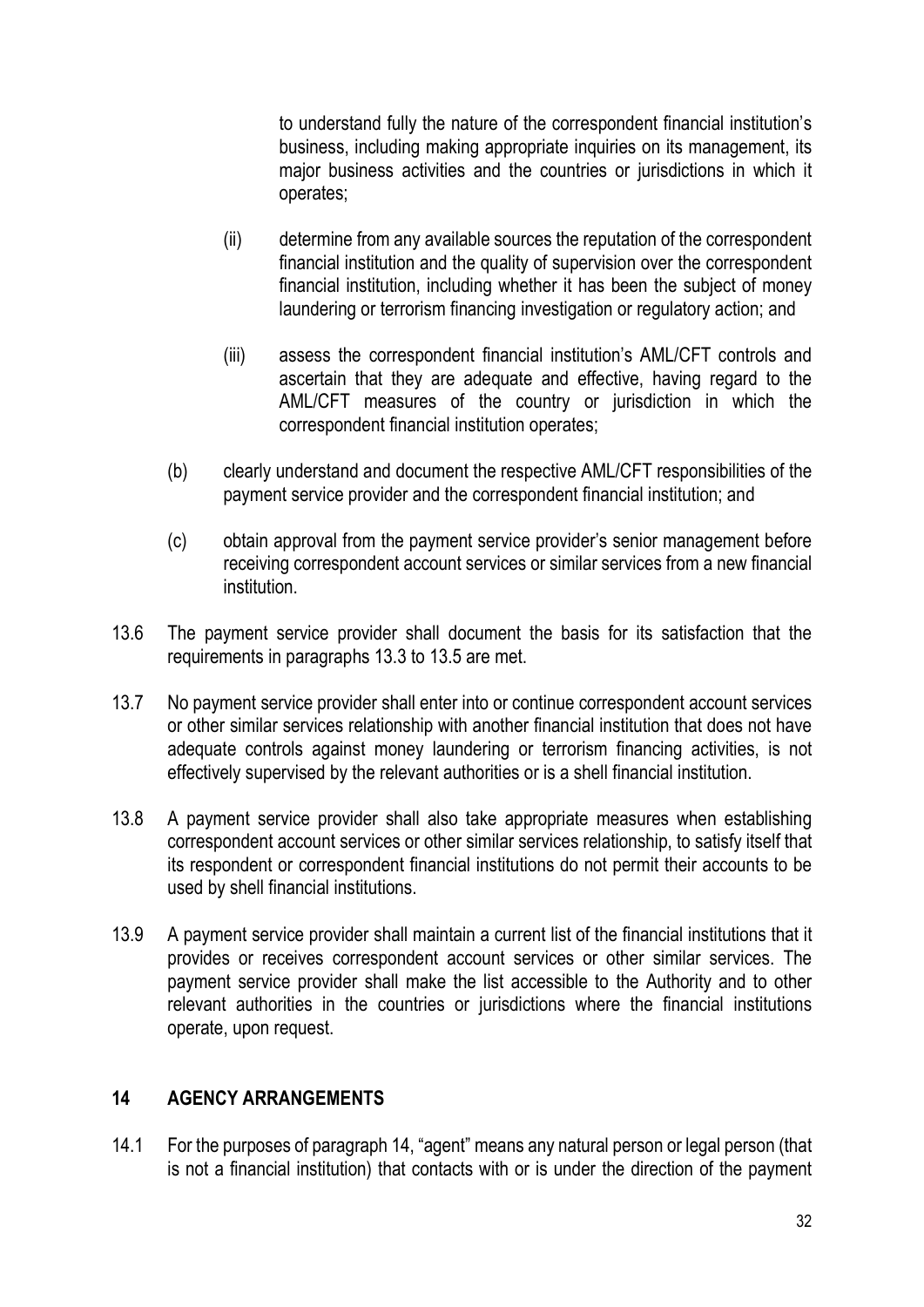service provider to assist in the provision of cross-border money transfer service, but does not itself carry on the business of cross-border money transfer service.

- 14.2 A payment service provider shall not appoint an agent unless the following requirements are met:
	- (a) the agency arrangement is documented in writing and approved by the senior management of the payment service provider;
	- (b) the payment service provider takes appropriate steps to identify, assess and understand the money laundering or terrorism financing risks particular to the countries or jurisdictions that the agent operates in;
	- (c) the agent is not one which payment service providers have been specifically precluded by the Authority from appointing; and
	- (d) the payment service provider includes all its agents in its AML/CFT programme and monitors them for compliance with its programme.
- 14.3 The payment service provider shall document the basis for its satisfaction that the requirements in paragraph 14.2 are met.
- 14.4 The payment service provider shall maintain a current list of its agents that it engages and shall make the list accessible to the Authority and to other relevant authorities in the countries or jurisdictions where the agents operate, upon request.

# 15 WIRE TRANSFERS

- 15.1 Paragraph 15 shall apply to a payment service provider when it effects the sending of funds by wire transfer or when it receives funds by wire transfer on the account of the wire transfer originator or the wire transfer beneficiary but shall not apply to a transfer and settlement between the payment service provider and another financial institution where the payment service provider and the other financial institution are acting on their own behalf as the wire transfer originator and the wire transfer beneficiary.
- 15.2 For the purposes of paragraph 15 —

"batch transfer" means a transfer comprising a number of individual wire transfers that are sent by a wire transfer originator to the same financial institutions, irrespective of whether the individual wire transfers are intended ultimately for one or more wire transfer beneficiaries;

"intermediary institution" means the financial institution that receives and transmits a wire transfer on behalf of the ordering institution and the beneficiary institution, or another intermediary institution;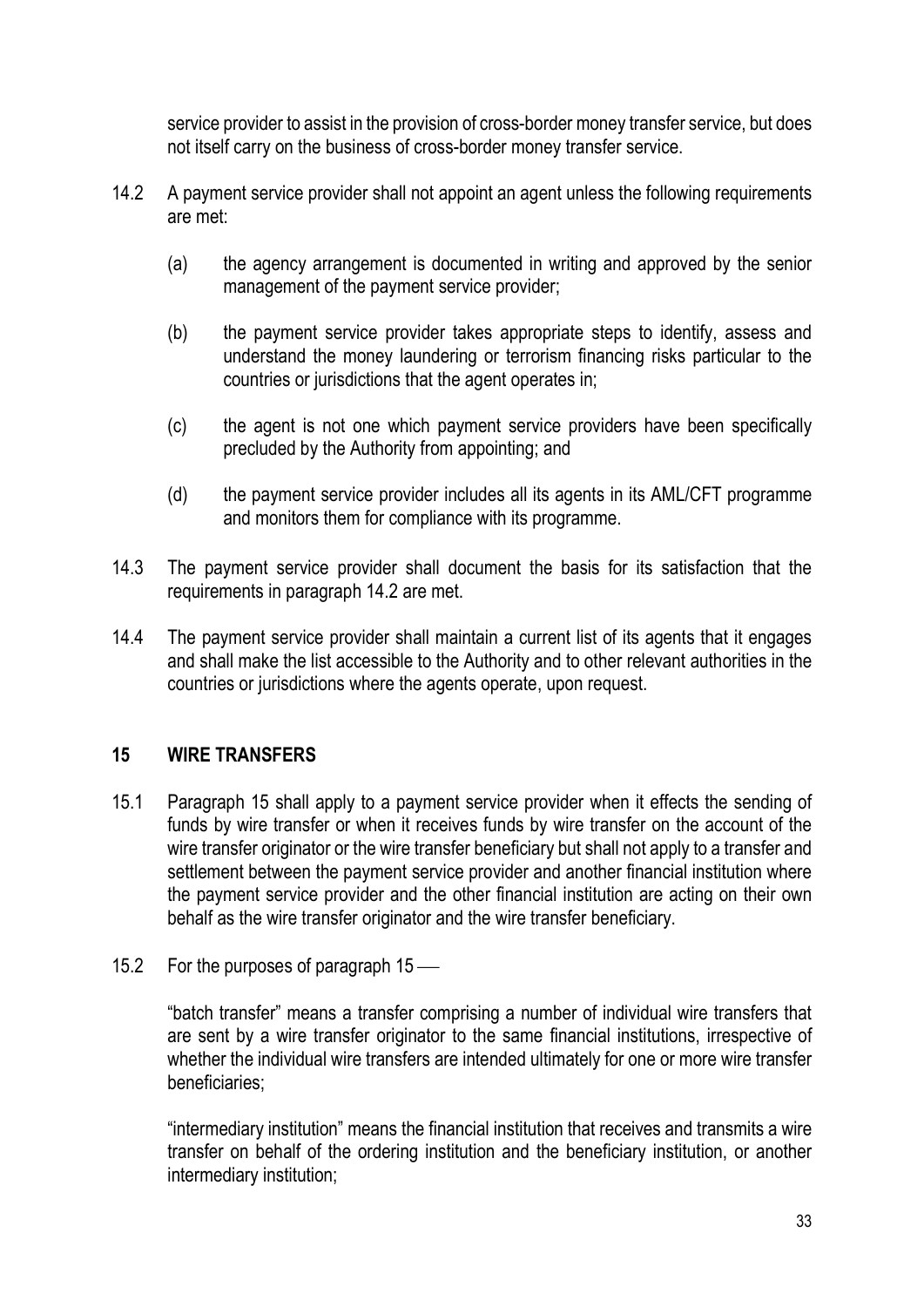"straight-through processing" means payment transactions that are conducted electronically without the need for manual intervention;

"unique transaction reference number" means a combination of letters, numbers or symbols, determined by the payment service provider or ordering institution, in accordance with the protocols of the payment and settlement system or messaging system used for the wire transfer, and which permits the traceability of the wire transfer;

"wire transfer beneficiary" means the natural person, legal person or legal arrangement who is identified by the wire transfer originator as the receiver of the wire transfer funds; and

"wire transfer originator" means the account holder who allows the wire transfer from that account, or where there is no account, the natural person, legal person or legal arrangement that places the wire transfer order with the ordering institution to perform the wire transfer.

### Responsibility of the Ordering Institution

- (I) Identification and Recording of Information
- 15.3 Before effecting a wire transfer, every payment service provider that is an ordering institution shall —
	- (a) identify the wire transfer originator and take reasonable measures to verify his or its identity, as the case may be (if the payment service provider has not already done so by virtue of paragraph 7); and
	- (b) record adequate details of the wire transfer so as to permit its reconstruction, including but not limited to, the date of the wire transfer, the type and amount of currency transferred and the value date.

#### (II) Cross-Border Wire Transfers Below or Equal To S\$1,500

- 15.4 Subject to paragraph 15.5, in a cross-border wire transfer where the amount to be transferred is below or equal to S\$1,500, every payment service provider which is an ordering institution shall include in the message or payment instruction that accompanies or relates to the wire transfer the following:
	- (a) the name of the wire transfer originator;
	- (b) the wire transfer originator's account number (or unique transaction reference number where no account number exists);
	- (c) the name of the wire transfer beneficiary; and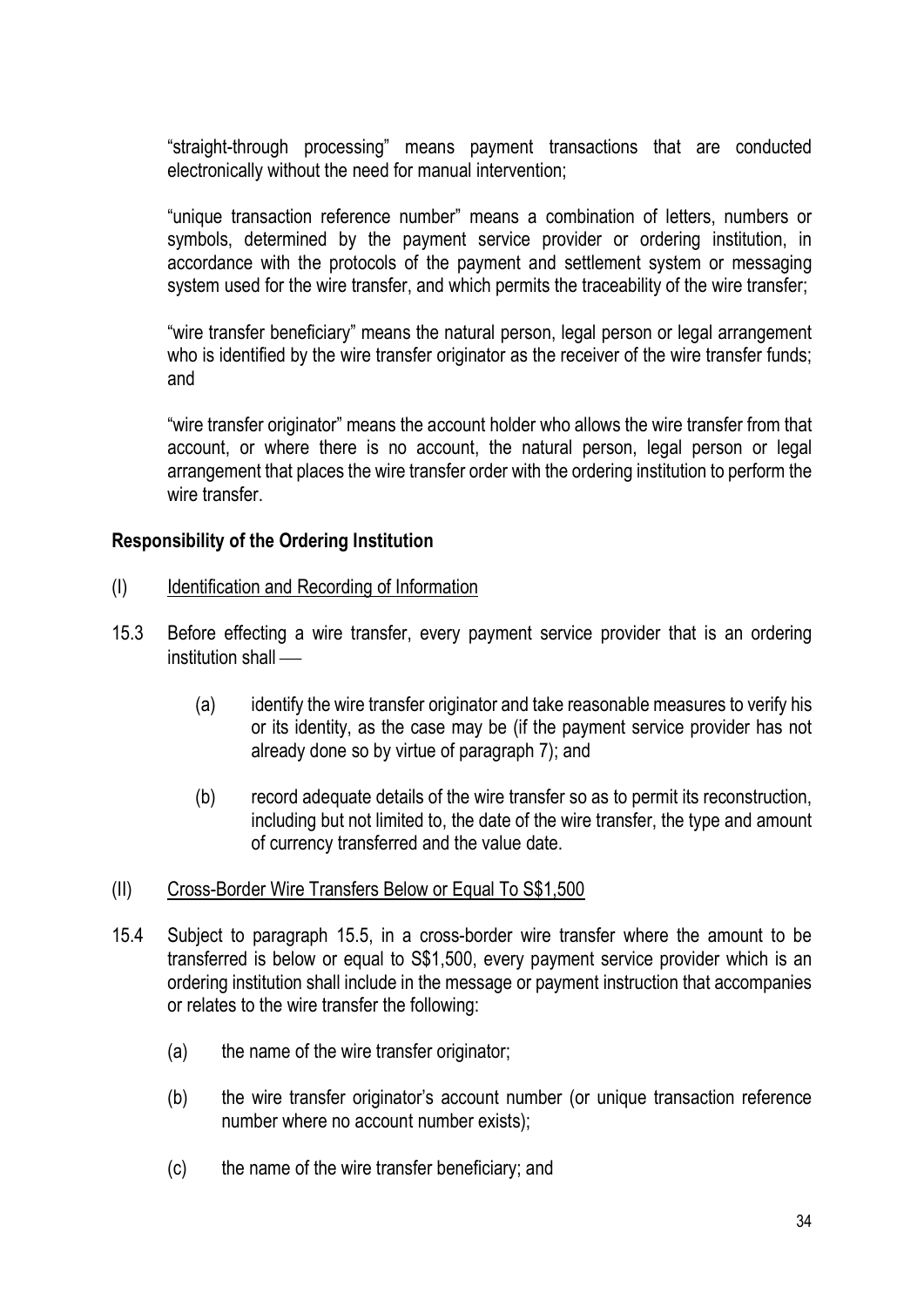- (d) the wire transfer beneficiary's account number (or unique transaction reference number where no account number exists).
- 15.5 In a cross-border wire transfer where the amount to be transferred is below or equal to S\$1,500, every payment service provider which is an ordering institution may, in the message or payment instruction that accompanies or relates to the wire transfer to an intermediary institution in Singapore, include only the unique transaction reference number and the wire transfer beneficiary information set out in paragraph 15.4(c) and (d), provided that
	- (a) the unique transaction reference number will permit the transaction to be traced back to the wire transfer originator and wire transfer beneficiary;
	- (b) the ordering institution shall provide the wire transfer originator information and wire transfer beneficiary information set out in paragraph 15.4(a) to (d) within 3 business days of a request for such information by the intermediary institution in Singapore, the Authority or other relevant authorities in Singapore;
	- (c) the ordering institution shall provide the wire transfer originator information and wire transfer beneficiary information set out in paragraph 15.4(a) to (d) immediately upon request for such information by law enforcement authorities in Singapore; and
	- (d) the ordering institution shall provide the wire transfer originator information and wire transfer beneficiary information set out in paragraph 15.4(a) to (d) to the beneficiary institution.

# (III) Cross-border Wire Transfers Exceeding S\$1,500

- 15.6 Subject to paragraphs 8.1 and 15.8, in a cross-border wire transfer where the amount to be transferred exceeds S\$1,500, every payment service provider which is an ordering institution shall identify the wire transfer originator and verify his or its identity, and include in the message or payment instruction that accompanies or relates to the wire transfer the information required by paragraph 15.4(a) to 15.4(d) and any of the following:
	- $(a)$  the wire transfer originator's
		- (i) residential address, or
		- (ii) registered or business address, and if different, principal place of business,

as may be appropriate;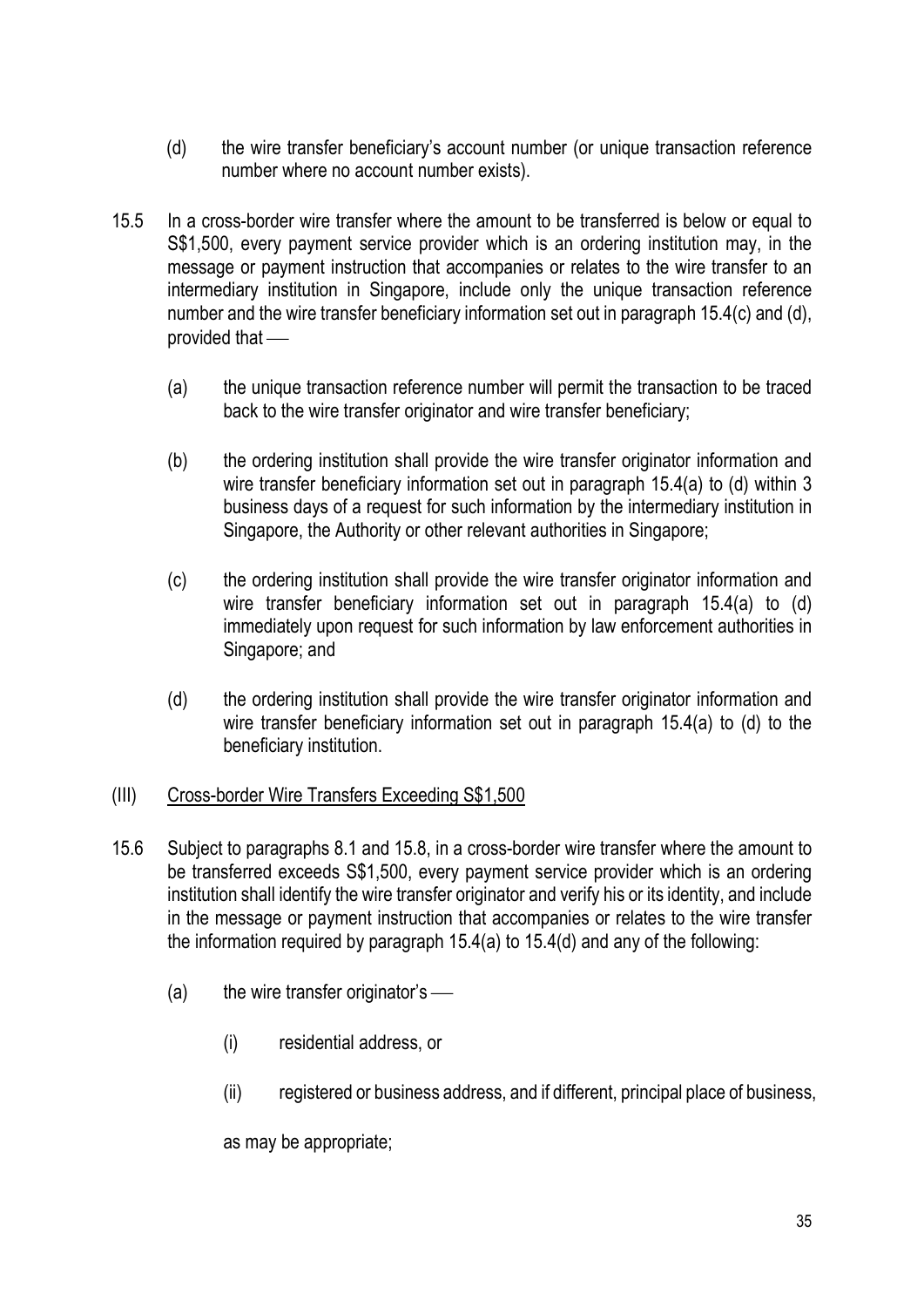- (b) the wire transfer originator's unique identification number (such as an identity card number, birth certificate number or passport number, or where the wire transfer originator is not a natural person, the incorporation number or business registration number); or
- (c) the date and place of birth, incorporation or registration of the wire transfer originator (as may be appropriate).
- 15.7 Where several individual cross-border wire transfers from a single wire transfer originator are bundled in a batch file for transmission to wire transfer beneficiaries, a payment service provider shall ensure that the batch transfer file contains -
	- (a) the wire transfer originator information required by paragraph  $15.6<sup>5</sup>$  and which has been verified; and
	- (b) the wire transfer beneficiary information required by paragraph  $15.6<sup>6</sup>$ ,

which are fully traceable within the beneficiary country.

- 15.8 In a cross-border wire transfer where the amount to be transferred exceeds S\$1,500, every payment service provider which is an ordering institution may, in the message or payment instruction that accompanies or relates to the wire transfer to an intermediary institution in Singapore, include only the unique transaction reference number and the wire transfer beneficiary information required by paragraph 15.67, provided that:
	- (a) the unique transaction reference number will permit the transaction to be traced back to the wire transfer originator and wire transfer beneficiary;
	- (b) the ordering institution shall provide the wire transfer originator information and wire transfer beneficiary information set out in paragraph 15.6<sup>8</sup> within 3 business days of a request for such information by the intermediary institution in Singapore, the Authority or other relevant authorities in Singapore;
	- (c) the ordering institution shall provide the wire transfer originator information and wire transfer beneficiary information set out in paragraph 15.6<sup>9</sup> immediately upon request for such information by law enforcement authorities in Singapore; and

<sup>5</sup> Please note the references to paragraph 15.4 (a) and (b) in paragraph 15.6.

<sup>6</sup> Please note the references to paragraph 15.4 (c) and (d) in paragraph 15.6.

<sup>7</sup> Please note the references to paragraph 15.4 (c) and (d) in paragraph 15.6.

<sup>8</sup> Please note the references to paragraph 15.4 (a) to (d) in paragraph 15.6.

<sup>9</sup> Please note the references to paragraph 15.4 (a) to (d) in paragraph 15.6.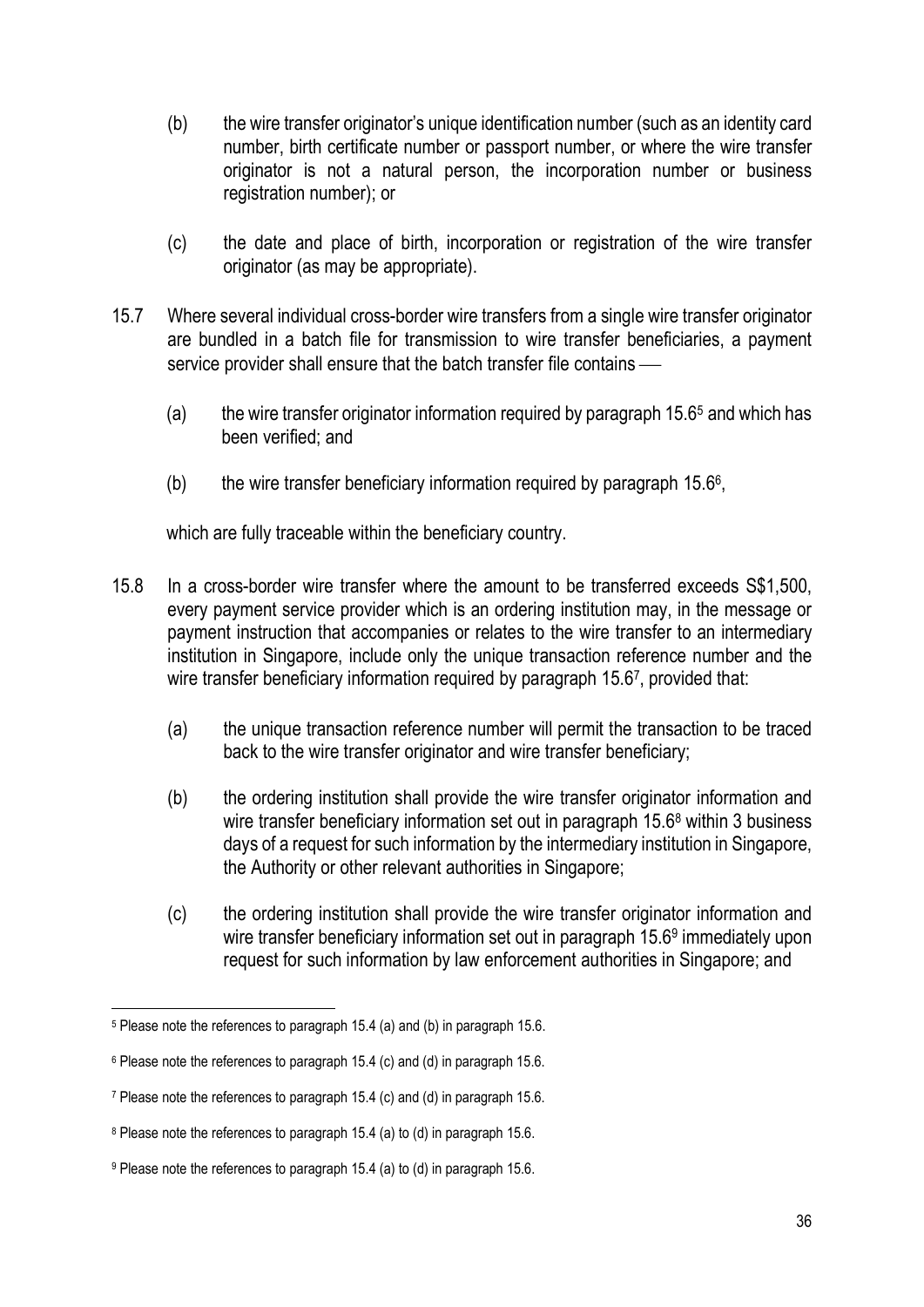(d) the ordering institution shall provide the wire transfer originator information and wire transfer beneficiary information set out in paragraph 15.6<sup>10</sup> to the beneficiary institution.

# (IV) Domestic Wire Transfers

- 15.9 In a domestic wire transfer, every payment service provider that is an ordering institution shall either
	- (a) include in the message or payment instruction that accompanies or relates to the wire transfer the following:
		- (i) the name of the wire transfer originator;
		- (ii) the wire transfer originator's account number (or unique transaction reference number where no account number exists); and
		- (iii) any of the following:
			- (A) the wire transfer originator's:
				- (1) residential address; or
				- (2) registered or business address, and if different, principal place of business,

as may be appropriate;

- (B) the wire transfer originator's unique national identification number (such as an identity card number, birth certificate number or passport number, or where the wire transfer originator is not a natural person, the incorporation number or business registration number);
- (C) the date and place of birth, incorporation or registration of the wire transfer originator (as may be appropriate); or
- (b) include only the wire transfer originator's account number (or unique transaction

<sup>10</sup> Please note the references to paragraph 15.4 (a) to (d) in paragraph 15.6.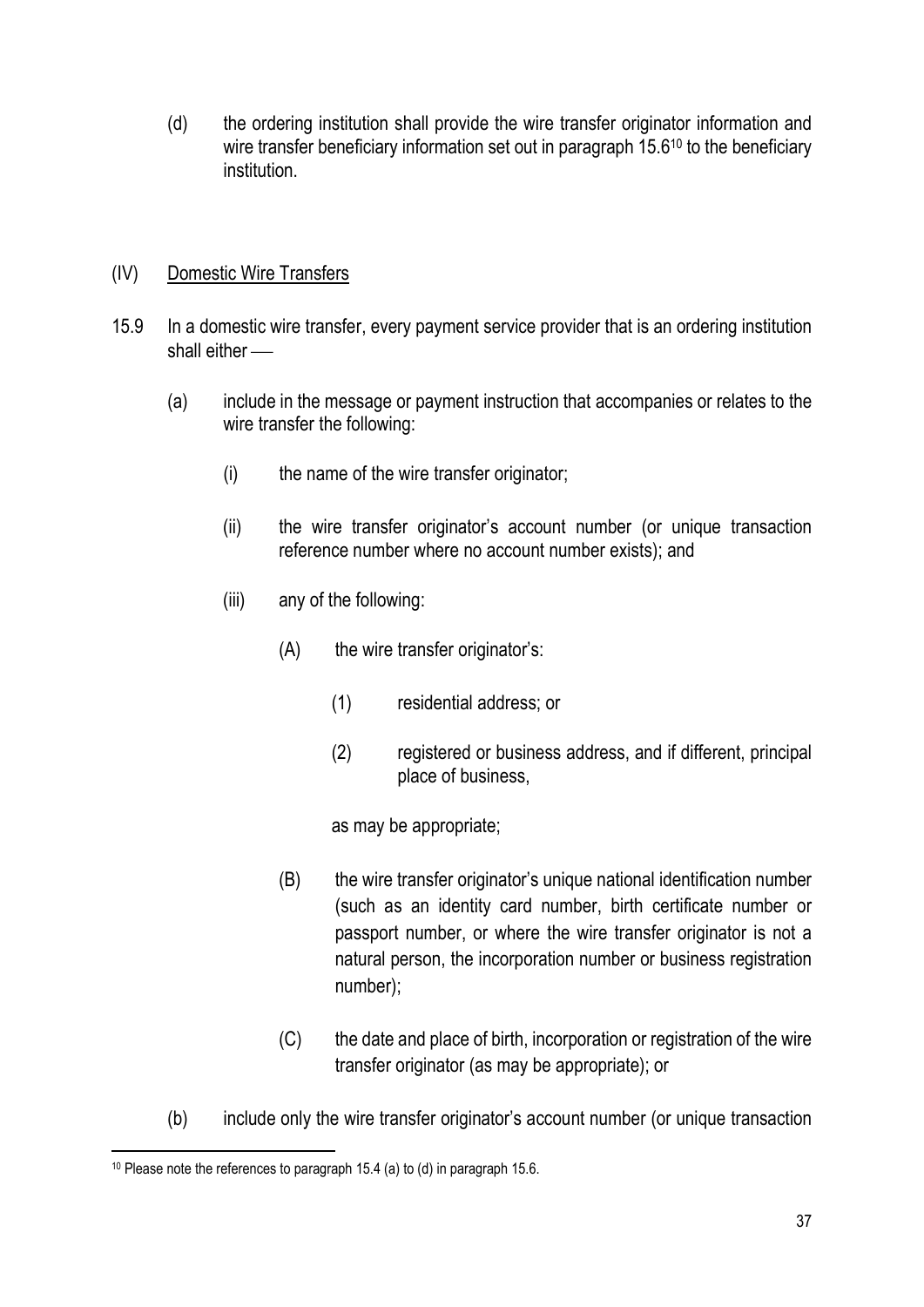reference number where no account number exists), provided

- (i) that these details will permit the transaction to be traced back to the wire transfer originator and wire transfer beneficiary;
- (ii) the ordering institution shall provide the wire transfer originator information set out in paragraph 15.9(a) within 3 business days of a request for such information by the beneficiary institution, the Authority or other relevant authorities in Singapore; and
- (iii) the ordering institution shall provide the wire transfer originator information set out in paragraph 15.9(a) immediately upon request for such information by law enforcement authorities in Singapore.
- 15.10 All wire transfer originator and beneficiary information collected by the ordering institution shall be documented.
- 15.11 Where the ordering institution is unable to comply with the requirements in paragraphs 15.3 to 15.10, it shall not execute the wire transfer.

### Responsibility of the Beneficiary Institution

- 15.12 A payment service provider that is a beneficiary institution shall take reasonable measures, including post-event monitoring or real-time monitoring where feasible, to identify cross-border wire transfers that lack the required wire transfer originator or required wire transfer beneficiary information.
- 15.13 For cross-border wire transfers where the beneficiary institution pays out funds in cash or cash equivalent to the wire transfer beneficiary in Singapore, a beneficiary institution shall identify and verify the identity of the wire transfer beneficiary if the identity has not been previously verified.
- 15.14 A payment service provider that is a beneficiary institution shall implement appropriate internal risk-based policies, procedures and controls for determining
	- (a) when to execute, reject, or suspend a wire transfer lacking required wire transfer originator or wire transfer beneficiary information; and
	- (b) the appropriate follow-up action.
- 15.15 For a payment service provider that controls both the ordering institution and the beneficiary institution, it shall
	- (a) take into account all the information from both the ordering institution and the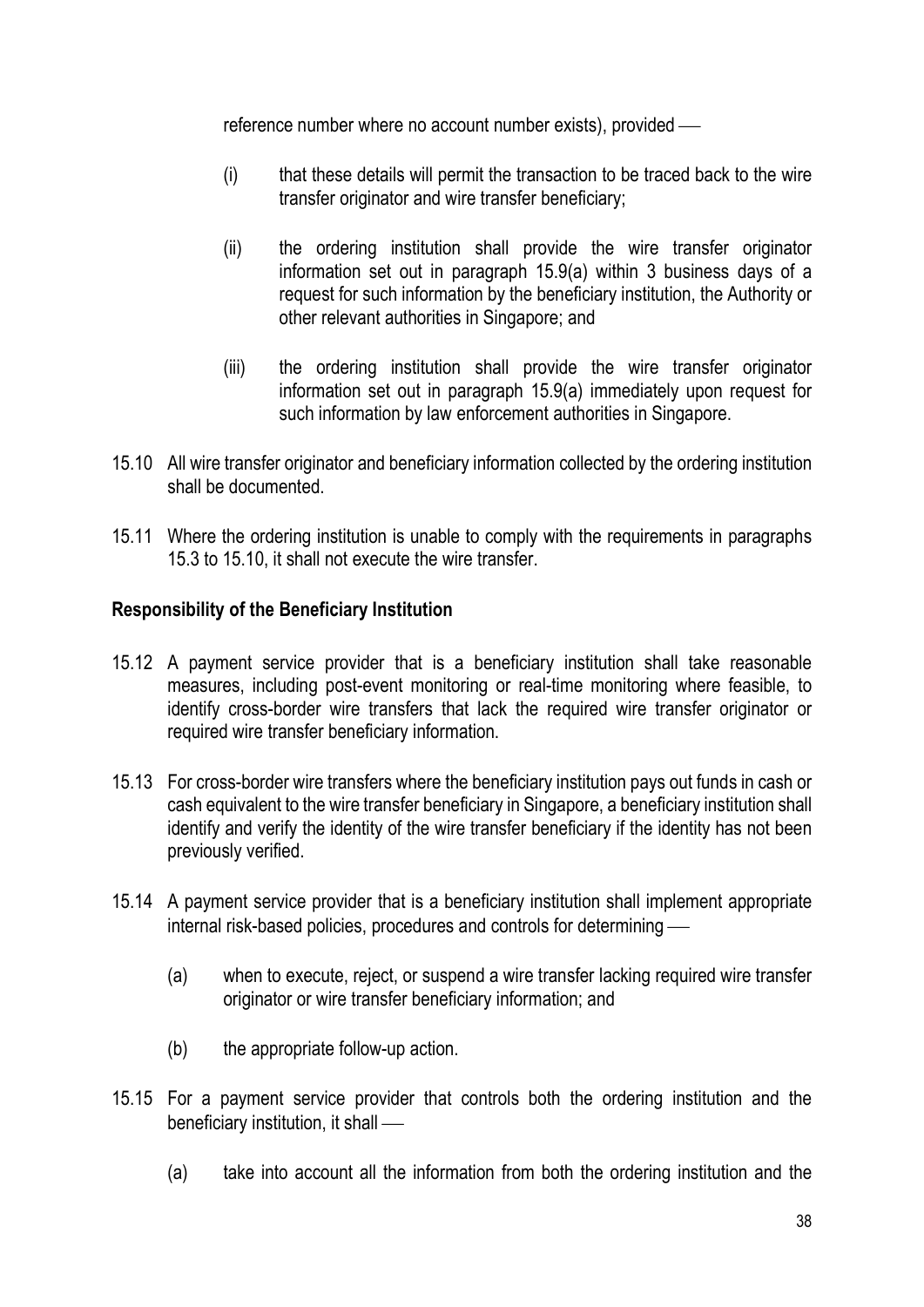beneficiary institution in order to determine whether an STR has to be filed; and

(b) where applicable, file an STR in any country affected by the suspicious wire transfer, and make relevant transaction information available to the relevant authorities.

# Responsibility of the Intermediary Institution

- 15.16 A payment service provider that is an intermediary institution shall retain all the information accompanying the wire transfer.
- 15.17 Where a payment service provider that is an intermediary institution effects a wire transfer to another intermediary institution or a beneficiary institution, the payment service provider shall provide the information accompanying the wire transfer, to that other intermediary institution or beneficiary institution.
- 15.18 Where technical limitations prevent the required wire transfer originator or wire transfer beneficiary information accompanying a cross-border wire transfer from remaining with a related domestic wire transfer, a record shall be kept, for at least five years, by the receiving intermediary institution of all the information received from the ordering institution or another intermediary institution.
- 15.19 An intermediary institution shall take reasonable measures, which are consistent with straight-through processing, to identify cross-border wire transfers that lack the required wire transfer originator or wire transfer beneficiary information.
- 15.20 An intermediary institution shall implement appropriate internal risk-based policies, procedures and controls for determining
	- (a) when to execute, reject, or suspend a wire transfer lacking required wire transfer originator or wire transfer beneficiary information; and
	- (b) the appropriate follow-up action.

#### 16 RECORD KEEPING

- 16.1 A payment service provider shall, in relation to all data, documents and information that the payment service provider is required to obtain or produce to meet the requirements under this Notice, prepare, maintain and retain records of such data, documents and information.
- 16.2 A payment service provider shall perform the measures as required by paragraph 16.1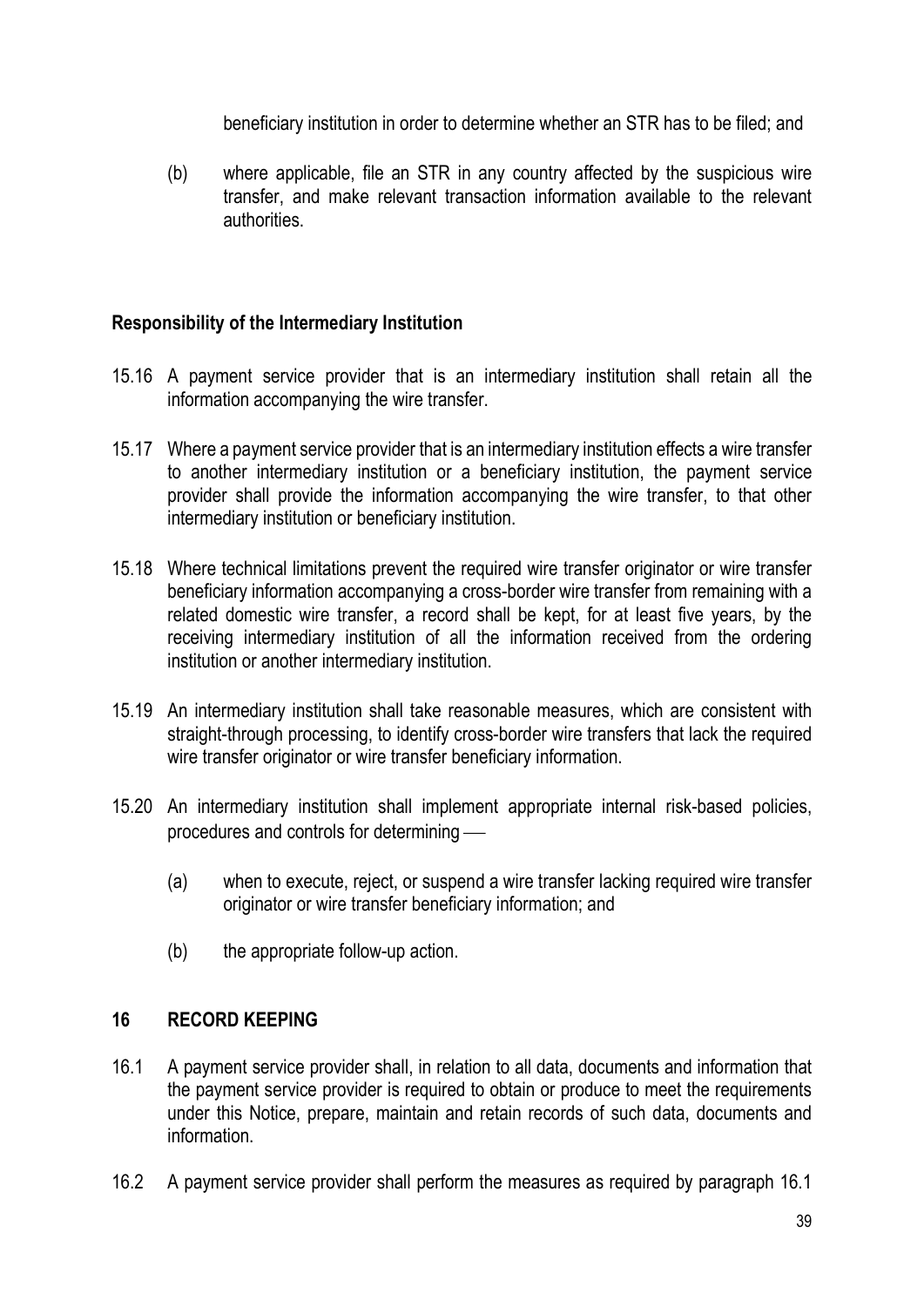such that —

- (a) all requirements imposed by law (including this Notice) are met;
- (b) any individual transaction undertaken by the payment service provider can be reconstructed (including the amount and type of currency involved) so as to provide, if necessary, evidence for prosecution of criminal activity;
- (c) the Authority or other relevant authorities in Singapore and the internal and external auditors of the payment service provider are able to review the payment service provider's business relations, transactions, records and CDD information, except where such information is not available in relation to an exempted product, and assess the level of compliance with this Notice; and
- (d) the payment service provider can satisfy, within a reasonable time or any more specific time period imposed by law or by the requesting authority, any enquiry or order from the relevant authorities in Singapore for information.
- 16.3 Subject to paragraph 16.5 and any other requirements imposed by law, a payment service provider shall, for the purposes of record retention under paragraphs 16.1 and 16.2 and when setting its record retention policies, comply with the following record retention periods:
	- (a) for CDD information relating to the business relations, wire transfers, transactions undertaken without an account being opened (except for specified moneychanging transactions), as well as account files, business correspondence and results of any analysis undertaken, a period of at least 5 years following the termination of such business relations or completion of such wire transfers or transactions; and
	- (b) for data, documents and information relating to a transaction, including any information needed to explain and reconstruct the transaction, a period of at least 5 years following the completion of the transaction.
- 16.4 A payment service provider may retain data, documents and information as originals or copies, in paper or electronic form or on microfilm, provided that they are admissible as evidence in a Singapore court of law.
- 16.5 A payment service provider shall retain records of data, documents and information on all its business relations with or transactions for a customer pertaining to a matter which is under investigation or which has been the subject of an STR, in accordance with any request or order from STRO or other relevant authorities in Singapore.

# 17 PERSONAL DATA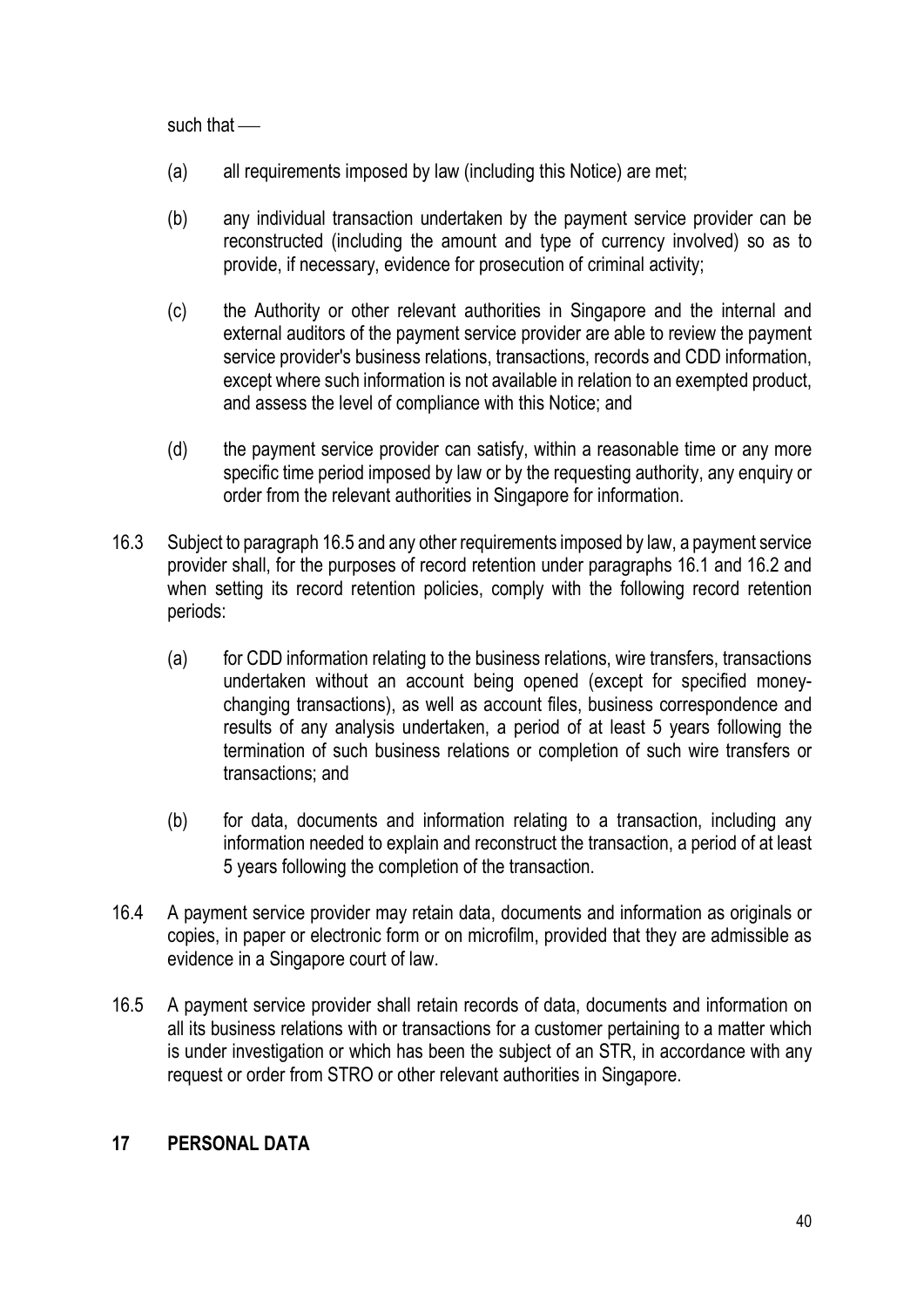- 17.1 For the purposes of paragraph 17, "individual" means a natural person, whether living or deceased.
- 17.2 Subject to paragraph 17.3 and for the purposes of complying with this Notice, a payment service provider shall not be required to provide an individual customer, an individual appointed to act on behalf of a customer, an individual connected party of a customer or an individual beneficial owner of a customer, with
	- (a) any access to personal data about the individual that is in the possession or under the control of the payment service provider;
	- (b) any information about the ways in which the personal data of the individual under subparagraph (a) has been or may have been used or disclosed by the payment service provider; and
	- (c) any right to correct an error or omission of the personal data about the individual that is in the possession or under the control of the payment service provider.
- 17.3 A payment service provider shall, as soon as reasonably practicable, upon the request of an individual customer, an individual appointed to act on behalf of a customer, an individual connected party of a customer or an individual beneficial owner of a customer, provide the requesting individual with the right to
	- (a) access the following types of personal data of that individual, that is in the possession or under the control of the payment service provider:
		- (i) his full name, including any alias;
		- (ii) his unique identification number (such as an identity card number, birth certificate number or passport number);
		- (iii) his residential address;
		- (iv) his date of birth;
		- (v) his nationality;
		- (vi) subject to section 21(2) and (3) read with the Fifth Schedule to the Personal Data Protection Act 2012 (Act 26 of 2012), any other personal data of the respective individual provided by that individual to the payment service provider; and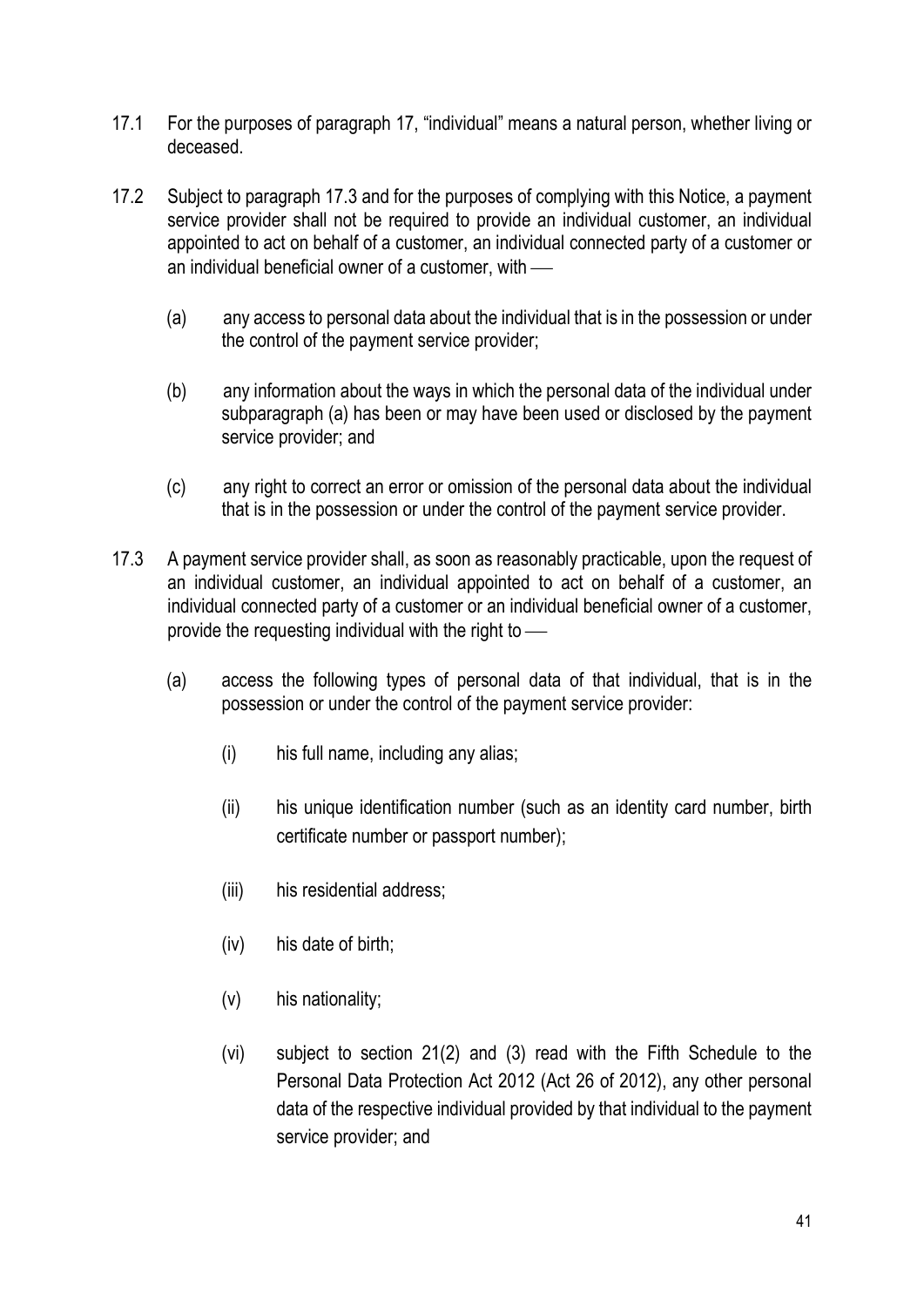- (b) subject to section 22(7) read with the Sixth Schedule to the Personal Data Protection Act, correct an error or omission in relation to the types of personal data set out in subparagraphs (a)(i) to (vi), provided the payment service provider is satisfied that there are reasonable grounds for such request.
- 17.4 For the purposes of complying with this Notice, a payment service provider may, whether directly or through a third party, collect, use and disclose personal data of an individual customer, an individual appointed to act on behalf of a customer, an individual connected party of a customer or an individual beneficial owner of a customer, without the respective individual's consent.

# 18 SUSPICIOUS TRANSACTIONS REPORTING

- 18.1 A payment service provider shall keep in mind the provisions in the CDSA<sup>11</sup> and in the TSOFA that provide for the reporting to the authorities of transactions suspected of being connected with money laundering or terrorism financing and implement appropriate internal policies, procedures and controls for meeting its obligations under the law, including the following:
	- (a) establish a single reference point within the organisation to whom all employees and officers are instructed to promptly refer all transactions suspected of being connected with money laundering or terrorism financing, for possible referral to STRO via STRs; and
	- (b) keep records of all transactions referred to STRO, together with all internal findings and analysis done in relation to them.
- 18.2 A payment service provider shall promptly submit reports on suspicious transactions (including attempted transactions), regardless of the amount of the transaction, to STRO, and extend a copy to the Authority for information.
- 18.3 A payment service provider shall consider if the circumstances are suspicious so as to warrant the filing of an STR and document the basis for its determination, including where  $\frac{1}{\sqrt{2\pi}}$ 
	- (a) the payment service provider is for any reason unable to complete the measures as required by paragraphs 7, 8 and 9; or
	- (b) the customer is reluctant, unable or unwilling to provide any information requested by the payment service provider, decides to withdraw a pending application to establish business relations or a pending transaction, or to terminate existing business relations.

<sup>&</sup>lt;sup>11</sup> Please note in particular section 48 of the CDSA on tipping-off.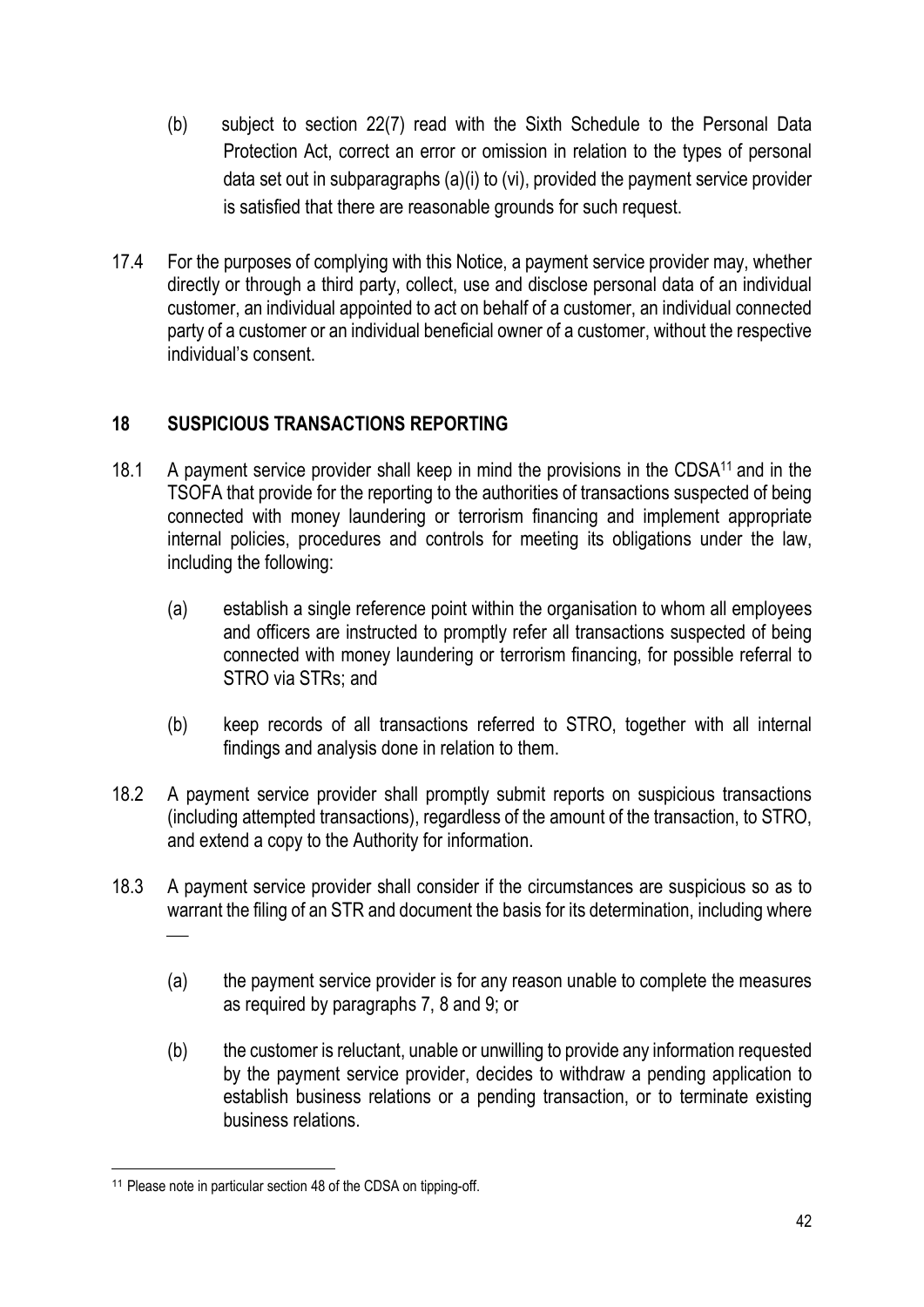18.4 Where a payment service provider forms a suspicion of money laundering or terrorism financing, and reasonably believes that performing any of the measures as required by paragraphs 7, 8 or 9 will tip-off a customer, a natural person appointed to act on behalf of the customer, a connected party of the customer or a beneficial owner of the customer, the payment service provider may stop performing those measures. The payment service provider shall document the basis for its assessment and file an STR.

# 19 INTERNAL POLICIES, COMPLIANCE, AUDIT AND TRAINING

- 19.1 A payment service provider shall develop and implement adequate internal policies, procedures and controls, taking into consideration its money laundering and terrorism financing risks and the size of its business, to help prevent money laundering and terrorism financing and communicate these to its employees.
- 19.2 The policies, procedures and controls shall meet all requirements of this Notice.

# **Compliance**

- 19.3 A payment service provider shall develop appropriate compliance management arrangements, including at least, the appointment of an AML/CFT compliance officer, at the management level.
- 19.4 A payment service provider shall ensure that the AML/CFT compliance officer, as well as any other persons appointed to assist him, is suitably qualified and, has adequate resources and timely access to all customer records and other relevant information which he requires to discharge his functions.

# Audit

19.5 A payment service provider shall maintain an audit function that is adequately resourced and independent, and that is able to regularly assess the effectiveness of the payment service provider's internal policies, procedures and controls, and its compliance with regulatory requirements.

# Employee Hiring

19.6 A payment service provider shall have in place screening procedures to ensure high standards when hiring employees and appointing officers.

# **Training**

19.7 A payment service provider shall take all appropriate steps to ensure that its employees and officers (whether in Singapore or elsewhere) are regularly and appropriately trained  $on$  —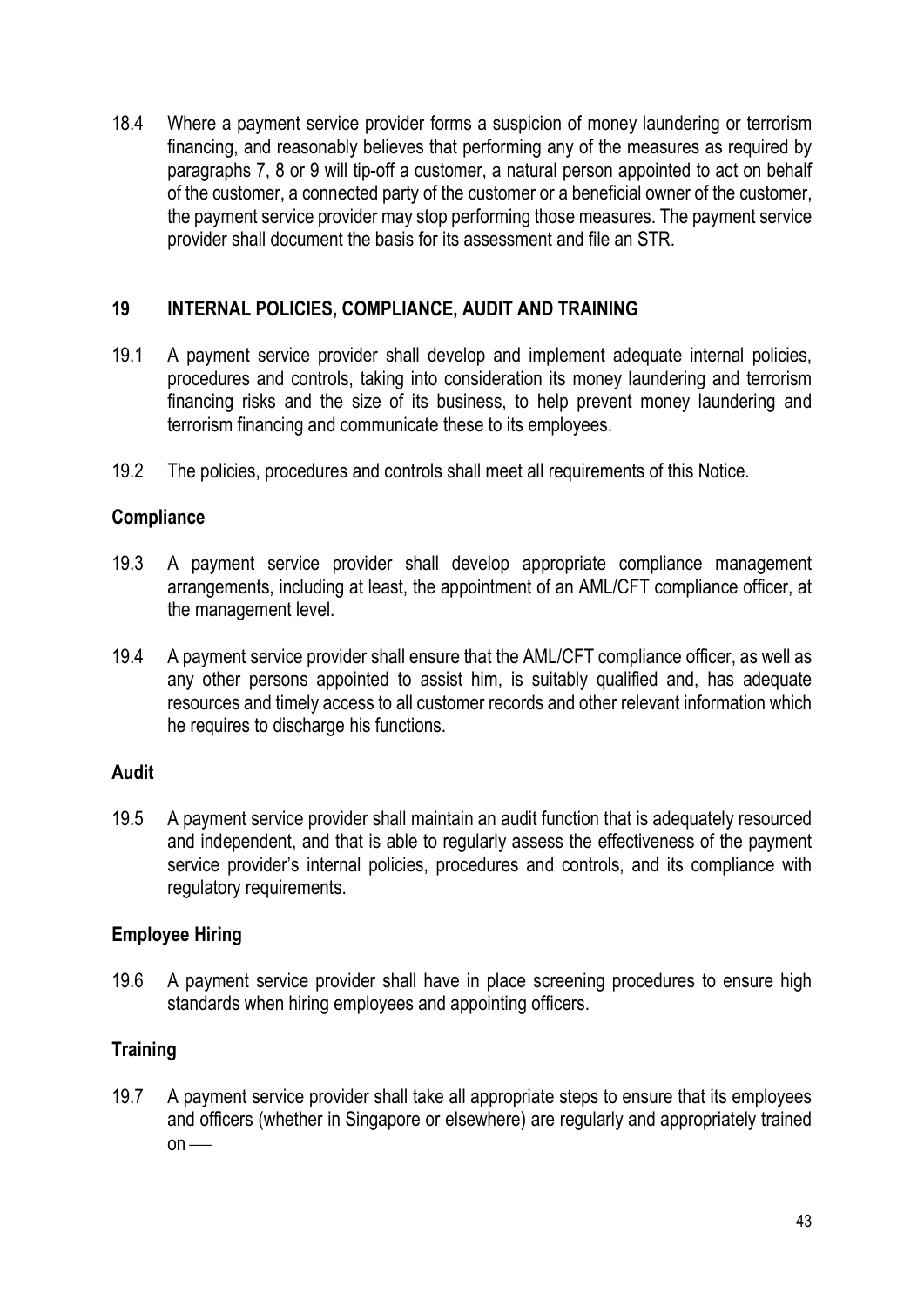- (a) AML/CFT laws and regulations, and in particular, CDD measures, detecting and reporting of suspicious transactions;
- (b) prevailing techniques, methods and trends in money laundering and terrorism financing; and
- (c) the payment service provider's internal policies, procedures and controls on AML/CFT and the roles and responsibilities of employees and officers in combating money laundering and terrorism financing.

Endnotes on History of Amendments

 1. MAS Notice PSN01 dated 5 December 2019 with effect from 28 January 2020. (a) MAS Notice PSN01 (Amendment) 2021 with effect from 1 July 2021.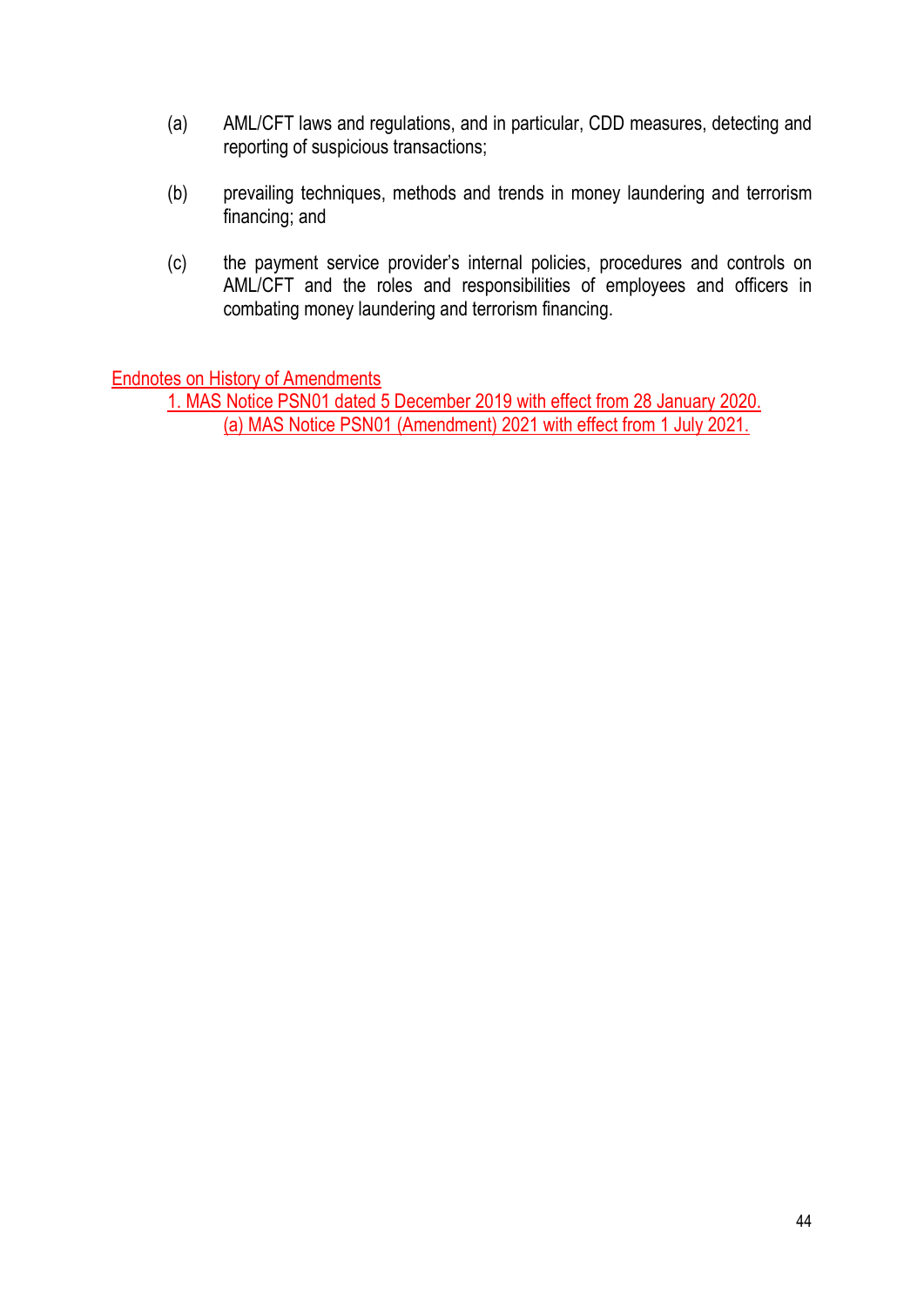# Appendix 1

- 1. Financial institutions that are licensed, approved, registered (including a fund management company registered under paragraph 5(1)(i) of the Second Schedule to the Securities and Futures (Licensing and Conduct of Business) Regulations (Rg. 10)) or regulated by the Authority but does not include a person (other than a person referred to in paragraphs 2 and 3) who is exempted from licensing, approval or regulation by the Authority under any Act administered by the Authority, including a private trust company exempted from licensing under section 15 of the Trust Companies Act (Cap. 336) read with regulation 4 of the Trust Companies (Exemption) Regulations (Rg. 1).
- 2. Persons exempted under section 23(1)(f) of the Financial Advisers Act (Cap. 110) read with regulation 27(1)(d) of the Financial Advisers Regulations (Rg. 2).
- 3. Persons exempted under section 99(1)(h) of the Securities and Futures Act (Cap. 289) read with paragraph  $7(1)(b)$  of the Second Schedule to the Securities and Futures (Licensing and Conduct of Business) Regulations.

Note: For the avoidance of doubt, the financial institutions set out in Appendix 2 fall within Appendix 1.